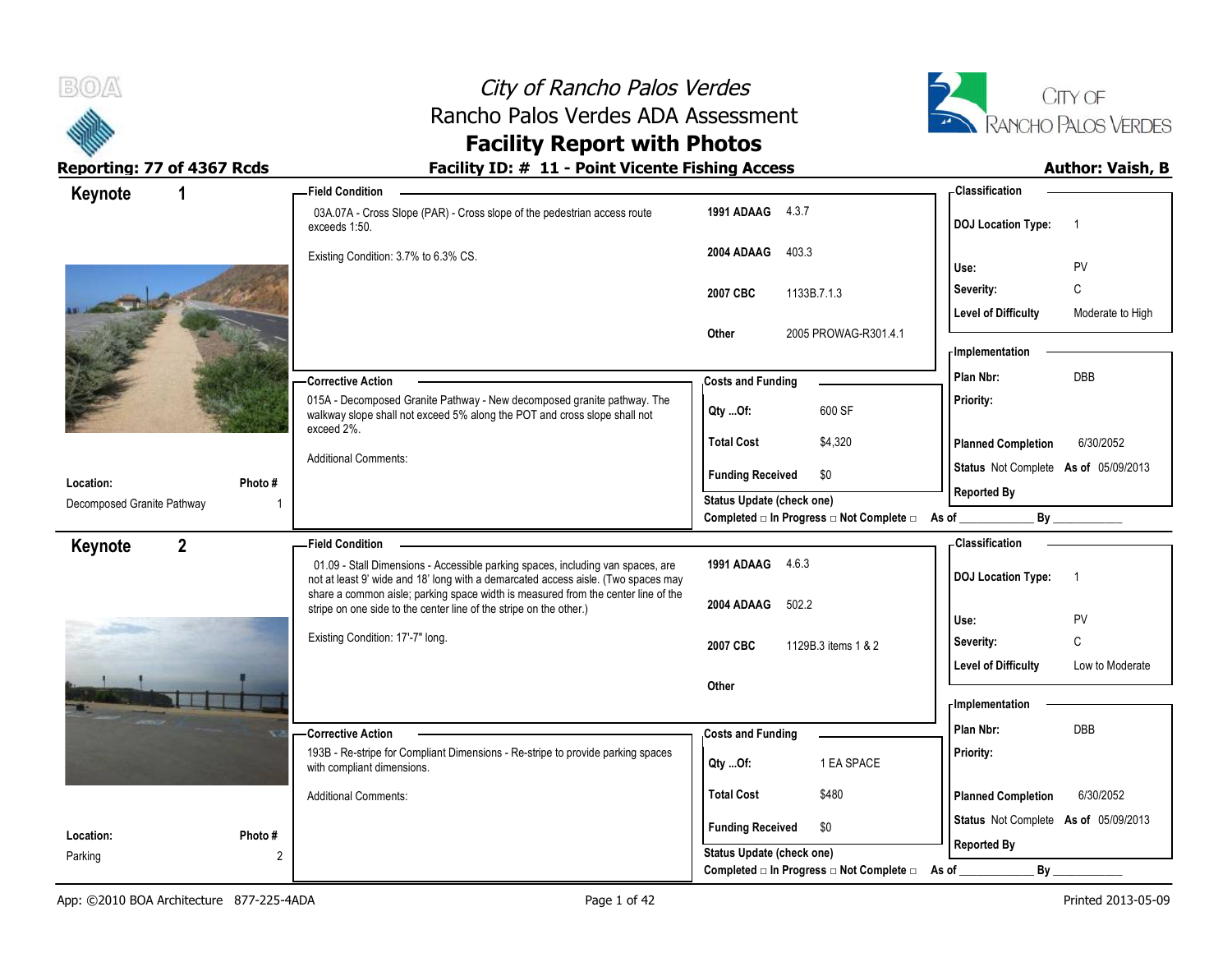



## **Facility Report with Photos**

**Reporting: 77 of 4367 Rcds Facility ID: # 11 - Point Vicente Fishing Access** 

| Keynote              | $\mathbf{3}$             | <b>Field Condition</b>                                                                                                                                                    |                                                                       | - Classification                                      |
|----------------------|--------------------------|---------------------------------------------------------------------------------------------------------------------------------------------------------------------------|-----------------------------------------------------------------------|-------------------------------------------------------|
|                      |                          | 01.10A - Van Access Aisle - Dimensions - Where the parking space is designated<br>as "van accessible," the adjacent access aisle is not at least 8' wide by 18' long.     | <b>1991 ADAAG</b> 4.1.2(5)(b)                                         | <b>DOJ Location Type:</b><br>$\overline{\phantom{0}}$ |
|                      |                          | (Aisle width is measured from the center line of the stripe on one side to the center<br>line of the stripe on the other.)                                                | 2004 ADAAG -                                                          | PV<br>Use:                                            |
|                      |                          | Existing Condition: 17'-7" long by 8'-6" wide.                                                                                                                            | 2007 CBC<br>1129B.3 item 2                                            | C<br>Severity:                                        |
|                      |                          |                                                                                                                                                                           |                                                                       | <b>Level of Difficulty</b><br>Low to Moderate         |
|                      |                          |                                                                                                                                                                           | Other                                                                 |                                                       |
|                      |                          |                                                                                                                                                                           |                                                                       | - Implementation                                      |
|                      |                          | -Corrective Action                                                                                                                                                        | <b>Costs and Funding</b>                                              | DBB<br>Plan Nbr:                                      |
|                      |                          | 193B - Re-stripe for Compliant Dimensions - Re-stripe to provide parking spaces<br>with compliant dimensions.                                                             | 1 EA SPACE<br>Qty Of:                                                 | Priority:                                             |
|                      |                          | <b>Additional Comments:</b>                                                                                                                                               | \$480<br><b>Total Cost</b>                                            | <b>Planned Completion</b><br>6/30/2052                |
|                      |                          |                                                                                                                                                                           | <b>Funding Received</b><br>\$0                                        | Status Not Complete As of 05/09/2013                  |
| Location:<br>Parking | Photo#<br>$\overline{2}$ |                                                                                                                                                                           | <b>Status Update (check one)</b>                                      | <b>Reported By</b>                                    |
|                      |                          |                                                                                                                                                                           | Completed □ In Progress □ Not Complete □ As of                        | By                                                    |
| Keynote              | 4                        | <b>Field Condition</b>                                                                                                                                                    |                                                                       | - Classification                                      |
|                      |                          | 01.11 - Car Access Aisle - Dimensions - Car access aisle is not at least 5' wide<br>and 18' long. (Aisle width is measured from the center line of the stripe on one side | 1991 ADAAG 4.1.2(5)(a)                                                | <b>DOJ Location Type:</b><br>$\overline{1}$           |
|                      |                          |                                                                                                                                                                           |                                                                       |                                                       |
|                      |                          | to the center line of the stripe on the other.)                                                                                                                           | 502.3.1<br>2004 ADAAG                                                 |                                                       |
|                      |                          | Existing Condition: 17'-7" long by 4'-8" wide.                                                                                                                            |                                                                       | PV<br>Use:                                            |
|                      |                          |                                                                                                                                                                           | 2007 CBC<br>1129B.3 item 1                                            | $\mathsf C$<br>Severity:                              |
|                      |                          |                                                                                                                                                                           | Other                                                                 | <b>Level of Difficulty</b><br>Low to Moderate         |
|                      |                          |                                                                                                                                                                           |                                                                       | - Implementation                                      |
|                      |                          | -Corrective Action                                                                                                                                                        | <b>Costs and Funding</b>                                              | Plan Nbr:<br><b>DBB</b>                               |
|                      |                          | 193B - Re-stripe for Compliant Dimensions - Re-stripe to provide parking spaces<br>with compliant dimensions.                                                             | 1 EA SPACE<br>Qty Of:                                                 | Priority:                                             |
|                      |                          | <b>Additional Comments:</b>                                                                                                                                               | <b>Total Cost</b><br>\$480                                            | 6/30/2052<br><b>Planned Completion</b>                |
| Location:            | Photo #                  |                                                                                                                                                                           | <b>Funding Received</b><br>\$0                                        | Status Not Complete As of 05/09/2013                  |
| Parking              | $\overline{2}$           |                                                                                                                                                                           | Status Update (check one)<br>Completed □ In Progress □ Not Complete □ | <b>Reported By</b><br>By<br>As of                     |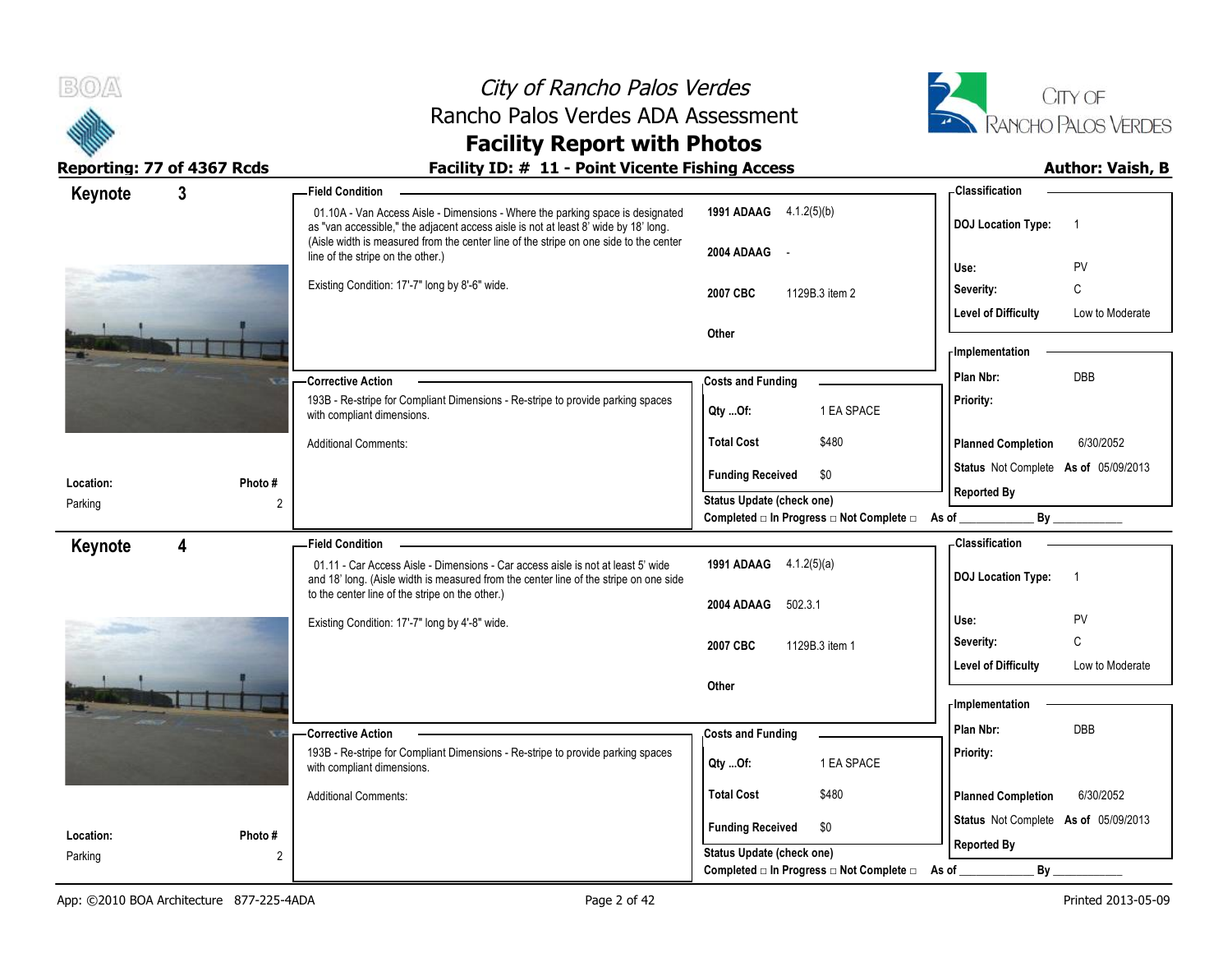



## **Facility Report with Photos**

| Keynote   | 5              | <b>Field Condition</b>                                                                                                                                                                                       |                                                                               | <b>Classification</b>                                    |
|-----------|----------------|--------------------------------------------------------------------------------------------------------------------------------------------------------------------------------------------------------------|-------------------------------------------------------------------------------|----------------------------------------------------------|
|           |                | 01.13 - Level Surface - The accessible parking spaces and access aisles are not<br>level (slope is greater than 2%).                                                                                         | 1991 ADAAG 4.6.3                                                              | <b>DOJ</b> Location Type:<br>$\overline{1}$              |
|           |                | Existing Condition: 2.6% to 3.5% CS & 3.0% to 5.2% RS.                                                                                                                                                       | 502.4; advisory 502.4<br>2004 ADAAG                                           | <b>PV</b><br>Use:                                        |
|           |                |                                                                                                                                                                                                              | 1129B.3 items 3 & 4<br>2007 CBC                                               | C<br>Severity:                                           |
|           |                |                                                                                                                                                                                                              |                                                                               | <b>Level of Difficulty</b><br>Moderate to High           |
|           |                |                                                                                                                                                                                                              | Other                                                                         |                                                          |
|           |                |                                                                                                                                                                                                              |                                                                               | - Implementation                                         |
|           |                | - Corrective Action                                                                                                                                                                                          | <b>Costs and Funding</b>                                                      | <b>DBB</b><br>Plan Nbr:                                  |
|           |                | 194 - Asphalt Paved Parking Stall and Access Aisle - Remove non-compliant<br>pavement and replace with new asphalt paving. The parking space and access<br>aisle slope shall not exceed 2% in any direction. | 4 EA SPACE<br>Qty Of:                                                         | Priority:                                                |
|           |                |                                                                                                                                                                                                              | <b>Total Cost</b><br>\$16,800                                                 | 6/30/2052<br><b>Planned Completion</b>                   |
|           |                | <b>Additional Comments:</b>                                                                                                                                                                                  | \$0<br><b>Funding Received</b>                                                | Status Not Complete As of 05/09/2013                     |
| Location: | Photo#         |                                                                                                                                                                                                              |                                                                               | <b>Reported By</b>                                       |
| Parking   | 2              |                                                                                                                                                                                                              | Status Update (check one)<br>Completed □ In Progress □ Not Complete □ As of _ | $\mathsf{By}$                                            |
|           |                |                                                                                                                                                                                                              |                                                                               |                                                          |
|           |                |                                                                                                                                                                                                              |                                                                               |                                                          |
| Keynote   | $6\phantom{1}$ | <b>Field Condition</b><br>01.15B - Parking Space Sign - Accessible parking space has no reflectorized sign<br>visible from the stall, showing an ISA in white on a blue background.                          | 1991 ADAAG<br>4.6.4                                                           | <b>Classification</b><br><b>DOJ</b> Location Type:<br>-1 |
|           |                |                                                                                                                                                                                                              | 2004 ADAAG<br>502.6                                                           |                                                          |
|           |                | <b>Existing Condition:</b>                                                                                                                                                                                   |                                                                               | Use:<br><b>PV</b>                                        |
|           |                |                                                                                                                                                                                                              | 1129B.4<br>2007 CBC                                                           | C<br>Severity:                                           |
|           |                |                                                                                                                                                                                                              |                                                                               | <b>Level of Difficulty</b><br>Low to Moderate            |
|           |                |                                                                                                                                                                                                              | Other                                                                         |                                                          |
|           |                |                                                                                                                                                                                                              |                                                                               | - Implementation                                         |
|           |                | -Corrective Action                                                                                                                                                                                           | <b>Costs and Funding</b>                                                      | Plan Nbr:<br>DBB                                         |
|           |                | 396 - Accessible Parking Sign - Provide accessible parking sign, pole-mounted to a<br>height of 80" above finish grade measured to bottom of sign.                                                           | 1 EA<br>Qty Of:                                                               | Priority:                                                |
|           |                | <b>Additional Comments:</b>                                                                                                                                                                                  | <b>Total Cost</b><br>\$360                                                    | <b>Planned Completion</b><br>6/30/2052                   |
| Location: | Photo#         |                                                                                                                                                                                                              | <b>Funding Received</b><br>\$0                                                | Status Not Complete As of 05/09/2013                     |
| Parking   | 2              |                                                                                                                                                                                                              | <b>Status Update (check one)</b><br>Completed □ In Progress □ Not Complete □  | <b>Reported By</b><br>By                                 |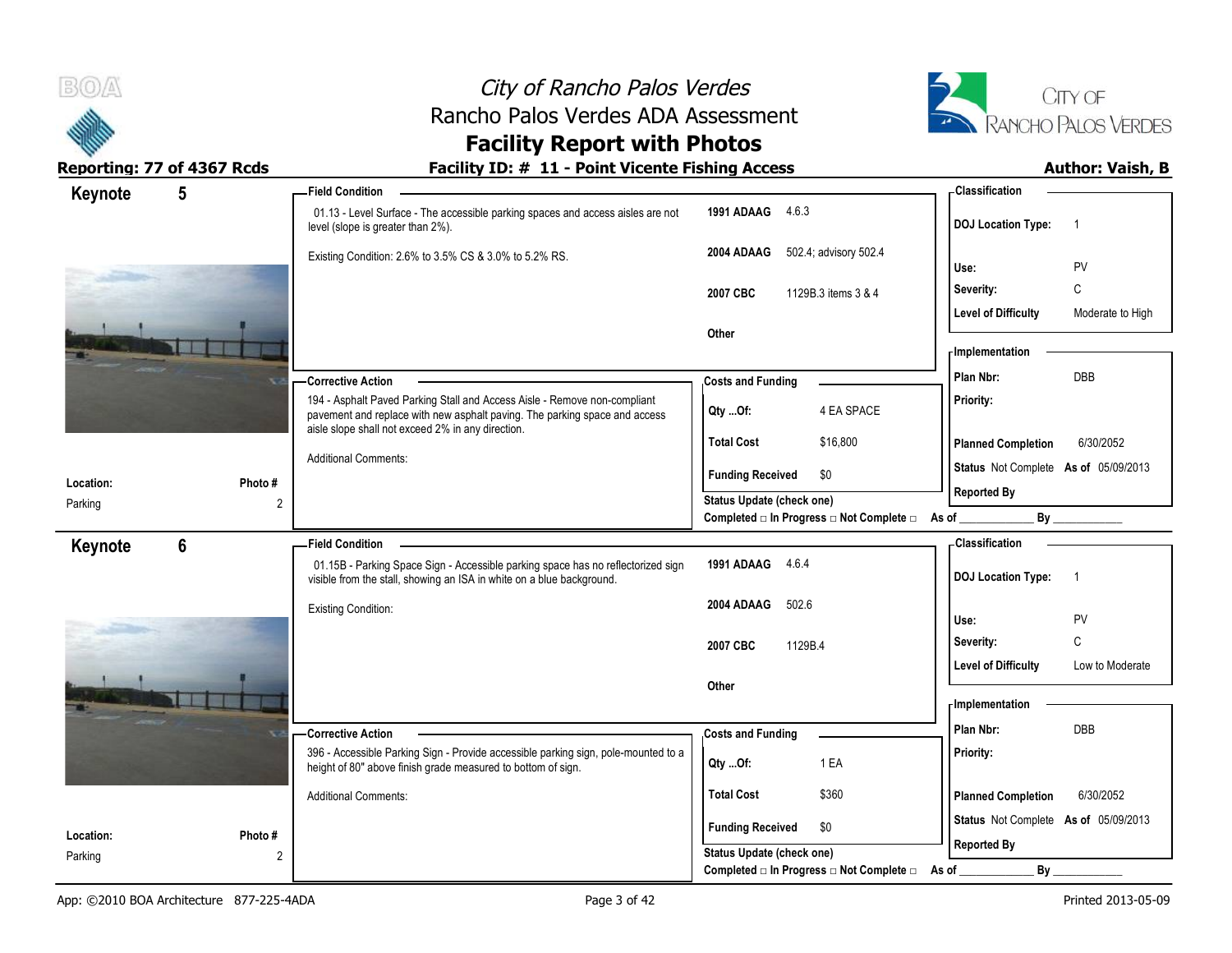



# **Facility Report with Photos**

| - Classification                                           |
|------------------------------------------------------------|
| <b>DOJ Location Type:</b><br>$\overline{1}$                |
| PV<br>Use:                                                 |
| C                                                          |
| Severity:                                                  |
| <b>Level of Difficulty</b><br>Low to Moderate              |
| - Implementation                                           |
| DBB<br>Plan Nbr:                                           |
| Priority:                                                  |
| 6/30/2052<br><b>Planned Completion</b>                     |
| Status Not Complete As of 05/09/2013                       |
| <b>Reported By</b>                                         |
| Completed □ In Progress □ Not Complete □ As of _<br>By     |
| - Classification                                           |
| <b>DOJ Location Type:</b><br>$\overline{1}$                |
| PV<br>Use:                                                 |
|                                                            |
|                                                            |
| C<br>Severity:                                             |
| <b>Level of Difficulty</b><br>Moderate                     |
| - Implementation                                           |
| <b>DBB</b><br>Plan Nbr:                                    |
| Priority:                                                  |
| <b>Planned Completion</b><br>6/30/2052                     |
|                                                            |
| Status Not Complete As of 05/09/2013<br><b>Reported By</b> |
|                                                            |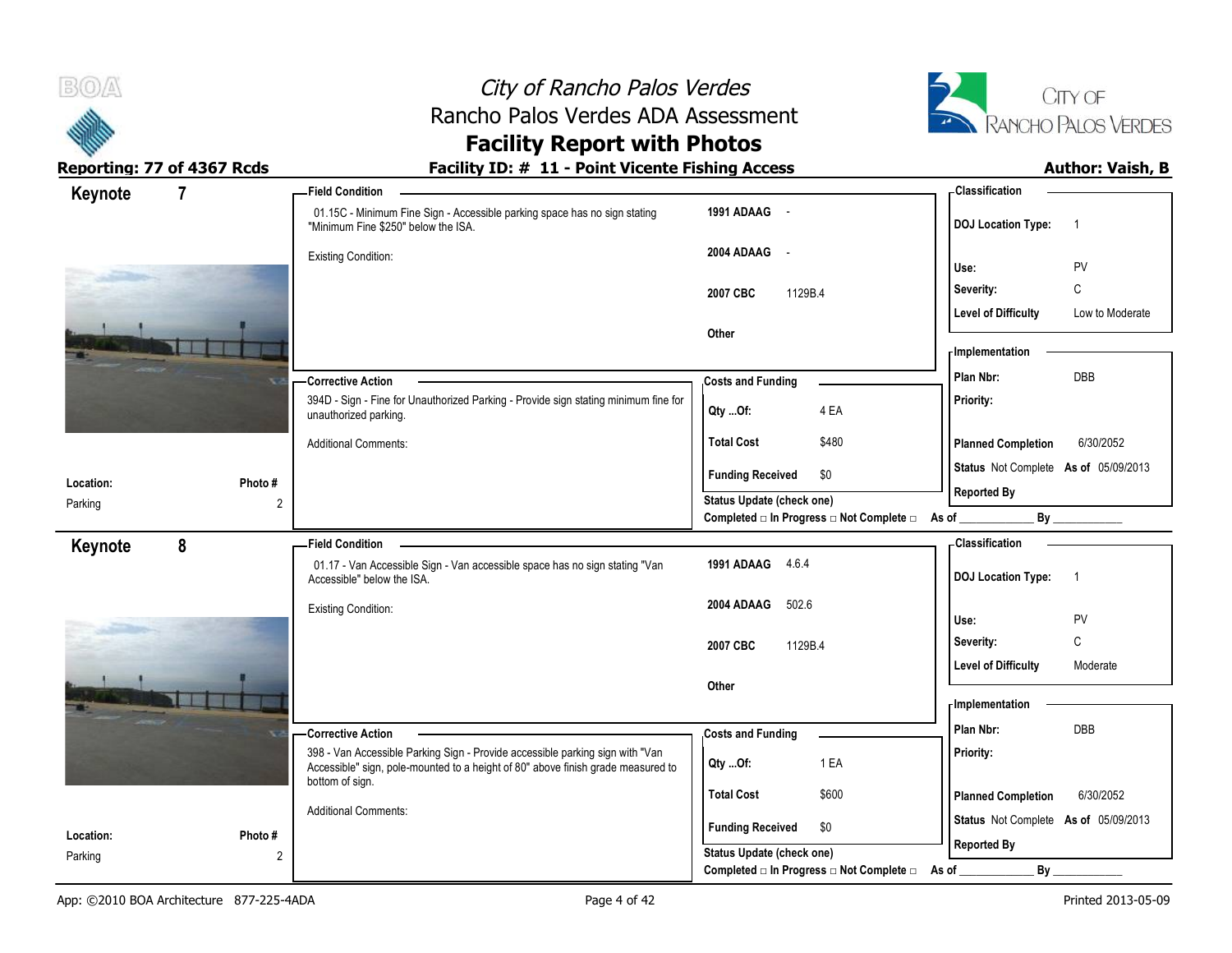



### **Facility Report with Photos** Reporting: 77 of 4367 Rcds **Facility ID: # 11 - Point Vicente Fishing Access** Author: Vaish, B

| Keynote              | 9            | <b>Field Condition</b>                                                                                                                                                                                        |                                                                             |       | <b>Classification</b>                                      |                  |
|----------------------|--------------|---------------------------------------------------------------------------------------------------------------------------------------------------------------------------------------------------------------|-----------------------------------------------------------------------------|-------|------------------------------------------------------------|------------------|
|                      |              | 01.19B - Tow-away Sign - A California tow-away sign is not posted in a<br>conspicuous place at each entrance to off-street parking lot, or immediately<br>adjacent to and visible from each accessible stall. | 1991 ADAAG -                                                                |       | <b>DOJ Location Type:</b>                                  | $\overline{1}$   |
|                      |              | <b>Existing Condition:</b>                                                                                                                                                                                    | 2004 ADAAG -                                                                |       | Use:                                                       | PV               |
|                      |              |                                                                                                                                                                                                               | 2007 CBC<br>1129B.4                                                         |       | Severity:                                                  | C                |
|                      |              |                                                                                                                                                                                                               |                                                                             |       | <b>Level of Difficulty</b>                                 | Moderate         |
|                      |              |                                                                                                                                                                                                               | Other                                                                       |       |                                                            |                  |
|                      |              |                                                                                                                                                                                                               |                                                                             |       | <b>Implementation</b>                                      |                  |
|                      |              | <b>Corrective Action</b>                                                                                                                                                                                      | Costs and Funding                                                           |       | Plan Nbr:                                                  | <b>DBB</b>       |
|                      |              | 392 - Tow-away Sign - Provide pole-mounted California tow-away sign at a height<br>of 80" above finish grade to bottom of sign.                                                                               | 1 EA<br>Qty Of:                                                             |       | Priority:                                                  |                  |
|                      |              | <b>Additional Comments:</b>                                                                                                                                                                                   | \$600<br><b>Total Cost</b>                                                  |       | <b>Planned Completion</b>                                  | 6/30/2052        |
| Location:            | Photo#       |                                                                                                                                                                                                               | <b>Funding Received</b><br>\$0                                              |       | Status Not Complete As of 05/09/2013<br><b>Reported By</b> |                  |
| Parking              | 9            |                                                                                                                                                                                                               | Status Update (check one)<br>Completed □ In Progress □ Not Complete □ As of |       |                                                            | By               |
|                      |              | <b>Field Condition</b>                                                                                                                                                                                        |                                                                             |       | <b>Classification</b>                                      |                  |
| Keynote              | 10           | 01.23 - Other - Parking - See Additional Comments                                                                                                                                                             | 1991 ADAAG -                                                                |       |                                                            |                  |
|                      |              |                                                                                                                                                                                                               |                                                                             |       | <b>DOJ</b> Location Type:                                  | $\overline{1}$   |
|                      |              | Existing Condition: 1" level change at concrete curb.                                                                                                                                                         | 2004 ADAAG<br>$\sim$                                                        |       |                                                            |                  |
|                      |              |                                                                                                                                                                                                               |                                                                             |       | Use:                                                       | PV               |
|                      |              |                                                                                                                                                                                                               | 2007 CBC                                                                    |       | Severity:                                                  | C                |
|                      |              |                                                                                                                                                                                                               | Other                                                                       |       | <b>Level of Difficulty</b>                                 | Moderate to High |
|                      |              |                                                                                                                                                                                                               |                                                                             |       | - Implementation                                           |                  |
|                      |              | - Corrective Action                                                                                                                                                                                           | <b>Costs and Funding</b>                                                    |       | Plan Nbr:                                                  | DBB              |
|                      |              | 005A - Concrete Transition - Grind concrete lip so transition is smooth and flush.                                                                                                                            |                                                                             |       | Priority:                                                  |                  |
|                      |              | <b>Additional Comments:</b>                                                                                                                                                                                   | 14 LF<br>Qty  Of:                                                           |       |                                                            |                  |
|                      |              |                                                                                                                                                                                                               | \$101<br><b>Total Cost</b>                                                  |       | <b>Planned Completion</b>                                  | 6/30/2052        |
|                      |              |                                                                                                                                                                                                               | <b>Funding Received</b><br>\$0                                              |       | Status Not Complete As of 05/09/2013                       |                  |
| Location:<br>Parking | Photo#<br>10 |                                                                                                                                                                                                               | <b>Status Update (check one)</b>                                            |       | <b>Reported By</b>                                         |                  |
|                      |              |                                                                                                                                                                                                               | Completed □ In Progress □ Not Complete □                                    | As of | By                                                         |                  |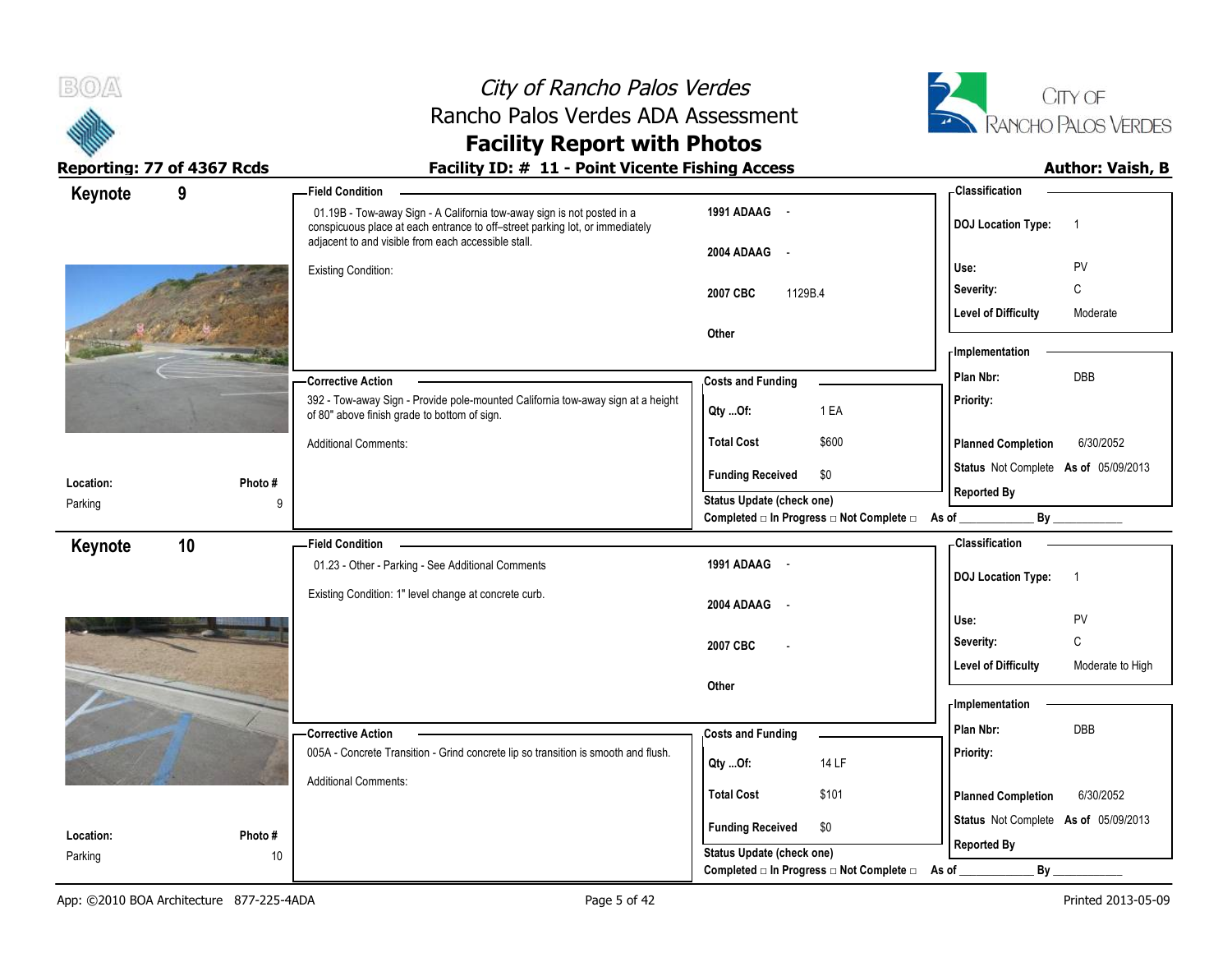



# **Facility Report with Photos**

| Keynote                                 | 11             | <b>Field Condition</b>                                                                                                                                                              |                                                      |                                                | - Classification                                   |                  |
|-----------------------------------------|----------------|-------------------------------------------------------------------------------------------------------------------------------------------------------------------------------------|------------------------------------------------------|------------------------------------------------|----------------------------------------------------|------------------|
|                                         |                | 01.23 - Other - Parking - See Additional Comments                                                                                                                                   | 1991 ADAAG -                                         |                                                | <b>DOJ</b> Location Type:                          |                  |
|                                         |                | Existing Condition: No detectable warning provided.                                                                                                                                 | 2004 ADAAG -                                         |                                                | Use:                                               | PV               |
|                                         |                |                                                                                                                                                                                     | 2007 CBC                                             |                                                | Severity:                                          | A                |
|                                         |                |                                                                                                                                                                                     |                                                      |                                                | <b>Level of Difficulty</b>                         | Moderate to High |
|                                         |                |                                                                                                                                                                                     | Other                                                |                                                | <b>Implementation</b>                              |                  |
|                                         |                | -Corrective Action                                                                                                                                                                  | <b>Costs and Funding</b>                             |                                                | Plan Nbr:                                          | <b>DBB</b>       |
|                                         |                | 024 - Blended Transitions - Detectable Warnings - Provide a continuous, yellow,<br>36" wide detectable warning surface (i.e. in-line truncated domes).                              | Qty Of:                                              | 42 SF                                          | Priority:                                          |                  |
|                                         |                | <b>Additional Comments:</b>                                                                                                                                                         | <b>Total Cost</b>                                    | \$1,512                                        | <b>Planned Completion</b>                          | 6/30/2017        |
| Location:                               | Photo #        |                                                                                                                                                                                     | <b>Funding Received</b>                              | \$0                                            | Status Not Complete As of 05/09/2013               |                  |
| Parking                                 | $\overline{2}$ |                                                                                                                                                                                     | Status Update (check one)                            |                                                | <b>Reported By</b>                                 |                  |
|                                         |                |                                                                                                                                                                                     |                                                      | Completed □ In Progress □ Not Complete □ As of | By                                                 |                  |
| Keynote                                 | 12             | <b>Field Condition</b><br>30.06E - Outdoor Recreation Access Route (ORAR) Segment - Cross Slope -<br>Cross slope of the access route segment exceeds 3.33%. Exception: Cross slopes | 1991 ADAAG -                                         |                                                | <b>Classification</b><br><b>DOJ</b> Location Type: | -1               |
|                                         |                | of 5% maximum are permitted to ensure proper drainage.                                                                                                                              | 2004 ADAAG<br>$\sim$                                 |                                                |                                                    |                  |
|                                         |                | Existing Condition: 2.65 to 11.1% slope.                                                                                                                                            |                                                      |                                                | Use:                                               | PV               |
|                                         |                |                                                                                                                                                                                     | 2007 CBC                                             |                                                | Severity:                                          | C                |
|                                         |                |                                                                                                                                                                                     |                                                      |                                                |                                                    |                  |
|                                         |                |                                                                                                                                                                                     |                                                      |                                                | <b>Level of Difficulty</b>                         | Moderate to High |
|                                         |                |                                                                                                                                                                                     | Other                                                | 1999 ADAAG-16.3.7.1                            | - Implementation                                   |                  |
|                                         |                |                                                                                                                                                                                     |                                                      |                                                | Plan Nbr:                                          | <b>DBB</b>       |
|                                         |                | - Corrective Action<br>015A - Decomposed Granite Pathway - New decomposed granite pathway. The                                                                                      | <b>Costs and Funding</b><br>$Qty$ Of:                | 441 SF                                         | Priority:                                          |                  |
|                                         |                | walkway slope shall not exceed 5% along the POT and cross slope shall not<br>exceed 2%.                                                                                             | <b>Total Cost</b>                                    | \$3,175                                        | <b>Planned Completion</b>                          | 6/30/2052        |
|                                         |                | <b>Additional Comments:</b>                                                                                                                                                         |                                                      |                                                | Status Not Complete As of 05/09/2013               |                  |
| Location:<br>Decomposed Granite Pathway | Photo #<br>12  |                                                                                                                                                                                     | <b>Funding Received</b><br>Status Update (check one) | \$0                                            | <b>Reported By</b>                                 |                  |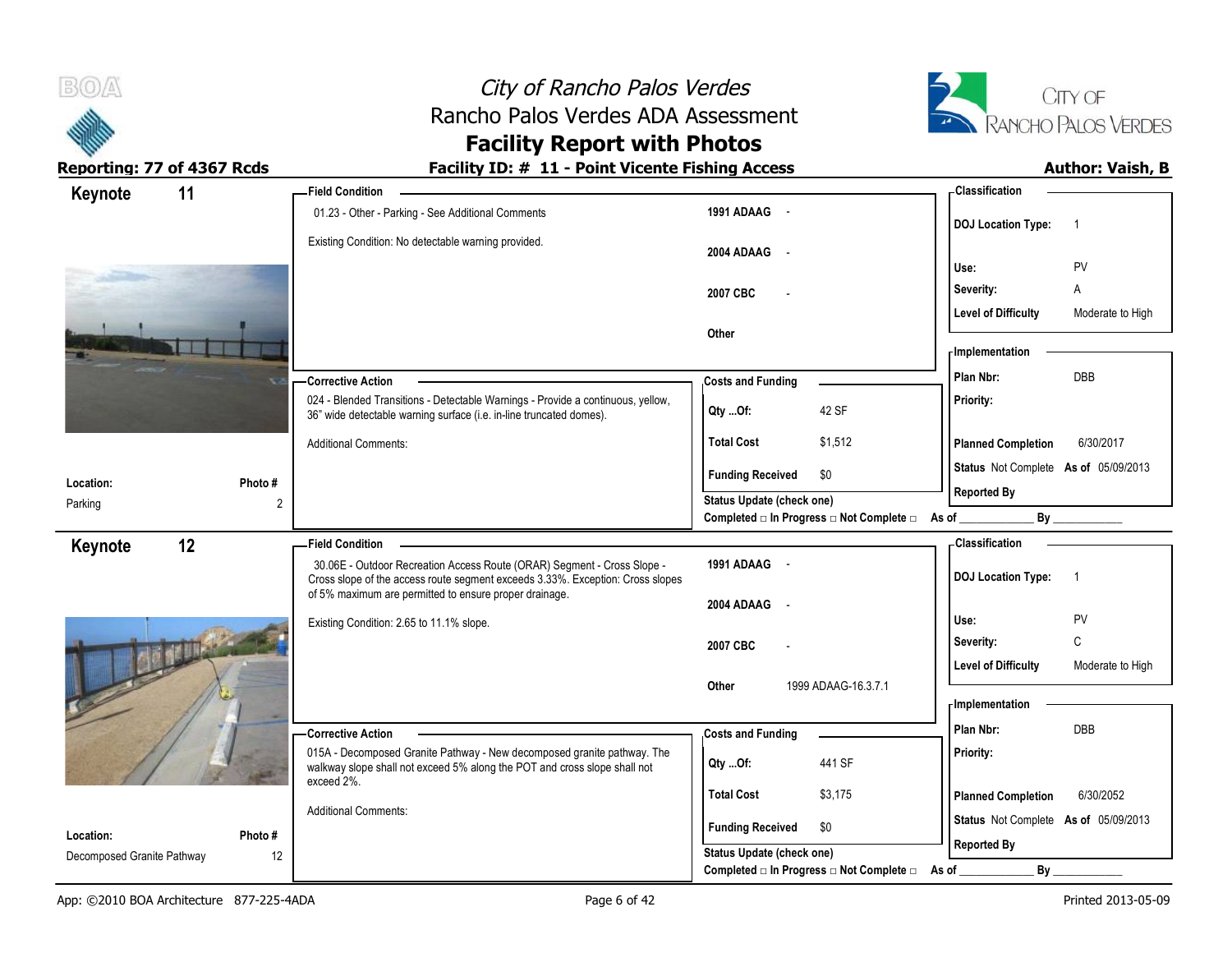



# **Facility Report with Photos**

| Keynote                                 | 13            | <b>Field Condition</b>                                                                                                                                                                          |                                                             | <b>Classification</b>                         |
|-----------------------------------------|---------------|-------------------------------------------------------------------------------------------------------------------------------------------------------------------------------------------------|-------------------------------------------------------------|-----------------------------------------------|
|                                         |               | 03B.20 - Directions to Accessible Entrance - Where not all entrances are<br>accessible, directional signage has not been provided indicating the accessible<br>route to an accessible entrance. | 1991 ADAAG 4.1.2(7); 4.1.3(8)(d)                            | <b>DOJ</b> Location Type:<br>$\overline{1}$   |
|                                         |               |                                                                                                                                                                                                 | 216.6; Advisory 216.6; 703.5<br>2004 ADAAG                  |                                               |
|                                         |               | <b>Existing Condition:</b>                                                                                                                                                                      |                                                             | PV<br>Use:                                    |
|                                         |               |                                                                                                                                                                                                 | 1117B.5.8.1.2<br>2007 CBC                                   | C<br>Severity:                                |
|                                         |               |                                                                                                                                                                                                 |                                                             | <b>Level of Difficulty</b><br>Low to Moderate |
|                                         |               |                                                                                                                                                                                                 | Other                                                       | - Implementation                              |
|                                         |               |                                                                                                                                                                                                 |                                                             | DBB<br>Plan Nbr:                              |
|                                         |               | <b>Corrective Action</b><br>403 - Exterior Directional Signage - Provide compliant directional sign. The sign                                                                                   | <b>Costs and Funding</b>                                    | Priority:                                     |
|                                         |               | must be located so that the path does not have to be retraced, and must comply                                                                                                                  | 1 EA<br>Qty Of:                                             |                                               |
|                                         |               | with requirements for visual signs.                                                                                                                                                             | \$300<br><b>Total Cost</b>                                  | <b>Planned Completion</b><br>6/30/2052        |
|                                         |               | Additional Comments: Provide directional sign to restroom.                                                                                                                                      | \$0<br><b>Funding Received</b>                              | Status Not Complete As of 05/09/2013          |
| Location:<br>Decomposed Granite Pathway | Photo#<br>13  |                                                                                                                                                                                                 | Status Update (check one)                                   | <b>Reported By</b>                            |
|                                         |               |                                                                                                                                                                                                 | Completed □ In Progress □ Not Complete □ As of _            | By                                            |
| 14<br>Keynote                           |               | <b>Field Condition</b><br>$\sim$                                                                                                                                                                |                                                             | <b>Classification</b>                         |
|                                         |               | 03B.14 - Changes in Level (Curb Ramps, Ramps, or Elevators) - Curb ramps,<br>ramps, or elevators are not compliant.                                                                             | 1991 ADAAG 4.7.1, 4.8.1                                     | <b>DOJ</b> Location Type:<br>$\overline{1}$   |
|                                         |               | <b>Existing Condition:</b>                                                                                                                                                                      |                                                             |                                               |
|                                         |               |                                                                                                                                                                                                 | 2004 ADAAG<br>405:406                                       |                                               |
|                                         |               |                                                                                                                                                                                                 |                                                             | Use:<br>PV                                    |
|                                         |               |                                                                                                                                                                                                 | 2007 CBC                                                    | C<br>Severity:                                |
|                                         |               |                                                                                                                                                                                                 |                                                             | <b>Level of Difficulty</b><br>Low to Moderate |
|                                         |               |                                                                                                                                                                                                 | Other                                                       | - Implementation                              |
|                                         |               |                                                                                                                                                                                                 |                                                             | Plan Nbr:<br><b>DBB</b>                       |
|                                         |               | <b>Corrective Action</b>                                                                                                                                                                        | <b>Costs and Funding</b>                                    |                                               |
|                                         |               | 015A - Decomposed Granite Pathway - New decomposed granite pathway. The<br>walkway slope shall not exceed 5% along the POT and cross slope shall not                                            | 5 SF<br>Qty  Of:                                            | Priority:                                     |
|                                         |               | exceed 2%.                                                                                                                                                                                      | <b>Total Cost</b><br>\$36                                   | <b>Planned Completion</b><br>6/30/2052        |
|                                         |               | <b>Additional Comments:</b>                                                                                                                                                                     |                                                             | Status Not Complete As of 05/09/2013          |
| Location:<br>Decomposed Granite Pathway | Photo #<br>14 |                                                                                                                                                                                                 | <b>Funding Received</b><br>\$0<br>Status Update (check one) | <b>Reported By</b>                            |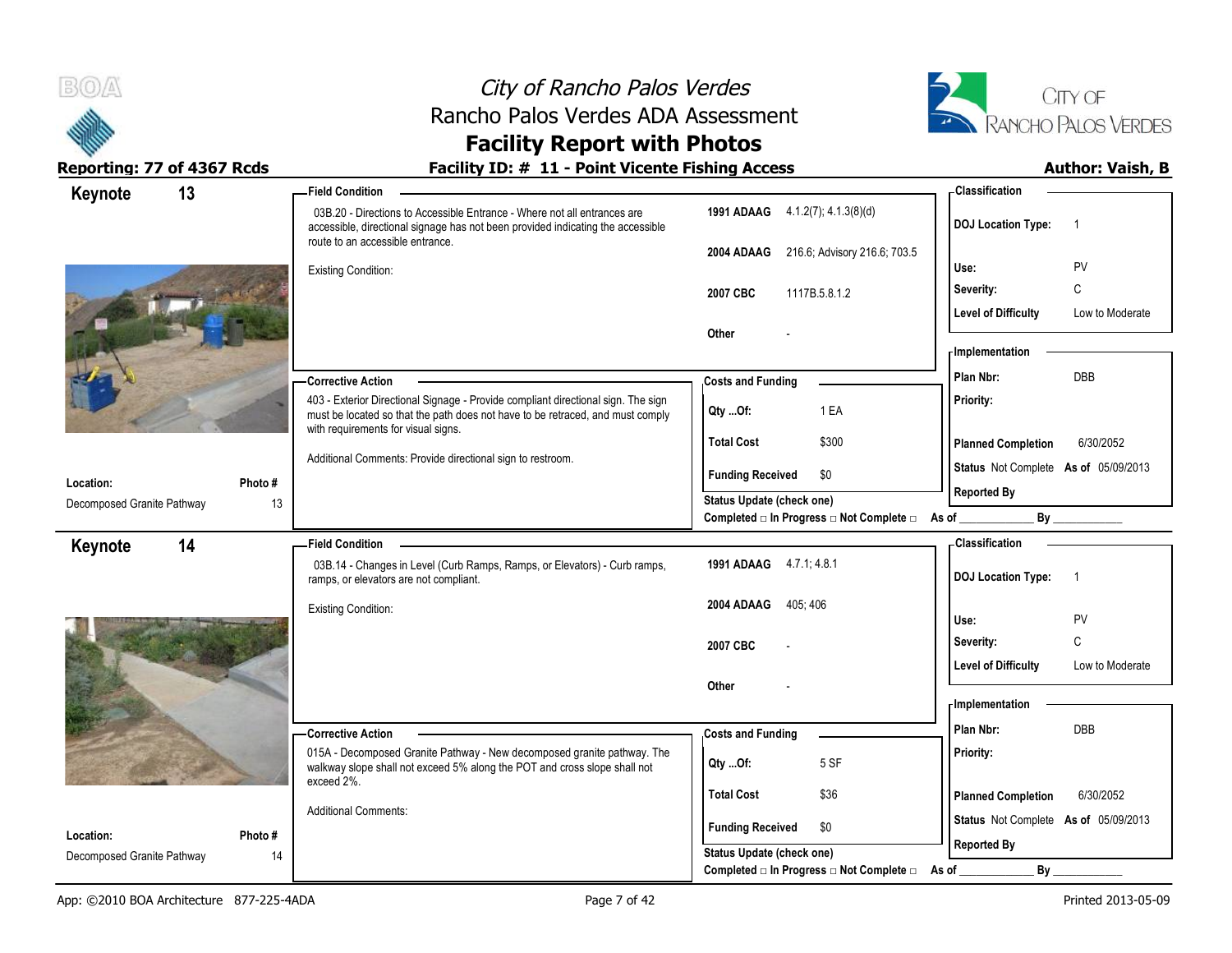



# **Facility Report with Photos**

| Keynote                    | 15      | <b>Field Condition</b>                                                                                                                                                                                            |                                                                                            | - Classification                            |
|----------------------------|---------|-------------------------------------------------------------------------------------------------------------------------------------------------------------------------------------------------------------------|--------------------------------------------------------------------------------------------|---------------------------------------------|
|                            |         | 03B.01 - On-site Accessible Route of Travel - There is no accessible route within<br>the property line of the site linking an accessible building entrance with site arrival                                      | 1991 ADAAG 4.1.2(1)                                                                        | <b>DOJ</b> Location Type:<br>$\overline{1}$ |
|                            |         | points serving the following, if provided: public transportation stops, accessible<br>parking, passenger loading zones, and public sidewalks.                                                                     | 202.2.1; Advisory 206.2.1<br>2004 ADAAG                                                    | PV<br>Use:                                  |
|                            |         | Existing Condition: No POT from PROW to restrooms.                                                                                                                                                                | 2007 CBC<br>1114B.1.2; 1127B.1                                                             | C<br>Severity:                              |
|                            |         |                                                                                                                                                                                                                   |                                                                                            | <b>Level of Difficulty</b><br>High          |
|                            |         |                                                                                                                                                                                                                   | <b>Other</b>                                                                               |                                             |
|                            |         |                                                                                                                                                                                                                   |                                                                                            | - Implementation                            |
|                            |         | <b>Corrective Action</b>                                                                                                                                                                                          | <b>Costs and Funding</b>                                                                   | DBB<br>Plan Nbr:                            |
|                            |         | 006 - Concrete Walk - Remove non-compliant pavement and replace with new<br>concrete (area as shown on the drawings). The walkway slope shall not exceed 5%<br>along the POT and cross slope shall not exceed 2%. | 100 SF<br>Qty Of:                                                                          | <b>Priority:</b>                            |
|                            |         |                                                                                                                                                                                                                   | \$1,920<br><b>Total Cost</b>                                                               | <b>Planned Completion</b><br>6/30/2052      |
|                            |         | <b>Additional Comments:</b>                                                                                                                                                                                       | <b>Funding Received</b><br>\$0                                                             | Status Not Complete As of 05/09/2013        |
| Location:                  | Photo # |                                                                                                                                                                                                                   |                                                                                            | <b>Reported By</b>                          |
| Decomposed Granite Pathway |         | 15                                                                                                                                                                                                                | <b>Status Update (check one)</b><br>Completed □ In Progress □ Not Complete □ As of _______ | By                                          |
| Keynote                    | 16      | <b>Field Condition</b>                                                                                                                                                                                            |                                                                                            | <b>Classification</b>                       |
|                            |         | 03B.09 - Cross Slope - Cross slope of the accessible route of travel exceeds 1:50.                                                                                                                                | 1991 ADAAG 4.3.7                                                                           |                                             |
|                            |         | Existing Condition: 3.2% to 4.2% CS.                                                                                                                                                                              |                                                                                            | <b>DOJ Location Type:</b><br>$\overline{1}$ |
|                            |         |                                                                                                                                                                                                                   | 2004 ADAAG<br>403.3                                                                        |                                             |
|                            |         |                                                                                                                                                                                                                   |                                                                                            | PV<br>Use:                                  |
|                            |         |                                                                                                                                                                                                                   | 2007 CBC<br>1133B.7.1.3                                                                    | C<br>Severity:                              |
|                            |         |                                                                                                                                                                                                                   |                                                                                            | <b>Level of Difficulty</b><br>High          |
|                            |         |                                                                                                                                                                                                                   | Other                                                                                      | <b>Implementation</b>                       |
|                            |         |                                                                                                                                                                                                                   |                                                                                            | Plan Nbr:<br>DBB                            |
|                            |         | <b>Corrective Action</b><br>006 - Concrete Walk - Remove non-compliant pavement and replace with new                                                                                                              | <b>Costs and Funding</b>                                                                   | Priority:                                   |
|                            |         | concrete (area as shown on the drawings). The walkway slope shall not exceed 5%                                                                                                                                   | 150 SF<br>Qty Of:                                                                          |                                             |
|                            |         | along the POT and cross slope shall not exceed 2%.                                                                                                                                                                | <b>Total Cost</b><br>\$2,880                                                               | 6/30/2052<br><b>Planned Completion</b>      |
|                            |         | <b>Additional Comments:</b>                                                                                                                                                                                       |                                                                                            | Status Not Complete As of 05/09/2013        |
| Location:                  | Photo # |                                                                                                                                                                                                                   | <b>Funding Received</b><br>\$0                                                             | <b>Reported By</b>                          |
| Concrete Pathway           |         | 15                                                                                                                                                                                                                | <b>Status Update (check one)</b><br>Completed □ In Progress □ Not Complete □ As of         | By                                          |
|                            |         |                                                                                                                                                                                                                   |                                                                                            |                                             |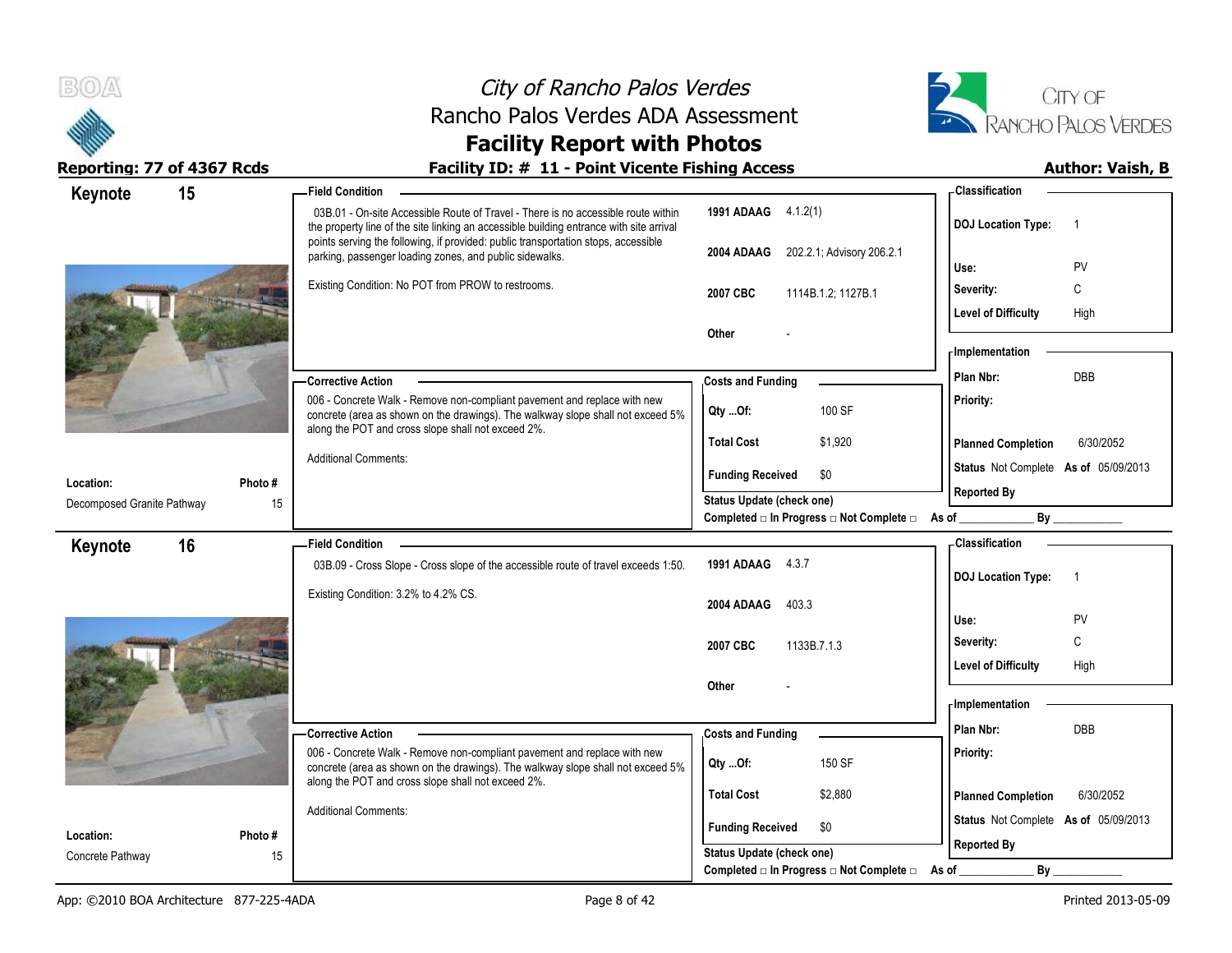

# City of Rancho Palos Verdes Rancho Palos Verdes ADA Assessment **Facility Report with Photos**



| 17<br>Keynote          | <b>Field Condition</b>                                                                                                                                                                                                                                                                                                    |                                                         | - Classification                               |
|------------------------|---------------------------------------------------------------------------------------------------------------------------------------------------------------------------------------------------------------------------------------------------------------------------------------------------------------------------|---------------------------------------------------------|------------------------------------------------|
|                        | 03B.21 - Hazardous Vehicular Areas - Detectable Warnings - Where a walk<br>crosses or adjoins the vehicular way and the walking surface is not separated by                                                                                                                                                               | 1991 ADAAG<br>4.29.5                                    | <b>DOJ</b> Location Type:                      |
|                        | curbs, railings, or other elements between the pedestrian areas and vehicular<br>areas, the boundary between the areas is not defined by a continuous detectable<br>warning at least 36" wide complying with CBC 1121B.3.1 item 8(a). (i.e., the                                                                          | 2004 ADAAG<br>705.1                                     | PV<br>Use:                                     |
|                        | warning surface shall contrast visually with adjoining surfaces, either light on dark<br>or dark on light, and shall differ from adjoining walking surfaces in resiliency or                                                                                                                                              | 1133B.8.5<br>2007 CBC                                   | C<br>Severity:                                 |
|                        | sound on cane contact. Color: yellow conforming to Federal Color No. 33538,<br>Table IV/ Standard No. 595B. Where the color value contrast between the yellow<br>warning and the main walking surface is less than 70 percent, a 1" wide black strip<br>shall separate the yellow warning from the main walking surface.) | Other                                                   | <b>Level of Difficulty</b><br>Moderate to High |
|                        | <b>Existing Condition:</b>                                                                                                                                                                                                                                                                                                |                                                         |                                                |
|                        |                                                                                                                                                                                                                                                                                                                           |                                                         | <b>Implementation</b>                          |
|                        | — Corrective Action                                                                                                                                                                                                                                                                                                       | <b>Costs and Funding</b>                                | <b>DBB</b><br>Plan Nbr:                        |
|                        | 122A - Detectable Warnings - Provide detectable warning surface (i.e. in-line<br>truncated domes) extending the full width and length of the curb ramp, excluding                                                                                                                                                         | 15 SF<br>Qty Of:                                        | <b>Priority:</b>                               |
|                        | the flares.                                                                                                                                                                                                                                                                                                               | \$540<br><b>Total Cost</b>                              | <b>Planned Completion</b><br>6/30/2052         |
|                        | <b>Additional Comments:</b>                                                                                                                                                                                                                                                                                               | <b>Funding Received</b><br>\$0                          | Status Not Complete As of 05/09/2013           |
| Location:<br>Photo #   |                                                                                                                                                                                                                                                                                                                           | Status Update (check one)                               | <b>Reported By</b>                             |
| 15<br>Concrete Pathway |                                                                                                                                                                                                                                                                                                                           | Completed $\Box$ In Progress $\Box$ Not Complete $\Box$ | $\mathsf{By}$<br>As of                         |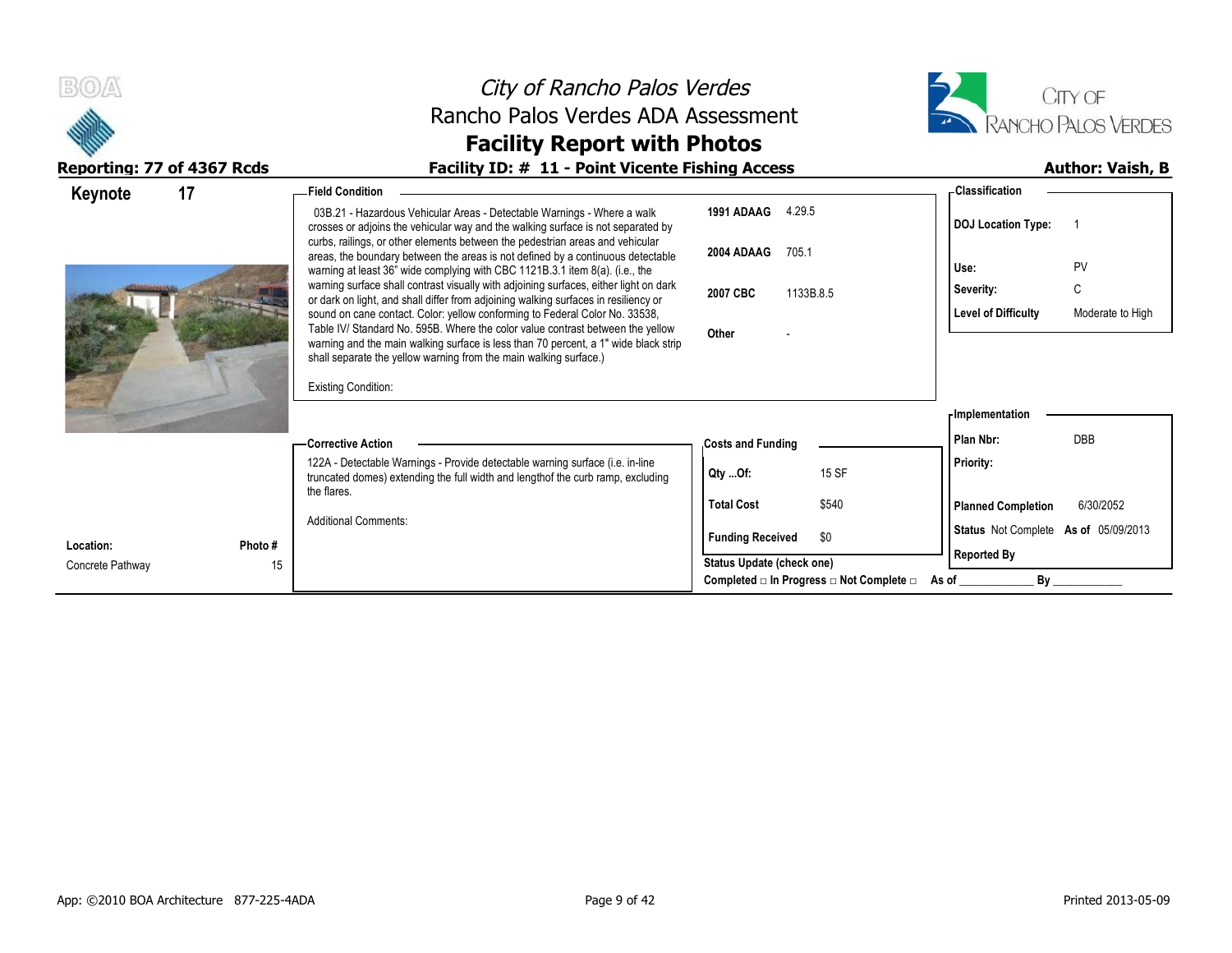



# **Facility Report with Photos**

| Keynote              | 18           | - Field Condition                                                                                                                                        |                                                             | -Classification                                |
|----------------------|--------------|----------------------------------------------------------------------------------------------------------------------------------------------------------|-------------------------------------------------------------|------------------------------------------------|
|                      |              | 30.05 - Accessible Route - Width - Accessible route of travel is less than 48" wide<br>(note: 48" wide requirement does not apply to doorways or gates). | <b>1991 ADAAG</b> 4.3.3                                     | <b>DOJ</b> Location Type:<br>-1                |
|                      |              | Existing Condition: 30" to 3' due to shrubs.                                                                                                             | 403.5.1<br>2004 ADAAG                                       | PV<br>Use:                                     |
|                      |              |                                                                                                                                                          | 2007 CBC<br>1133B.7.1                                       | C<br>Severity:                                 |
|                      |              |                                                                                                                                                          |                                                             | <b>Level of Difficulty</b><br>Moderate         |
|                      |              |                                                                                                                                                          | Other                                                       |                                                |
|                      |              |                                                                                                                                                          |                                                             | - Implementation                               |
|                      |              | - Corrective Action                                                                                                                                      | <b>Costs and Funding</b>                                    | <b>DBB</b><br>Plan Nbr:                        |
|                      |              | 027 - Site Work - Miscellaneous - See Additional Comments                                                                                                | 1 EA<br>Qty Of:                                             | Priority:                                      |
|                      |              | Additional Comments: Trim shrubs.                                                                                                                        | <b>Total Cost</b><br>\$60                                   | <b>Planned Completion</b><br>6/30/2052         |
|                      |              |                                                                                                                                                          | \$0<br><b>Funding Received</b>                              | Status Not Complete As of 05/09/2013           |
| Location:            | Photo#<br>20 |                                                                                                                                                          | Status Update (check one)                                   | <b>Reported By</b>                             |
| Pathway              |              |                                                                                                                                                          | Completed □ In Progress □ Not Complete □ As of              | By                                             |
| Keynote              | 19           | <b>Field Condition</b>                                                                                                                                   |                                                             | <b>Classification</b>                          |
|                      |              | 30.08 - Maintenance of Accessible Trail - Title II Entity - Accessible trail is not in<br>operable working condition. (28 CFR 35.133)                    | 1991 ADAAG -                                                | <b>DOJ</b> Location Type:<br>$\overline{1}$    |
|                      |              | Existing Condition: Water erosion.                                                                                                                       | 2004 ADAAG -                                                |                                                |
|                      |              |                                                                                                                                                          |                                                             | PV<br>Use:                                     |
|                      |              |                                                                                                                                                          |                                                             |                                                |
|                      |              |                                                                                                                                                          | 2007 CBC<br>1101B.3                                         | $\mathsf C$<br>Severity:                       |
|                      |              |                                                                                                                                                          |                                                             | <b>Level of Difficulty</b><br>Moderate to High |
|                      |              |                                                                                                                                                          | 28 CFR 35.133<br><b>Other</b>                               | - Implementation                               |
|                      |              |                                                                                                                                                          |                                                             | Plan Nbr:<br><b>DBB</b>                        |
|                      |              | -Corrective Action<br>015A - Decomposed Granite Pathway - New decomposed granite pathway. The                                                            | <b>Costs and Funding</b>                                    | Priority:                                      |
|                      |              | walkway slope shall not exceed 5% along the POT and cross slope shall not                                                                                | 72 SF<br>$Qty$ Of:                                          |                                                |
|                      |              | exceed 2%.                                                                                                                                               | <b>Total Cost</b><br>\$518                                  | <b>Planned Completion</b><br>6/30/2052         |
|                      |              | <b>Additional Comments:</b>                                                                                                                              |                                                             | Status Not Complete As of 05/09/2013           |
| Location:<br>Pathway | Photo#<br>19 |                                                                                                                                                          | <b>Funding Received</b><br>\$0<br>Status Update (check one) | <b>Reported By</b>                             |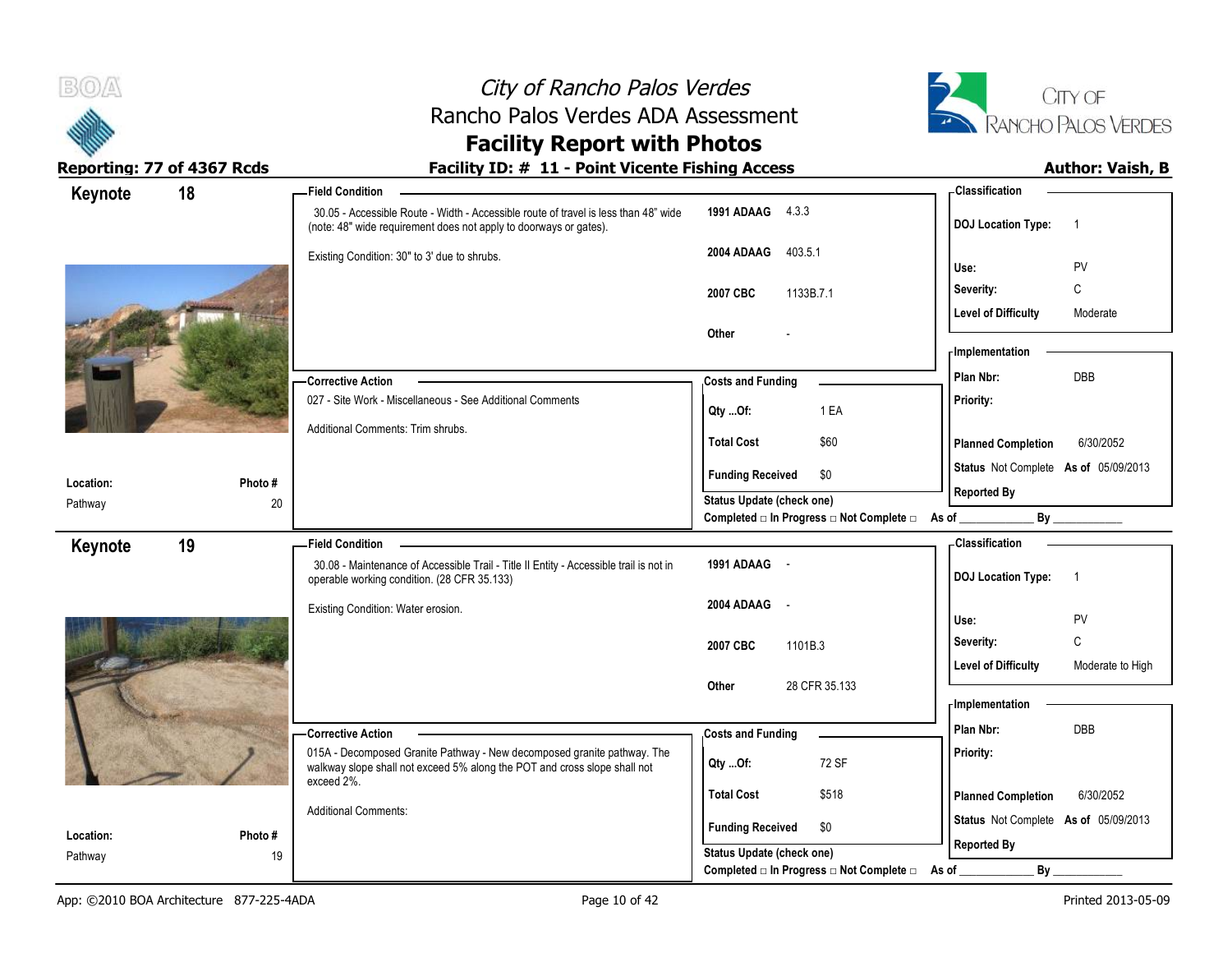



# **Facility Report with Photos**

| Keynote              | 20            | <b>Field Condition</b>                                                                                                                                                                                              |                                                         | -Classification                                |
|----------------------|---------------|---------------------------------------------------------------------------------------------------------------------------------------------------------------------------------------------------------------------|---------------------------------------------------------|------------------------------------------------|
|                      |               | 30.06E - Outdoor Recreation Access Route (ORAR) Segment - Cross Slope -<br>Cross slope of the access route segment exceeds 3.33%. Exception: Cross slopes<br>of 5% maximum are permitted to ensure proper drainage. | 1991 ADAAG -                                            | <b>DOJ</b> Location Type:<br>-1                |
|                      |               |                                                                                                                                                                                                                     | 2004 ADAAG                                              |                                                |
|                      |               | Existing Condition: 2.4% to 7.2% at various locations.                                                                                                                                                              |                                                         | PV<br>Use:                                     |
|                      |               |                                                                                                                                                                                                                     | 2007 CBC                                                | C<br>Severity:                                 |
|                      |               |                                                                                                                                                                                                                     |                                                         | <b>Level of Difficulty</b><br>Moderate to High |
|                      |               |                                                                                                                                                                                                                     | 1999 ADAAG-16.3.7.1<br>Other                            | <b>Implementation</b>                          |
|                      |               |                                                                                                                                                                                                                     |                                                         |                                                |
|                      |               | - Corrective Action                                                                                                                                                                                                 | <b>Costs and Funding</b>                                | DBB<br>Plan Nbr:                               |
|                      |               | 015A - Decomposed Granite Pathway - New decomposed granite pathway. The<br>walkway slope shall not exceed 5% along the POT and cross slope shall not                                                                | 100 SF<br>Qty Of:                                       | Priority:                                      |
|                      |               | exceed 2%.                                                                                                                                                                                                          | \$720<br><b>Total Cost</b>                              | <b>Planned Completion</b><br>6/30/2052         |
|                      |               | <b>Additional Comments:</b>                                                                                                                                                                                         |                                                         |                                                |
| Location:            | Photo #       |                                                                                                                                                                                                                     | \$0<br><b>Funding Received</b>                          | Status Not Complete As of 05/09/2013           |
| Pathway              | 20            |                                                                                                                                                                                                                     | Status Update (check one)                               | <b>Reported By</b>                             |
|                      |               |                                                                                                                                                                                                                     | Completed □ In Progress □ Not Complete □ As of ________ |                                                |
| Keynote              | 21            | <b>Field Condition</b>                                                                                                                                                                                              |                                                         | Classification                                 |
|                      |               | 03B.13 - > 1/2" Changes in Level - Curb ramps, ramps, or elevators are not used<br>for changes in level greater than 1/2 inch. (Lifts may only be used in certain limited                                           | 1991 ADAAG 4.5.2                                        | <b>DOJ</b> Location Type:<br>$\overline{1}$    |
|                      |               | situations.)                                                                                                                                                                                                        | 2004 ADAAG<br>303.4                                     |                                                |
|                      |               | <b>Existing Condition:</b>                                                                                                                                                                                          |                                                         | PV<br>Use:                                     |
|                      |               |                                                                                                                                                                                                                     | 2007 CBC<br>1124B.2                                     | $\mathsf{C}$<br>Severity:                      |
|                      |               |                                                                                                                                                                                                                     |                                                         | <b>Level of Difficulty</b><br>Moderate to High |
|                      |               |                                                                                                                                                                                                                     | Other                                                   |                                                |
|                      |               |                                                                                                                                                                                                                     |                                                         | <b>Implementation</b>                          |
|                      |               | <b>Corrective Action</b>                                                                                                                                                                                            | <b>Costs and Funding</b>                                | <b>DBB</b><br>Plan Nbr:                        |
|                      |               | 015A - Decomposed Granite Pathway - New decomposed granite pathway. The                                                                                                                                             | 100 SF<br>Qty Of:                                       | Priority:                                      |
|                      |               | walkway slope shall not exceed 5% along the POT and cross slope shall not<br>exceed 2%.                                                                                                                             |                                                         |                                                |
|                      |               | Additional Comments: Resurface DG pathway.                                                                                                                                                                          | <b>Total Cost</b><br>\$720                              | <b>Planned Completion</b><br>6/30/2052         |
|                      |               |                                                                                                                                                                                                                     | <b>Funding Received</b><br>\$0                          | Status Not Complete As of 05/09/2013           |
| Location:<br>Pathway | Photo #<br>21 |                                                                                                                                                                                                                     | Status Update (check one)                               | <b>Reported By</b>                             |
|                      |               |                                                                                                                                                                                                                     | Completed □ In Progress □ Not Complete □ As of          | By                                             |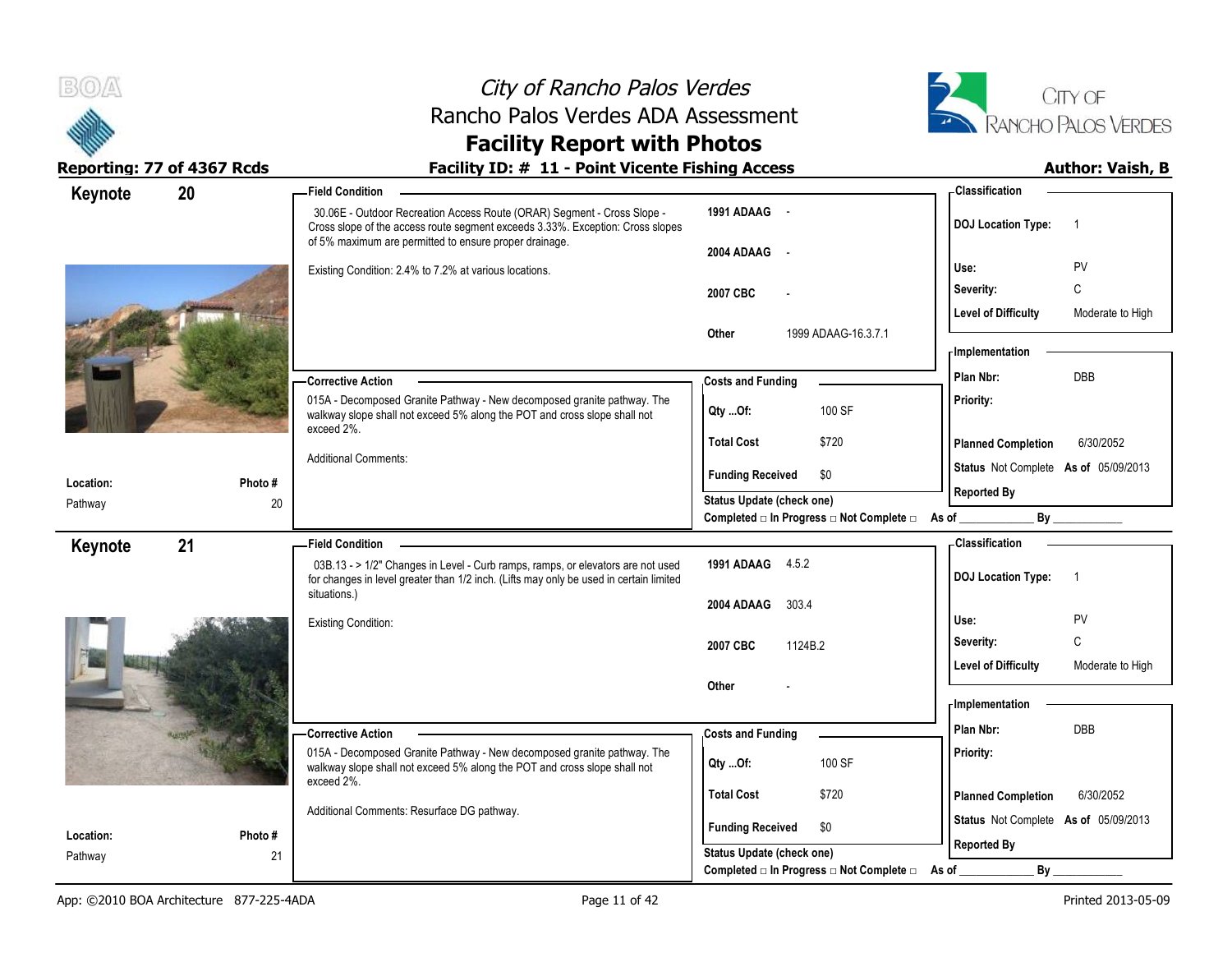

# **Facility Report with Photos**

| Keynote              | 22           | <b>Field Condition</b>                                                                                                                                      |                                                             | - Classification                                     |
|----------------------|--------------|-------------------------------------------------------------------------------------------------------------------------------------------------------------|-------------------------------------------------------------|------------------------------------------------------|
|                      |              | 30.05 - Accessible Route - Width - Accessible route of travel is less than 48" wide<br>(note: 48" wide requirement does not apply to doorways or gates).    | 1991 ADAAG 4.3.3                                            | <b>DOJ Location Type:</b><br>$\overline{\mathbf{1}}$ |
|                      |              | Existing Condition: 24" wide due to shrubs.                                                                                                                 | 2004 ADAAG<br>403.5.1                                       | PV<br>Use:                                           |
|                      |              |                                                                                                                                                             | 1133B.7.1<br>2007 CBC                                       | C<br>Severity:                                       |
|                      |              |                                                                                                                                                             |                                                             | <b>Level of Difficulty</b><br>Moderate               |
|                      |              |                                                                                                                                                             | Other                                                       |                                                      |
|                      |              |                                                                                                                                                             |                                                             | - Implementation                                     |
|                      |              | -Corrective Action                                                                                                                                          | <b>Costs and Funding</b>                                    | DBB<br>Plan Nbr:                                     |
|                      |              | 027 - Site Work - Miscellaneous - See Additional Comments                                                                                                   | 1 EA<br>Qty Of:                                             | Priority:                                            |
|                      |              | Additional Comments: Trim shrubs.                                                                                                                           | \$60<br><b>Total Cost</b>                                   | <b>Planned Completion</b><br>6/30/2052               |
|                      | Photo#       |                                                                                                                                                             | <b>Funding Received</b><br>\$0                              | Status Not Complete As of 05/09/2013                 |
| Location:<br>Pathway | 21           |                                                                                                                                                             | <b>Status Update (check one)</b>                            | <b>Reported By</b>                                   |
|                      |              |                                                                                                                                                             | Completed □ In Progress □ Not Complete □ As of _            |                                                      |
| Keynote              | 23           | <b>Field Condition</b>                                                                                                                                      |                                                             | - Classification                                     |
|                      |              | 03B.09 - Cross Slope - Cross slope of the accessible route of travel exceeds 1:50.                                                                          | 1991 ADAAG 4.3.7                                            | <b>DOJ Location Type:</b><br>$\overline{1}$          |
|                      |              | Existing Condition: 2.9% to 4.4% CS.                                                                                                                        |                                                             |                                                      |
|                      |              |                                                                                                                                                             | 2004 ADAAG<br>403.3                                         | Use:<br><b>PV</b>                                    |
|                      |              |                                                                                                                                                             |                                                             | $\mathbb C$<br>Severity:                             |
|                      |              |                                                                                                                                                             |                                                             |                                                      |
|                      |              |                                                                                                                                                             | 2007 CBC<br>1133B.7.1.3                                     | <b>Level of Difficulty</b><br>High                   |
|                      |              |                                                                                                                                                             | Other                                                       |                                                      |
|                      |              |                                                                                                                                                             |                                                             | - Implementation                                     |
|                      |              | -Corrective Action                                                                                                                                          | <b>Costs and Funding</b>                                    | Plan Nbr:<br>DBB                                     |
|                      |              | 006 - Concrete Walk - Remove non-compliant pavement and replace with new<br>concrete (area as shown on the drawings). The walkway slope shall not exceed 5% | 65 SF<br>Qty Of:                                            | Priority:                                            |
|                      |              | along the POT and cross slope shall not exceed 2%.                                                                                                          | <b>Total Cost</b><br>\$1,248                                | <b>Planned Completion</b><br>6/30/2052               |
|                      |              | <b>Additional Comments:</b>                                                                                                                                 |                                                             | Status Not Complete As of 05/09/2013                 |
| Location:<br>Pathway | Photo#<br>23 |                                                                                                                                                             | <b>Funding Received</b><br>\$0<br>Status Update (check one) | <b>Reported By</b>                                   |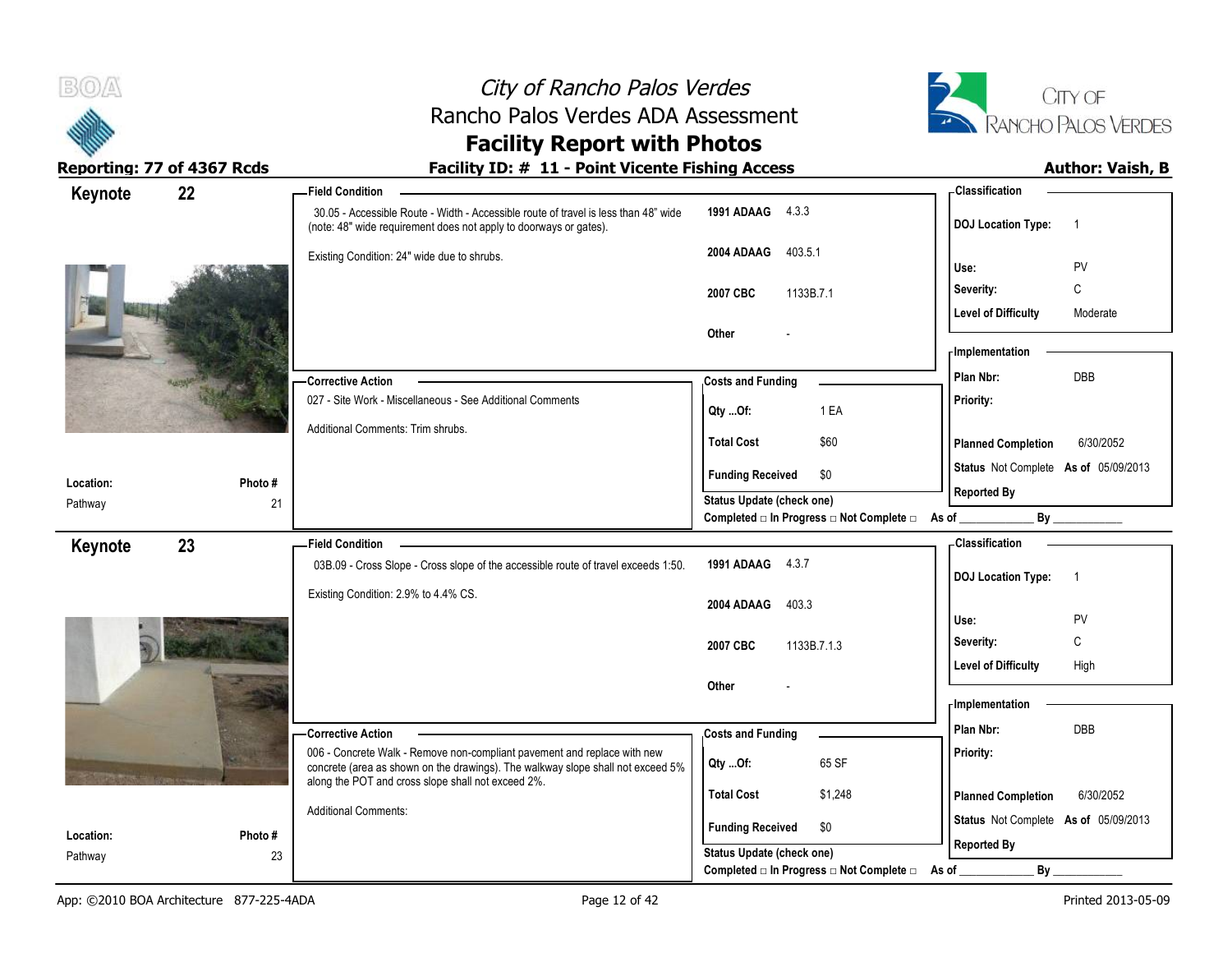



# **Facility Report with Photos**

| Keynote              | 24      | <b>Field Condition</b>                                                                                                                                                    |                                                                                    | - Classification                            |
|----------------------|---------|---------------------------------------------------------------------------------------------------------------------------------------------------------------------------|------------------------------------------------------------------------------------|---------------------------------------------|
|                      |         | 03B.04 - Width - Accessible route of travel is less than 48" wide (note: 48" wide<br>requirement does not apply to doorways or gates).                                    | 1991 ADAAG 4.3.3                                                                   | <b>DOJ Location Type:</b><br>$\overline{1}$ |
|                      |         | Existing Condition: 36" to 40" at wall.                                                                                                                                   | 2004 ADAAG<br>403.5.1                                                              | PV<br>Use:                                  |
|                      |         |                                                                                                                                                                           | 1133B.7.1<br>2007 CBC                                                              | С<br>Severity:                              |
|                      |         |                                                                                                                                                                           |                                                                                    | <b>Level of Difficulty</b><br>Moderate      |
|                      |         |                                                                                                                                                                           | Other                                                                              |                                             |
|                      |         |                                                                                                                                                                           |                                                                                    | - Implementation                            |
|                      |         | -Corrective Action                                                                                                                                                        | <b>Costs and Funding</b>                                                           | <b>DBB</b><br>Plan Nbr:                     |
|                      |         | 027 - Site Work - Miscellaneous - See Additional Comments                                                                                                                 | 1 EA<br>Qty Of:                                                                    | Priority:                                   |
|                      |         | Additional Comments: Remove wall.                                                                                                                                         | <b>Total Cost</b><br>\$600                                                         | <b>Planned Completion</b><br>6/30/2052      |
| Location:            | Photo#  |                                                                                                                                                                           | <b>Funding Received</b><br>\$0                                                     | Status Not Complete As of 05/09/2013        |
| Pathway              |         | 24                                                                                                                                                                        | Status Update (check one)                                                          | <b>Reported By</b>                          |
|                      |         |                                                                                                                                                                           | Completed □ In Progress □ Not Complete □ As of                                     | By                                          |
| Keynote              | 25      | <b>Field Condition</b>                                                                                                                                                    |                                                                                    | - Classification                            |
|                      |         | 03B.13 - > 1/2" Changes in Level - Curb ramps, ramps, or elevators are not used<br>for changes in level greater than 1/2 inch. (Lifts may only be used in certain limited | 1991 ADAAG 4.5.2                                                                   | <b>DOJ Location Type:</b><br>$\overline{1}$ |
|                      |         | situations.)                                                                                                                                                              | 2004 ADAAG<br>303.4                                                                |                                             |
|                      |         | Existing Condition: 3" to 10" level change.                                                                                                                               |                                                                                    | Use:<br><b>PV</b>                           |
|                      |         |                                                                                                                                                                           | 1124B.2<br>2007 CBC                                                                | C<br>Severity:                              |
|                      |         |                                                                                                                                                                           | Other                                                                              | <b>Level of Difficulty</b><br>High          |
|                      |         |                                                                                                                                                                           |                                                                                    | - Implementation                            |
|                      |         | - Corrective Action                                                                                                                                                       | <b>Costs and Funding</b>                                                           | Plan Nbr:<br>DBB                            |
|                      |         | 090A - Ramp with Handrails and Landings - Provide new compliant ramp with<br>handrails, edge protection, and landings.                                                    | 10 LF<br>Qty Of:                                                                   | Priority:                                   |
|                      |         | <b>Additional Comments:</b>                                                                                                                                               | <b>Total Cost</b><br>\$7,200                                                       | <b>Planned Completion</b><br>6/30/2052      |
|                      |         |                                                                                                                                                                           |                                                                                    |                                             |
|                      |         |                                                                                                                                                                           | <b>Funding Received</b><br>\$0                                                     | Status Not Complete As of 05/09/2013        |
| Location:<br>Pathway | Photo # | 25                                                                                                                                                                        | <b>Status Update (check one)</b><br>Completed □ In Progress □ Not Complete □ As of | <b>Reported By</b><br>By                    |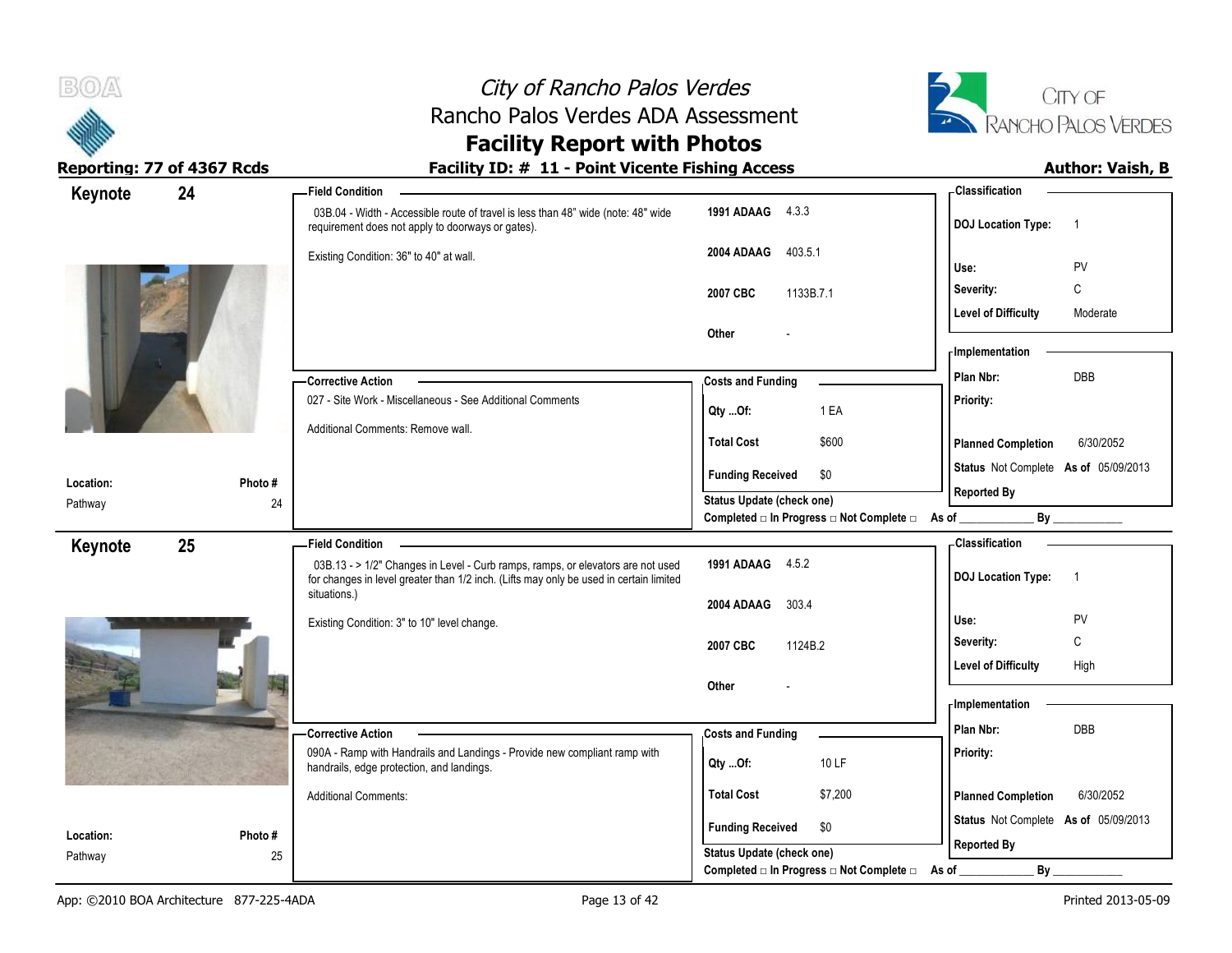



### **Facility Report with Photos** Reporting: 77 of 4367 Rcds **Facility ID: # 11 - Point Vicente Fishing Access** Author: Vaish, B

| 26<br>Keynote<br><b>Field Condition</b>    |                                                                                                                                                                                    | -Classification                             |
|--------------------------------------------|------------------------------------------------------------------------------------------------------------------------------------------------------------------------------------|---------------------------------------------|
|                                            | 1991 ADAAG -<br>03B.17 - > 4" Abrupt Change in Level - Site includes abrupt changes in level<br>adjacent to pedestrian areas exceeding 4" vertical (exceptions: (1) between a walk | <b>DOJ Location Type:</b><br>$\overline{1}$ |
|                                            | or sidewalk and an adjacent street or driveway, or (2) where a 6" high warning curb<br>2004 ADAAG<br>$\sim$<br>or guardrail is provided to warn of a potential drop off).          | PV<br>Use:                                  |
| <b>Existing Condition:</b>                 | 2007 CBC<br>1133B.8.1                                                                                                                                                              | C<br>Severity:                              |
|                                            |                                                                                                                                                                                    | <b>Level of Difficulty</b><br>Moderate      |
|                                            | Other                                                                                                                                                                              |                                             |
|                                            |                                                                                                                                                                                    | - Implementation                            |
| - Corrective Action                        | <b>Costs and Funding</b>                                                                                                                                                           | DBB<br>Plan Nbr:                            |
|                                            | 027 - Site Work - Miscellaneous - See Additional Comments<br>1 EA<br>Qty Of:                                                                                                       | Priority:                                   |
| Additional Comments: Provide warning curb. |                                                                                                                                                                                    |                                             |
|                                            | <b>Total Cost</b><br>\$0                                                                                                                                                           | <b>Planned Completion</b><br>6/30/2052      |
| Photo #<br>Location:                       | <b>Funding Received</b><br>\$0                                                                                                                                                     | Status Not Complete As of 05/09/2013        |
| 26<br>Pathway                              | Status Update (check one)                                                                                                                                                          | <b>Reported By</b>                          |
|                                            | Completed □ In Progress □ Not Complete □ As of _                                                                                                                                   |                                             |
| 27<br><b>Field Condition</b><br>Keynote    |                                                                                                                                                                                    | <b>Classification</b>                       |
|                                            | 1991 ADAAG 4.3.3<br>03B.04 - Width - Accessible route of travel is less than 48" wide (note: 48" wide<br>requirement does not apply to doorways or gates).                         | <b>DOJ Location Type:</b><br>$\overline{1}$ |
| Existing Condition: 36" to 40" at wall.    | 403.5.1<br>2004 ADAAG                                                                                                                                                              | PV<br>Use:                                  |
|                                            |                                                                                                                                                                                    | C<br>Severity:                              |
|                                            | 2007 CBC<br>1133B.7.1                                                                                                                                                              | <b>Level of Difficulty</b><br>Moderate      |
|                                            | Other                                                                                                                                                                              |                                             |
|                                            |                                                                                                                                                                                    | - Implementation                            |
| - Corrective Action                        | <b>Costs and Funding</b>                                                                                                                                                           | DBB<br>Plan Nbr:                            |
|                                            | 027 - Site Work - Miscellaneous - See Additional Comments<br>1 EA                                                                                                                  | Priority:                                   |
|                                            | Qty Of:<br>Additional Comments: Remove wall and repair concrete surface to meet existing                                                                                           |                                             |
|                                            | <b>Total Cost</b><br>\$7,200                                                                                                                                                       | <b>Planned Completion</b><br>6/30/2052      |
| with compliant cross slope.                |                                                                                                                                                                                    |                                             |
|                                            | \$0                                                                                                                                                                                | Status Not Complete As of 05/09/2013        |
| Location:<br>Photo#<br>27<br>Pathway       | <b>Funding Received</b><br>Status Update (check one)                                                                                                                               | <b>Reported By</b>                          |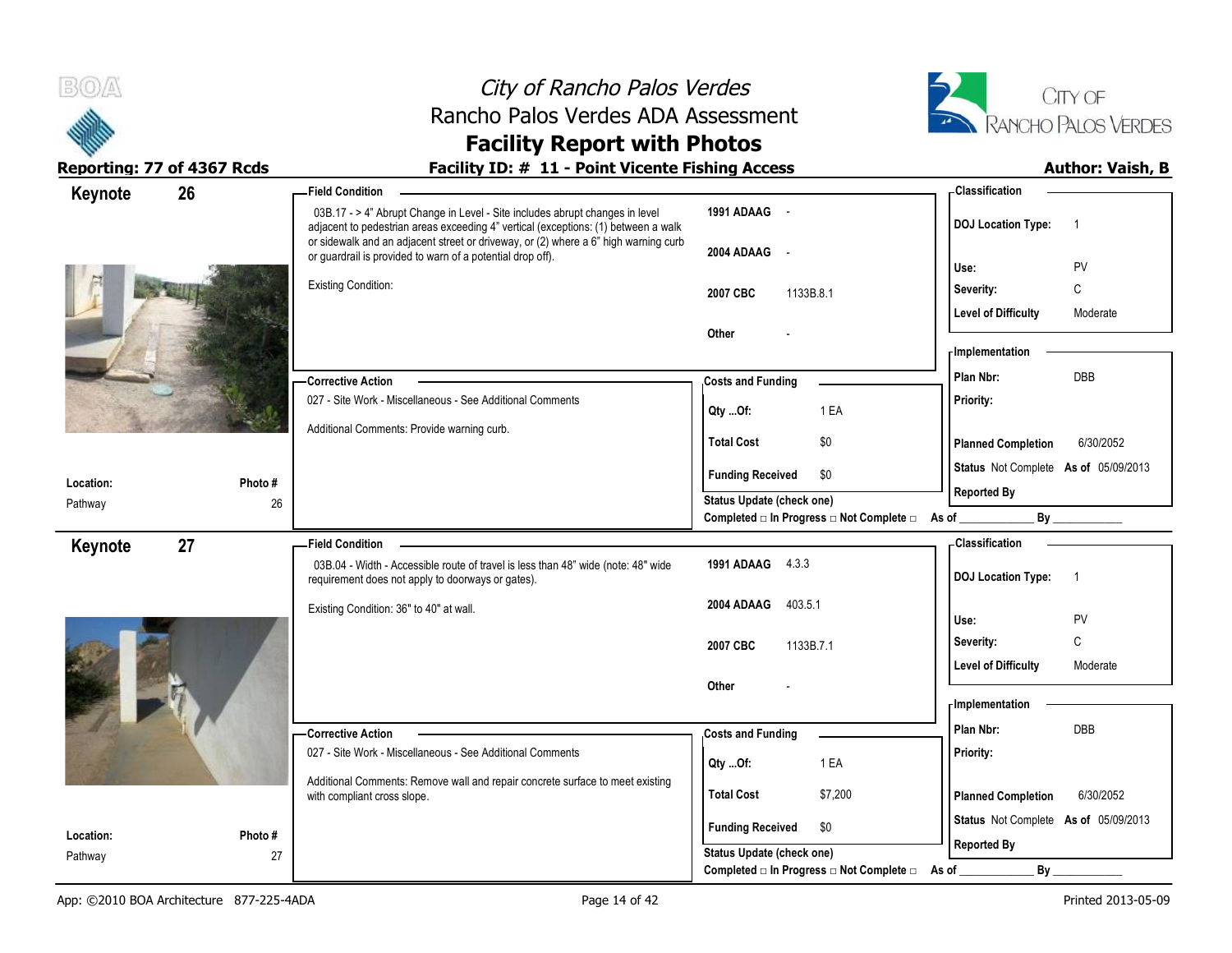|                            | City of Rancho Palos Verdes                                                                                                                                                                                                                            |                                                                             |                                      | CITY OF                    |
|----------------------------|--------------------------------------------------------------------------------------------------------------------------------------------------------------------------------------------------------------------------------------------------------|-----------------------------------------------------------------------------|--------------------------------------|----------------------------|
|                            | Rancho Palos Verdes ADA Assessment<br><b>Facility Report with Photos</b>                                                                                                                                                                               |                                                                             |                                      | <b>RANCHO PALOS VERDES</b> |
| Reporting: 77 of 4367 Rcds | Facility ID: # 11 - Point Vicente Fishing Access                                                                                                                                                                                                       |                                                                             |                                      | <b>Author: Vaish, B</b>    |
| 28<br>Keynote              | <b>Field Condition</b>                                                                                                                                                                                                                                 |                                                                             | Classification                       |                            |
|                            | 05.01A - "Hi" Drinking Fountain Requirement - Where there is only one drinking<br>fountain area on a floor (e.g, an area with a drinking fountain or separate drinking<br>fountains), it is accessible to wheelchair users and not to persons who have | 1991 ADAAG 4.1.3(10)(a); 4.15.1                                             | DOJ Location Type: 4                 |                            |
|                            | difficulty bending or stooping (i.e., the required accessibility for persons who have<br>difficulty bending or stooping on each floor has not been provided).                                                                                          | 2004 ADAAG 211.1, 211.2                                                     | Use:                                 | PV                         |
|                            | <b>Existing Condition:</b>                                                                                                                                                                                                                             | 2007 CBC<br>1115B.4.6 item 1                                                | Severity:                            | C                          |
|                            |                                                                                                                                                                                                                                                        | Other                                                                       | Level of Difficulty                  | High                       |
|                            |                                                                                                                                                                                                                                                        |                                                                             | <b>Implementation</b>                |                            |
|                            | - Corrective Action                                                                                                                                                                                                                                    | <b>Costs and Funding</b>                                                    | Plan Nbr:                            | DBB                        |
|                            | 278 - Double Hi-Low Drinking Fountain with Wing Barriers - Provide a surface-<br>mounted accessible hi-low (dual-height) drinking fountain and new wing barriers.                                                                                      | 1 EA<br>Qty Of:                                                             | <b>Priority:</b>                     |                            |
|                            | <b>Additional Comments:</b>                                                                                                                                                                                                                            | \$3,600<br><b>Total Cost</b>                                                | <b>Planned Completion</b>            | 6/30/2052                  |
| Location:<br>Photo #       |                                                                                                                                                                                                                                                        | <b>Funding Received</b><br>\$0                                              | Status Not Complete As of 05/09/2013 |                            |
| Pathway<br>28              |                                                                                                                                                                                                                                                        | <b>Status Update (check one)</b>                                            | <b>Reported By</b>                   |                            |
|                            |                                                                                                                                                                                                                                                        | Completed □ In Progress □ Not Complete □ As of                              |                                      | $\mathsf{By}$              |
| 29<br>Keynote              | <b>Field Condition</b>                                                                                                                                                                                                                                 |                                                                             | <b>Classification</b>                |                            |
|                            | 05.08A - Wall-Mounted Protruding Objects - Wall mounted drinking fountain with<br>leading edges between 27" and 80" from the floor projects more than 4" into the<br>circulation path.                                                                 | 1991 ADAAG 4.4.1                                                            | <b>DOJ Location Type:</b>            | 4                          |
|                            | <b>Existing Condition:</b>                                                                                                                                                                                                                             | 2004 ADAAG 204; 307.2; Advisory 307.2;<br>Fig.                              | Use:                                 | PV                         |
|                            |                                                                                                                                                                                                                                                        | 1133B.8.6.1<br>2007 CBC                                                     | Severity:                            | C                          |
|                            |                                                                                                                                                                                                                                                        |                                                                             | <b>Level of Difficulty</b>           | High                       |
|                            |                                                                                                                                                                                                                                                        | Other                                                                       | - Implementation                     |                            |
|                            | - Corrective Action                                                                                                                                                                                                                                    | <b>Costs and Funding</b>                                                    | Plan Nbr:                            | <b>DBB</b>                 |
|                            | 289 - Drinking Fountain - Miscellaneous - See Additional Comments                                                                                                                                                                                      | 1 EA<br>$Qty$ Of:                                                           | Priority:                            |                            |
|                            | Additional Comments: See Keynote 28 for corrective action.                                                                                                                                                                                             | <b>Total Cost</b><br>\$0                                                    | <b>Planned Completion</b>            | 6/30/2052                  |
| Location:<br>Photo #       |                                                                                                                                                                                                                                                        | <b>Funding Received</b><br>\$0                                              | Status Not Complete As of 05/09/2013 |                            |
| 28<br>Pathway              |                                                                                                                                                                                                                                                        | Status Update (check one)<br>Completed □ In Progress □ Not Complete □ As of | <b>Reported By</b><br>By             |                            |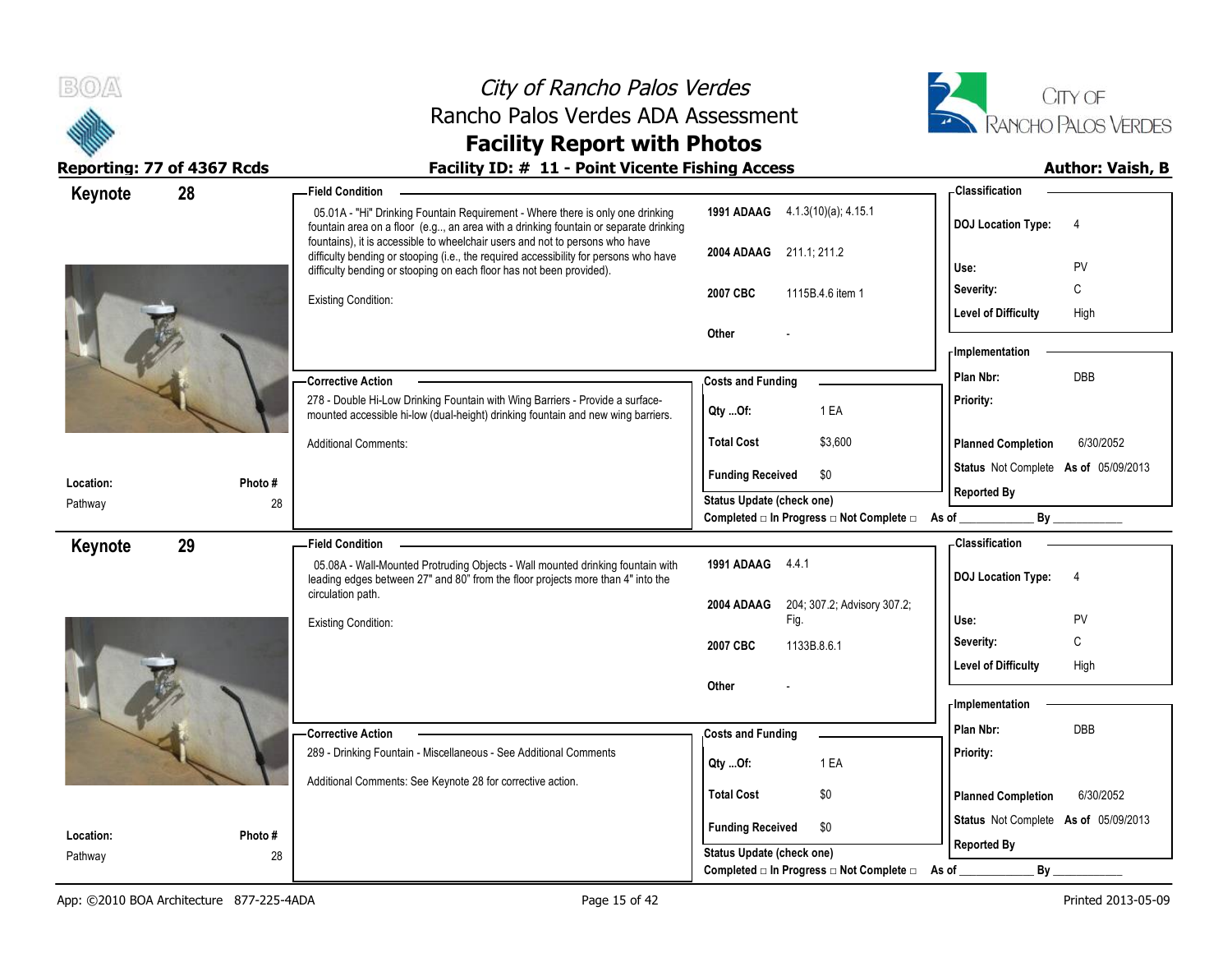



# **Facility Report with Photos**

| Keynote              | 30           | -Field Condition                                                                                                                                                     |                                                  | - Classification                            |
|----------------------|--------------|----------------------------------------------------------------------------------------------------------------------------------------------------------------------|--------------------------------------------------|---------------------------------------------|
|                      |              | 05.11 - Water Flow - Round or Oval Bowl - For a fountain with a round or oval<br>bowl, the water flow is not within 3" of the fountain's front edge.                 | 1991 ADAAG 4.15.3                                | <b>DOJ Location Type:</b><br>$\overline{4}$ |
|                      |              | Existing Condition: 4".                                                                                                                                              | 2004 ADAAG -                                     |                                             |
|                      |              |                                                                                                                                                                      |                                                  | PV<br>Use:<br>C<br>Severity:                |
|                      |              |                                                                                                                                                                      | 2007 CBC<br>1115B.4.6 item 5                     | <b>Level of Difficulty</b><br>High          |
|                      |              |                                                                                                                                                                      | Other                                            |                                             |
|                      |              |                                                                                                                                                                      |                                                  | - Implementation                            |
|                      |              | - Corrective Action                                                                                                                                                  | <b>Costs and Funding</b>                         | DBB<br>Plan Nbr:                            |
|                      |              | 289 - Drinking Fountain - Miscellaneous - See Additional Comments                                                                                                    | 1 EA                                             | Priority:                                   |
|                      |              | Additional Comments: See Keynote 28 for corrective action.                                                                                                           | Qty Of:                                          |                                             |
|                      |              |                                                                                                                                                                      | \$0<br><b>Total Cost</b>                         | <b>Planned Completion</b><br>6/30/2052      |
| Location:            | Photo#       |                                                                                                                                                                      | <b>Funding Received</b><br>\$0                   | Status Not Complete As of 05/09/2013        |
| Pathway              | 28           |                                                                                                                                                                      | <b>Status Update (check one)</b>                 | <b>Reported By</b>                          |
|                      |              |                                                                                                                                                                      | Completed □ In Progress □ Not Complete □ As of _ | By                                          |
| Keynote              | 31           | <b>Field Condition</b>                                                                                                                                               |                                                  | - Classification                            |
|                      |              | 05.13 - Operation - The controls are not compliant.(Accessible controls shall be<br>operable with one hand, and without tight grasping, pinching, or twisting of the | 1991 ADAAG 4.27.4                                | <b>DOJ Location Type:</b><br>$\overline{4}$ |
|                      |              | wrist, and the force to operate the controls shall be no greater than 5 lbs.)                                                                                        | 2004 ADAAG 602.3; 309.4                          |                                             |
|                      |              | <b>Existing Condition:</b>                                                                                                                                           |                                                  | PV<br>Use:                                  |
|                      |              |                                                                                                                                                                      | 2007 CBC<br>1115B.4.6 item 4                     | $\mathsf{C}$<br>Severity:                   |
|                      |              |                                                                                                                                                                      |                                                  | <b>Level of Difficulty</b><br>High          |
|                      |              |                                                                                                                                                                      | Other                                            | - Implementation                            |
|                      |              | - Corrective Action                                                                                                                                                  |                                                  | DBB<br>Plan Nbr:                            |
|                      |              | 289 - Drinking Fountain - Miscellaneous - See Additional Comments                                                                                                    | <b>Costs and Funding</b>                         | Priority:                                   |
|                      |              | Additional Comments: See Keynote 28 for corrective action.                                                                                                           | 1 EA<br>Qty Of:                                  |                                             |
|                      |              |                                                                                                                                                                      | <b>Total Cost</b><br>\$0                         | <b>Planned Completion</b><br>6/30/2052      |
|                      |              |                                                                                                                                                                      | \$0<br><b>Funding Received</b>                   | Status Not Complete As of 05/09/2013        |
| Location:<br>Pathway | Photo#<br>28 |                                                                                                                                                                      | Status Update (check one)                        | <b>Reported By</b>                          |
|                      |              |                                                                                                                                                                      | Completed □ In Progress □ Not Complete □         | $By$ <sub>—</sub><br>As of _                |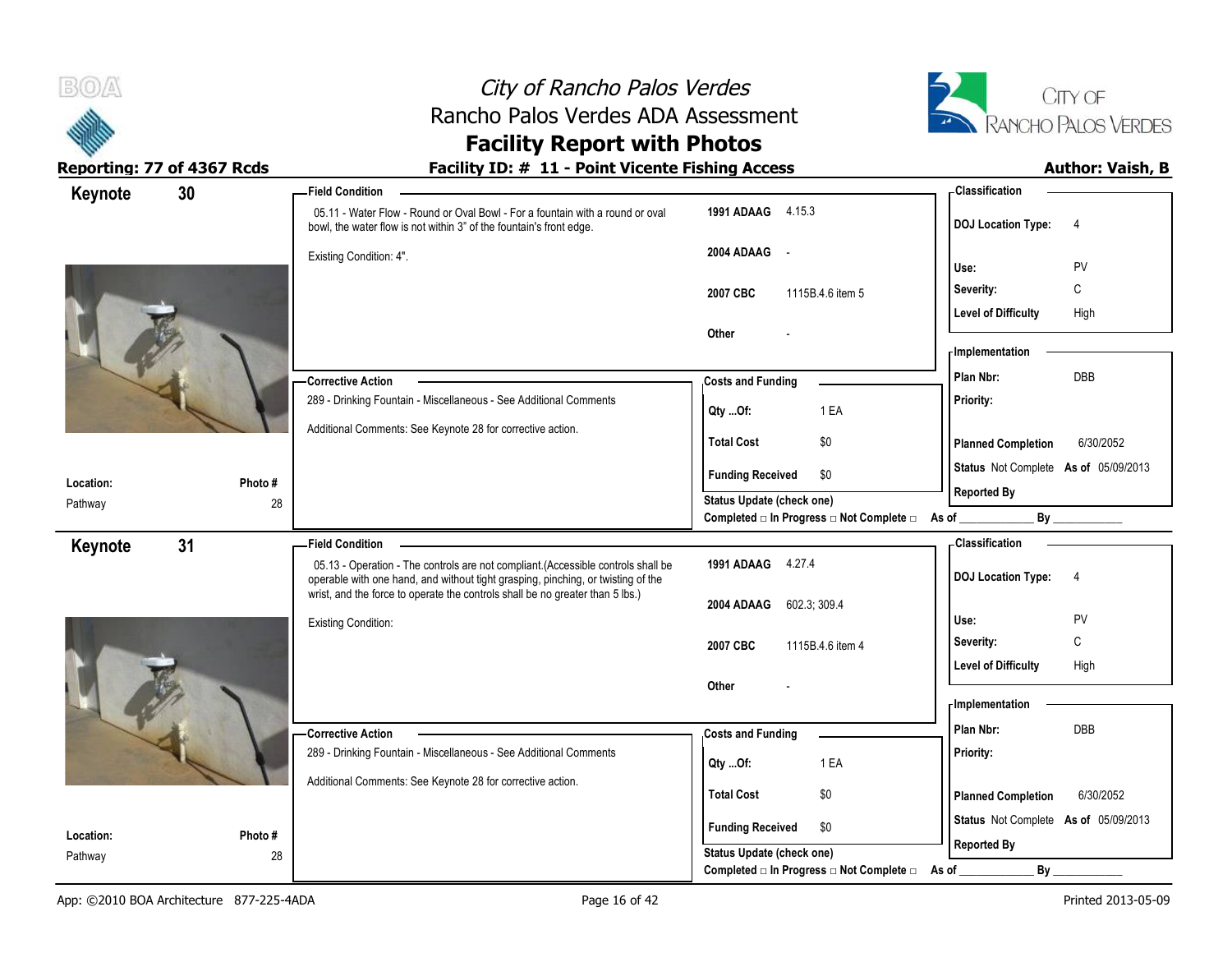



## **Facility Report with Photos**

| Keynote          | 32 |         | <b>Field Condition</b>                                                                                                                                                                                                                              |                                                | - Classification                          |
|------------------|----|---------|-----------------------------------------------------------------------------------------------------------------------------------------------------------------------------------------------------------------------------------------------------|------------------------------------------------|-------------------------------------------|
|                  |    |         | 05.07 - Clear Floor Space - Drinking fountain does not have a 30" x 48" clear floor<br>space that adjoins or overlaps an accessible route of travel and that allows a<br>forward approach by wheelchair users. (A side approach is not acceptable.) | 1991 ADAAG 4.15.5(1); Figs. 27(c) and (d)      | <b>DOJ Location Type:</b><br>4            |
|                  |    |         |                                                                                                                                                                                                                                                     | 2004 ADAAG<br>305.1                            | PV                                        |
|                  |    |         | Existing Condition: 36" clear to edge of concrete walk.                                                                                                                                                                                             |                                                | Use:                                      |
|                  |    |         |                                                                                                                                                                                                                                                     | 2007 CBC<br>1115B.4.6 item 2                   | Severity:<br>С                            |
|                  |    |         |                                                                                                                                                                                                                                                     |                                                | <b>Level of Difficulty</b><br>High        |
|                  |    |         |                                                                                                                                                                                                                                                     | Other                                          | - Implementation                          |
|                  |    |         |                                                                                                                                                                                                                                                     |                                                | <b>DBB</b><br>Plan Nbr:                   |
|                  |    |         | -Corrective Action<br>006 - Concrete Walk - Remove non-compliant pavement and replace with new                                                                                                                                                      | <b>Costs and Funding</b>                       |                                           |
|                  |    |         | concrete (area as shown on the drawings). The walkway slope shall not exceed 5%                                                                                                                                                                     | 25 SF<br>Qty Of:                               | Priority:                                 |
|                  |    |         | along the POT and cross slope shall not exceed 2%.                                                                                                                                                                                                  | <b>Total Cost</b><br>\$480                     | <b>Planned Completion</b><br>6/30/2052    |
|                  |    |         | <b>Additional Comments:</b>                                                                                                                                                                                                                         | \$0<br><b>Funding Received</b>                 | Status Not Complete As of 05/09/2013      |
| Location:        |    | Photo # |                                                                                                                                                                                                                                                     | <b>Status Update (check one)</b>               | <b>Reported By</b>                        |
| Pathway          |    | 28      |                                                                                                                                                                                                                                                     | Completed □ In Progress □ Not Complete □ As of | By                                        |
| Keynote          | 33 |         | <b>Field Condition</b>                                                                                                                                                                                                                              |                                                | - Classification                          |
|                  |    |         | 16.04 - Accessible Path of Travel - Toilet room is not located on an accessible<br>route of travel.                                                                                                                                                 | 1991 ADAAG 4.22.1                              | <b>DOJ Location Type:</b><br>$\mathbf{3}$ |
|                  |    |         | Existing Condition: No POT to restroom from PROW.                                                                                                                                                                                                   | 206.2.4; Advisory 206.2.4<br>2004 ADAAG        | Use:<br><b>PV</b>                         |
|                  |    |         |                                                                                                                                                                                                                                                     | 1115B.1<br>2007 CBC                            | C<br>Severity:                            |
|                  |    |         |                                                                                                                                                                                                                                                     |                                                | <b>Level of Difficulty</b><br>Moderate    |
|                  |    |         |                                                                                                                                                                                                                                                     | <b>Other</b>                                   |                                           |
|                  |    |         |                                                                                                                                                                                                                                                     |                                                | - Implementation                          |
|                  |    |         | - Corrective Action                                                                                                                                                                                                                                 | <b>Costs and Funding</b>                       | Plan Nbr:<br>DBB                          |
|                  |    |         | 027 - Site Work - Miscellaneous - See Additional Comments                                                                                                                                                                                           | 1 EA<br>Qty Of:                                | Priority:                                 |
|                  |    |         | Additional Comments: See Keynote 13 for corrective action.                                                                                                                                                                                          |                                                |                                           |
|                  |    |         |                                                                                                                                                                                                                                                     | <b>Total Cost</b><br>\$0                       | <b>Planned Completion</b><br>6/30/2052    |
| Location:        |    | Photo # |                                                                                                                                                                                                                                                     | <b>Funding Received</b><br>\$0                 | Status Not Complete As of 05/09/2013      |
| Women's Restroom |    | 15      |                                                                                                                                                                                                                                                     | <b>Status Update (check one)</b>               | <b>Reported By</b>                        |
|                  |    |         |                                                                                                                                                                                                                                                     | Completed □ In Progress □ Not Complete □ As of | By                                        |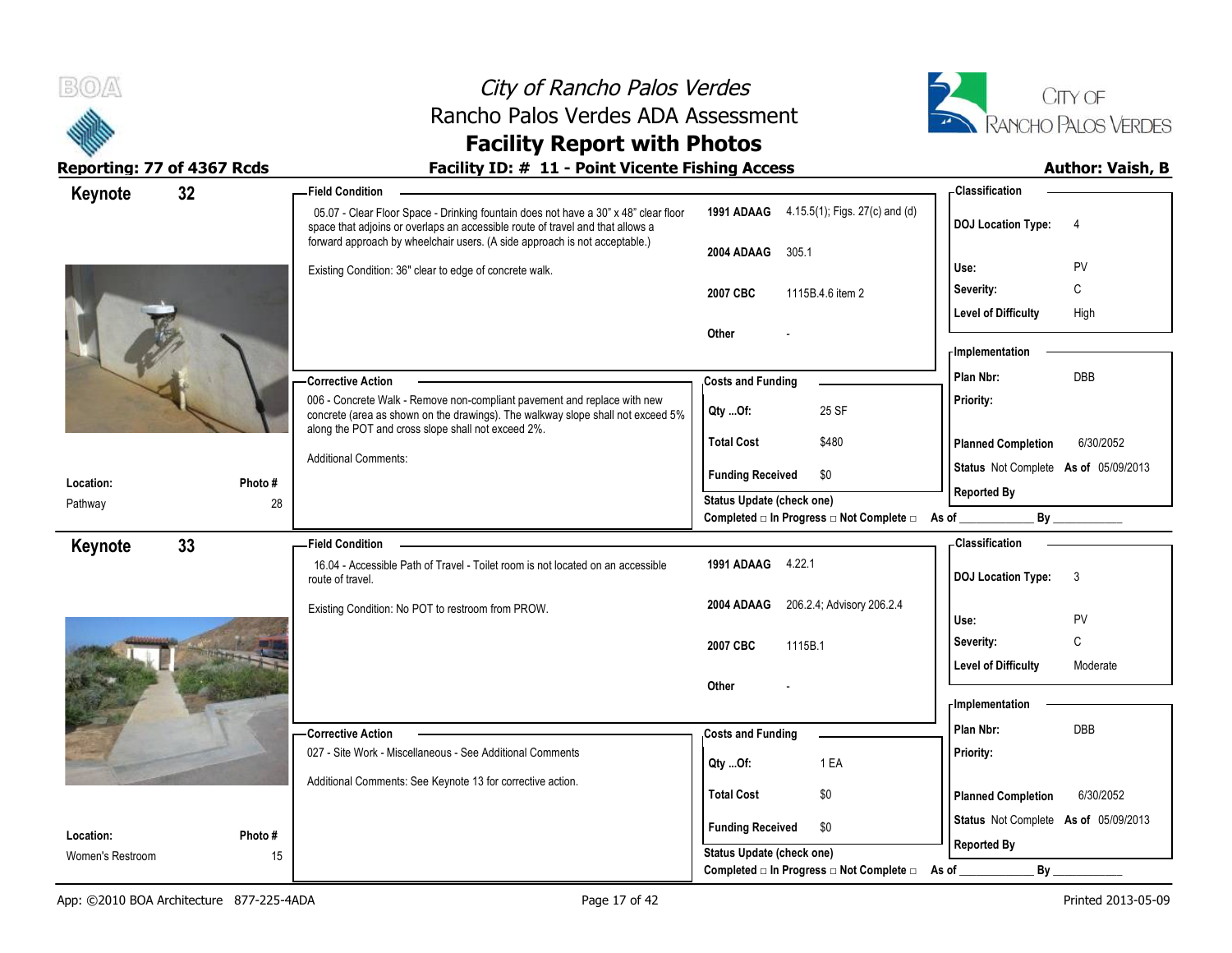

## City of Rancho Palos Verdes Rancho Palos Verdes ADA Assessment **Facility Report with Photos**



| Keynote          | 34     | -Field Condition                                                                                                                                                                                                                    |                                                                                     |                                                                  | <b>Classification</b>                                                                                                                               |                 |
|------------------|--------|-------------------------------------------------------------------------------------------------------------------------------------------------------------------------------------------------------------------------------------|-------------------------------------------------------------------------------------|------------------------------------------------------------------|-----------------------------------------------------------------------------------------------------------------------------------------------------|-----------------|
|                  |        | 16.07 - Clear Door Opening - When the door is open 90 degrees, clear opening<br>width is less than 32" measured between the face of the door and the doorstop on                                                                    | 1991 ADAAG                                                                          | 4.13.5                                                           | <b>DOJ</b> Location Type:                                                                                                                           | 3               |
|                  |        | the latch side.<br>2004 ADAAG<br>Existing Condition: 29" wide.<br>2007 CBC<br>Other                                                                                                                                                 |                                                                                     | 404.2.3<br>1133B.1.1.1.1, 1133B.2.2                              | Use:<br>Severity:<br><b>Level of Difficulty</b>                                                                                                     | PV<br>С<br>High |
| Location:        | Photo# | -Corrective Action<br>056 - Widen Door Opening - Remove existing door and replace with new door and<br>door frame. Cut existing wall to widen door opening. Provide new accessible door<br>hardware.<br><b>Additional Comments:</b> | <b>Costs and Funding</b><br>Qty Of:<br><b>Total Cost</b><br><b>Funding Received</b> | 1 EA<br>\$9,000<br>\$0                                           | - Implementation<br>DBB<br>Plan Nbr:<br><b>Priority:</b><br><b>Planned Completion</b><br>Status Not Complete As of 05/09/2013<br><b>Reported By</b> | 6/30/2052       |
| Women's Restroom | 34     |                                                                                                                                                                                                                                     | Status Update (check one)                                                           | Completed $\square$ In Progress $\square$ Not Complete $\square$ | By<br>As of                                                                                                                                         |                 |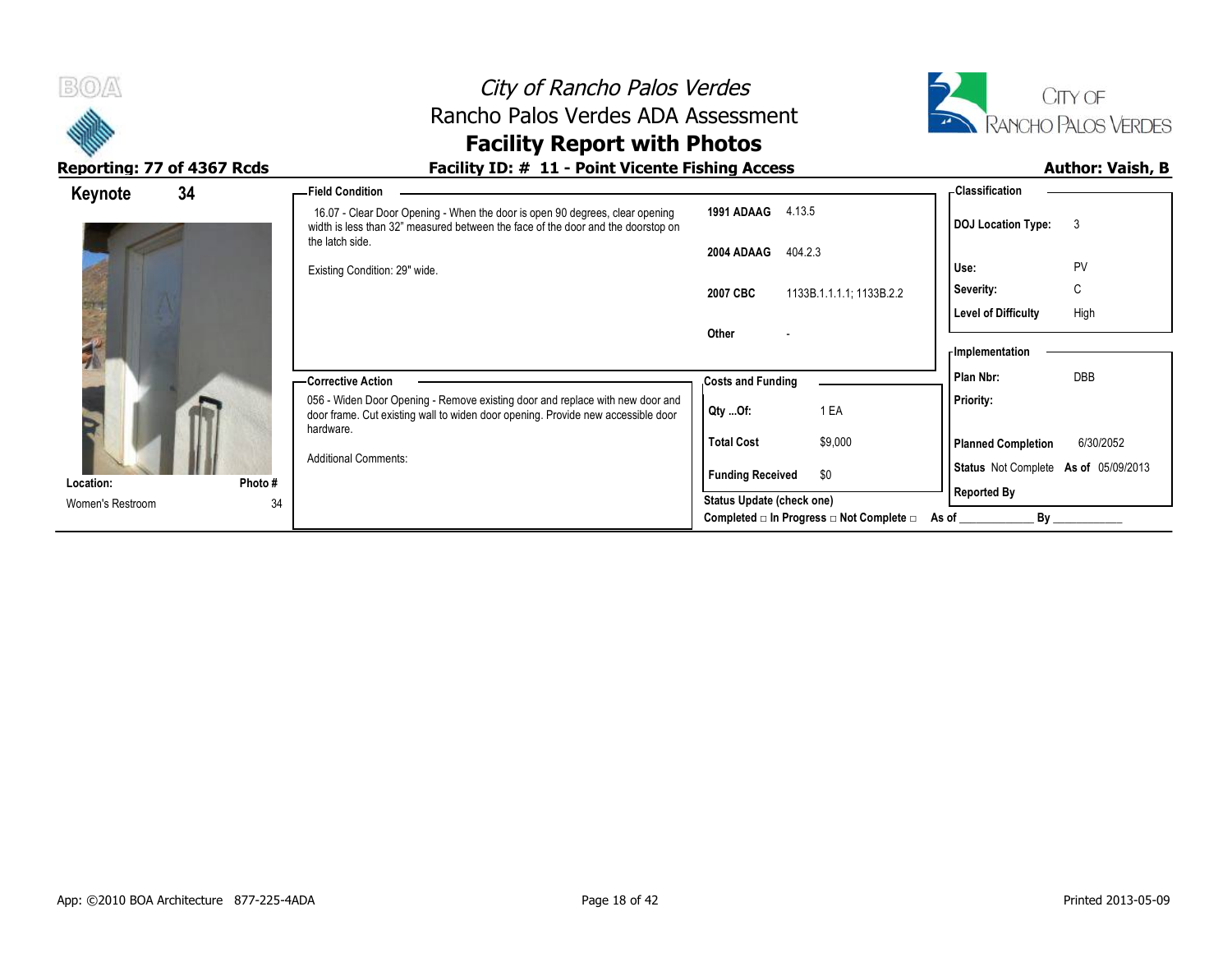| <b>BO</b>        |                            | City of Rancho Palos Verdes                                                                                                                                                                                                                                                          |                           |                                                               |                                      | CITY OF                    |  |
|------------------|----------------------------|--------------------------------------------------------------------------------------------------------------------------------------------------------------------------------------------------------------------------------------------------------------------------------------|---------------------------|---------------------------------------------------------------|--------------------------------------|----------------------------|--|
|                  |                            | Rancho Palos Verdes ADA Assessment                                                                                                                                                                                                                                                   |                           |                                                               |                                      | <b>RANCHO PALOS VERDES</b> |  |
|                  |                            | <b>Facility Report with Photos</b>                                                                                                                                                                                                                                                   |                           |                                                               |                                      |                            |  |
|                  | Reporting: 77 of 4367 Rcds | Facility ID: # 11 - Point Vicente Fishing Access                                                                                                                                                                                                                                     |                           |                                                               |                                      | <b>Author: Vaish, B</b>    |  |
| Keynote          | 35                         | - Field Condition                                                                                                                                                                                                                                                                    |                           |                                                               | - Classification                     |                            |  |
|                  |                            | 16.09A - Door Maneuvering Space - Door that is not automatic or power-assisted<br>does not have compliant maneuvering space relative to the direction of approach                                                                                                                    | 1991 ADAAG 4.13.6         |                                                               | DOJ Location Type: 3                 |                            |  |
|                  |                            | as shown in CBC Fig. 11B-26. (Approach // Side // Width // Depth) (Front // Pull // D<br>+ 24" * // 60") (Front // Push // D + 0" ** // 48") (Latch // Pull // D + 24" // 60") (Latch<br>// Push // D + 24" // 44" ***) (Hinge // Pull // D + 36" // 60") (Hinge // Push // 54" **** | 2004 ADAAG                | 404.2.4.1, Table 404.2.4.1;<br>Fig. 404.2.4.1                 | Use:                                 | PV                         |  |
|                  |                            | // 44" *****) (* D + 18" at interior doors.) (** D + 12" if door has both a latch and a<br>closer.) (*** 48" if door has closer.) (**** Measured from latch toward hinge.) (*****                                                                                                    | 2007 CBC                  | 1133B.2.4.2, Fig. 11B-26                                      | Severity:                            | C                          |  |
|                  |                            | 48" if door has both a latch and a closer.)                                                                                                                                                                                                                                          |                           |                                                               | <b>Level of Difficulty</b>           | Low to Moderate            |  |
|                  |                            | Existing Condition: 46 1/2" on push side                                                                                                                                                                                                                                             | Other                     |                                                               |                                      |                            |  |
|                  |                            |                                                                                                                                                                                                                                                                                      |                           |                                                               | <b>Implementation</b>                |                            |  |
|                  |                            | -Corrective Action                                                                                                                                                                                                                                                                   | <b>Costs and Funding</b>  |                                                               | Plan Nbr:                            | <b>DBB</b>                 |  |
|                  |                            | 079 - Doors - Miscellaneous - See Additional Comments                                                                                                                                                                                                                                | Qty Of:                   | 1 EA                                                          | <b>Priority:</b>                     |                            |  |
|                  |                            | Additional Comments: See Keynote 27 for corrective action.                                                                                                                                                                                                                           |                           |                                                               |                                      |                            |  |
|                  |                            |                                                                                                                                                                                                                                                                                      | <b>Total Cost</b>         | \$0                                                           | <b>Planned Completion</b>            | 6/30/2052                  |  |
| Location:        | Photo #                    |                                                                                                                                                                                                                                                                                      | <b>Funding Received</b>   | \$0                                                           | Status Not Complete As of 05/09/2013 |                            |  |
| Women's Restroom | 27                         |                                                                                                                                                                                                                                                                                      | Status Update (check one) |                                                               | <b>Reported By</b>                   |                            |  |
|                  |                            |                                                                                                                                                                                                                                                                                      |                           | Completed $\Box$ In Progress $\Box$ Not Complete $\Box$ As of | By                                   |                            |  |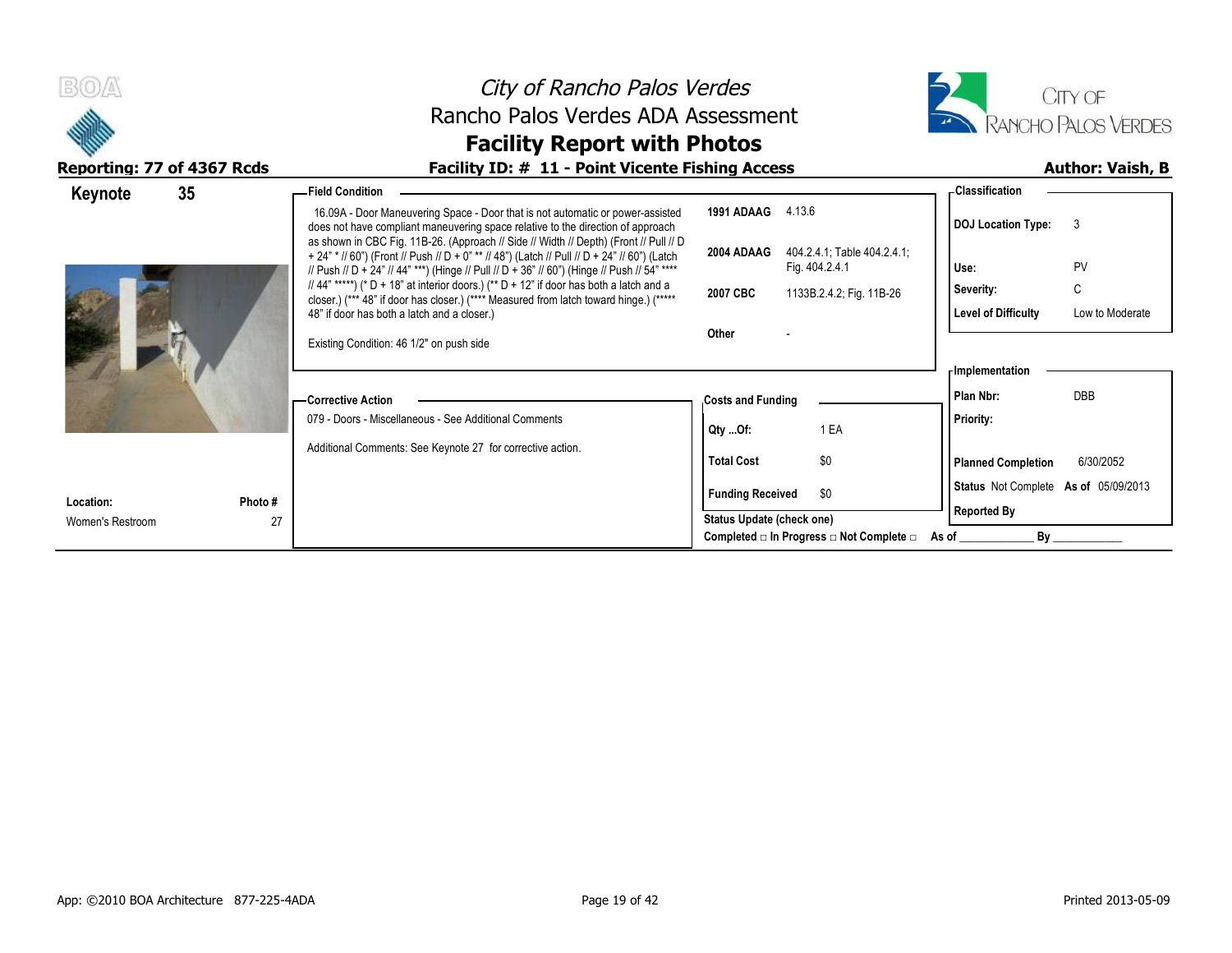



### **Facility Report with Photos** Reporting: 77 of 4367 Rcds **Facility ID: # 11 - Point Vicente Fishing Access** Author: Vaish, B

| 36<br>Keynote                 |               | <b>Field Condition</b>                                                                                                                                                |                                                | - Classification                                                |
|-------------------------------|---------------|-----------------------------------------------------------------------------------------------------------------------------------------------------------------------|------------------------------------------------|-----------------------------------------------------------------|
|                               |               | 16.11A - Door Operating Effort - The force required to operate door exceeds 5<br>Ibs. (Fire doors may have up to 15 lbs to achieve positive latching).                | 1991 ADAAG 4.13.11                             | <b>DOJ Location Type:</b><br>3                                  |
|                               |               | Existing Condition: 12 LBF.                                                                                                                                           | 2004 ADAAG<br>404.2.9                          | PV<br>Use:                                                      |
|                               |               |                                                                                                                                                                       | 1133B.2.5<br>2007 CBC                          | B<br>Severity:                                                  |
|                               |               |                                                                                                                                                                       | Other                                          | <b>Level of Difficulty</b><br>Low to Moderate                   |
|                               |               |                                                                                                                                                                       |                                                | <b>Implementation</b>                                           |
|                               |               | <b>Corrective Action</b>                                                                                                                                              | <b>Costs and Funding</b>                       | Plan Nbr:<br><b>DBB</b>                                         |
|                               |               | 079 - Doors - Miscellaneous - See Additional Comments                                                                                                                 | 1 EA<br>Qty Of:                                | Priority:                                                       |
|                               |               | Additional Comments: See Keynote 34 for corrective action.                                                                                                            | \$0<br><b>Total Cost</b>                       | <b>Planned Completion</b><br>6/30/2017                          |
| Location:                     | Photo#        |                                                                                                                                                                       | \$0<br><b>Funding Received</b>                 | Status Not Complete As of 05/09/2013                            |
| Women's Restroom              | 34            |                                                                                                                                                                       | Status Update (check one)                      | <b>Reported By</b>                                              |
|                               |               |                                                                                                                                                                       | Completed □ In Progress □ Not Complete □ As of | By                                                              |
| 37<br>Keynote                 |               | <b>Field Condition</b>                                                                                                                                                |                                                | <b>Classification</b>                                           |
|                               |               | 16.13B - Women's RR Geometric Symbol Signage - Circle - Doorway leading to a<br>women's toilet room is not identified by a circle, 1/4" thick and 12" in diameter. OR | 1991 ADAAG -                                   | <b>DOJ Location Type:</b><br>$\overline{4}$                     |
|                               |               | Circle is provided, however it is accompanied by words in raised characters and                                                                                       | 2004 ADAAG -                                   |                                                                 |
|                               |               | Braille. (ADA and CBC Standards require a separate sign with raised characters                                                                                        |                                                |                                                                 |
|                               |               | and Braille mounted on the wall adjacent to the latch side of the door.)                                                                                              |                                                | PV<br>Use:                                                      |
|                               |               | <b>Existing Condition:</b>                                                                                                                                            | 2007 CBC<br>1115B.6                            | C<br>Severity:<br><b>Level of Difficulty</b><br>Low to Moderate |
|                               |               |                                                                                                                                                                       | Other                                          |                                                                 |
|                               |               |                                                                                                                                                                       |                                                | <b>Implementation</b>                                           |
|                               |               | - Corrective Action                                                                                                                                                   | <b>Costs and Funding</b>                       | DBB<br>Plan Nbr:                                                |
|                               |               | 412 - Toilet Room Door and Wall Signage - Remove existing door and wall signage<br>depicting gender and provide new gender signage. Signs on door are: for            | Qty Of:<br>1 EA                                | Priority:                                                       |
|                               |               | women's, circle, 12" diameter; for men's, equilateral triangle, edges 12" long, and<br>vertex upward. Include visual text only on geometric signs. W                  | <b>Total Cost</b><br>\$600                     | <b>Planned Completion</b><br>6/30/2052                          |
|                               |               | <b>Additional Comments:</b>                                                                                                                                           | <b>Funding Received</b><br>\$0                 | Status Not Complete As of 05/09/2013                            |
| Location:<br>Women's Restroom | Photo #<br>34 |                                                                                                                                                                       | Status Update (check one)                      | <b>Reported By</b>                                              |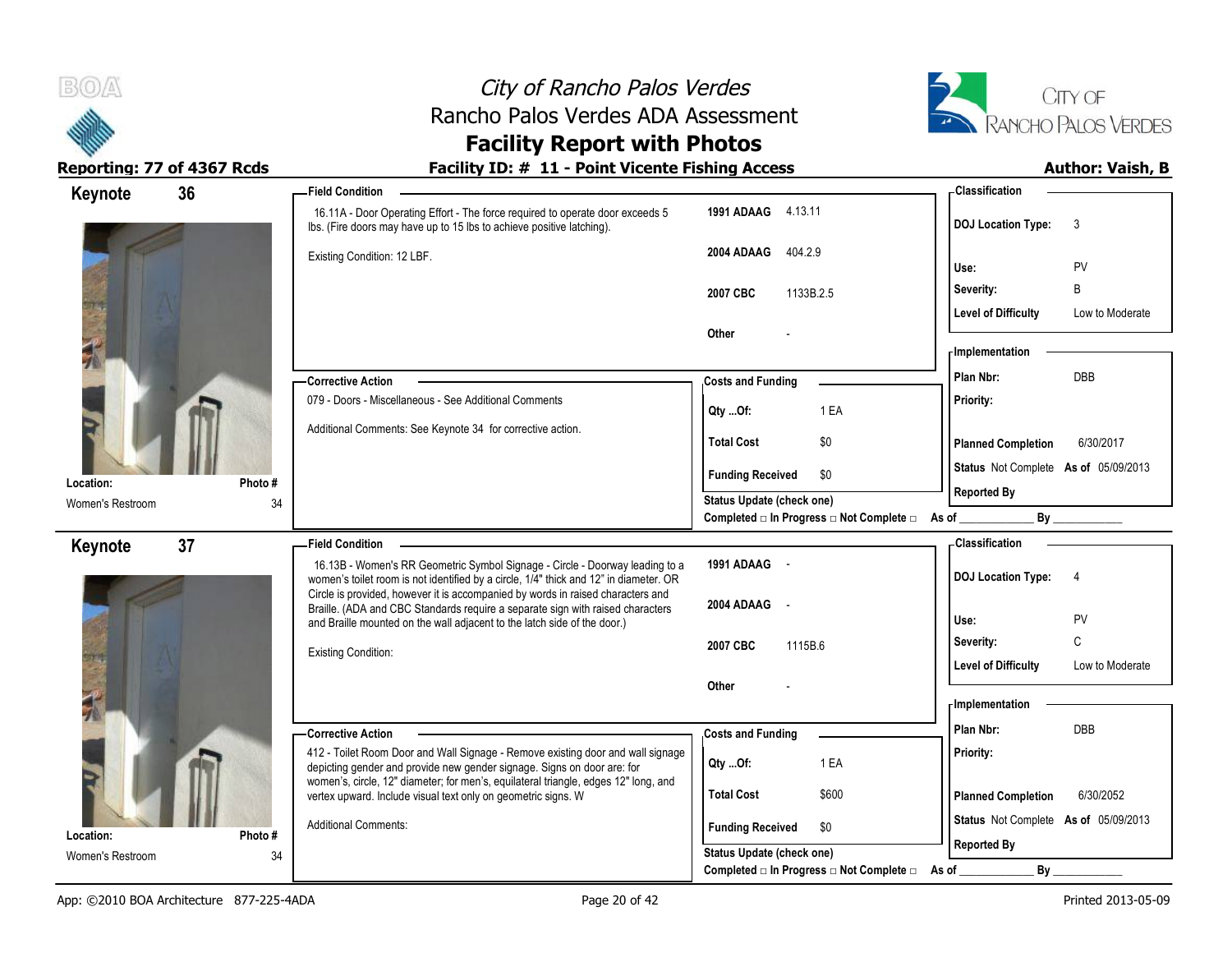

# City of Rancho Palos Verdes Rancho Palos Verdes ADA Assessment **Facility Report with Photos**



| 38<br>Keynote                 |              | - Field Condition                                                                                                |                                                  | -Classification                               |
|-------------------------------|--------------|------------------------------------------------------------------------------------------------------------------|--------------------------------------------------|-----------------------------------------------|
|                               |              | 16.15A - Providing Room/Space ID Sign - A sign designating the permanent room<br>or space has not been provided. | 1991 ADAAG 4.30.1                                | <b>DOJ</b> Location Type:<br>$\overline{4}$   |
|                               |              | <b>Existing Condition:</b>                                                                                       | 216.2; 703.1; 703.2; 703.5<br>2004 ADAAG         | PV<br>Use:                                    |
|                               |              |                                                                                                                  | 2007 CBC<br>1117B.5.1(1)                         | C<br>Severity:                                |
|                               |              |                                                                                                                  |                                                  | <b>Level of Difficulty</b><br>Low to Moderate |
|                               |              |                                                                                                                  | Other                                            | - Implementation                              |
|                               |              | - Corrective Action                                                                                              | <b>Costs and Funding</b>                         | DBB<br>Plan Nbr:                              |
|                               |              | 429 - Signs - Miscellaneous - See Additional Comments                                                            | 1 EA<br>Qty Of:                                  | Priority:                                     |
|                               |              | Additional Comments: See Keynote 37 for corrective action.                                                       | \$0<br><b>Total Cost</b>                         | <b>Planned Completion</b><br>6/30/2052        |
| Location:                     | Photo#       |                                                                                                                  | <b>Funding Received</b><br>\$0                   | Status Not Complete As of 05/09/2013          |
| Women's Restroom              | 34           |                                                                                                                  | <b>Status Update (check one)</b>                 | <b>Reported By</b>                            |
|                               |              |                                                                                                                  | Completed □ In Progress □ Not Complete □ As of _ | By                                            |
| 39<br>Keynote                 |              | <b>Field Condition</b>                                                                                           |                                                  | Classification                                |
|                               |              | 16.18A - ISA - Accessible toilet room is not identified by an ISA.                                               | 1991 ADAAG 4.1.3(16)(b)                          | <b>DOJ</b> Location Type:<br>3                |
|                               |              | <b>Existing Condition:</b>                                                                                       | 2004 ADAAG<br>216.8                              |                                               |
|                               |              |                                                                                                                  |                                                  | Use:<br>PV                                    |
|                               |              |                                                                                                                  | 2007 CBC<br>1117B.5.1(3)                         | С<br>Severity:                                |
|                               |              |                                                                                                                  | Other                                            | <b>Level of Difficulty</b><br>Low to Moderate |
|                               |              |                                                                                                                  |                                                  | - Implementation                              |
|                               |              | -Corrective Action                                                                                               | <b>Costs and Funding</b>                         | Plan Nbr:<br><b>DBB</b>                       |
|                               |              | 429 - Signs - Miscellaneous - See Additional Comments                                                            |                                                  | Priority:                                     |
|                               |              | Additional Comments: See Keynote 37 for corrective action.                                                       | 1 EA<br>Qty Of:                                  |                                               |
|                               |              |                                                                                                                  | <b>Total Cost</b><br>\$0                         | <b>Planned Completion</b><br>6/30/2052        |
|                               |              |                                                                                                                  |                                                  | Status Not Complete As of 05/09/2013          |
|                               |              |                                                                                                                  | <b>Funding Received</b><br>\$0                   |                                               |
| Location:<br>Women's Restroom | Photo#<br>34 |                                                                                                                  | Status Update (check one)                        | <b>Reported By</b>                            |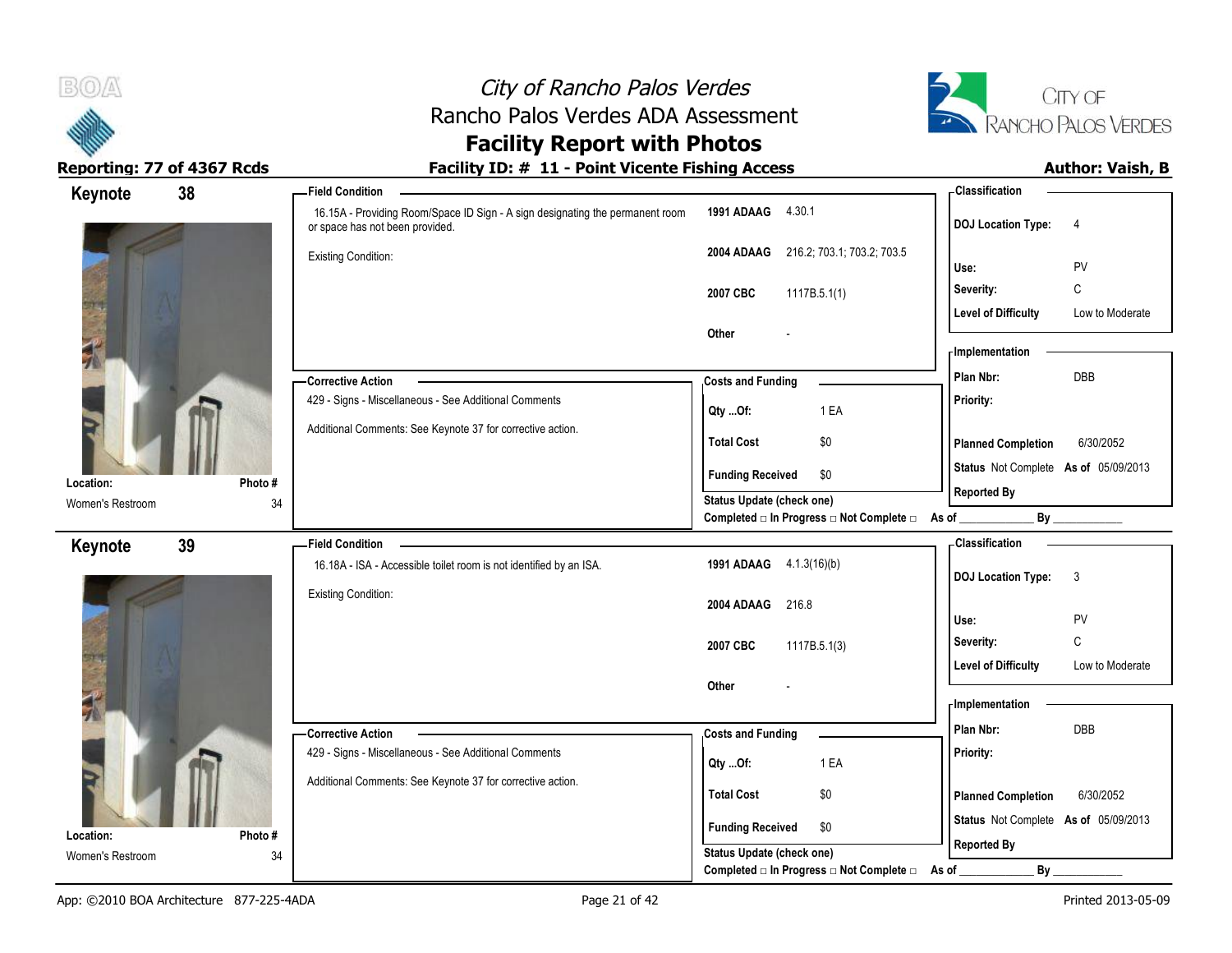



## **Facility Report with Photos**

| 40<br>Keynote    |         | -Field Condition                                                                                               |                                                  | - Classification                          |
|------------------|---------|----------------------------------------------------------------------------------------------------------------|--------------------------------------------------|-------------------------------------------|
|                  |         | 16.47A - WC Location from Sidewall - The centerline of the WC is not 18"<br>absolute from a wall or partition. | 1991 ADAAG 4.22.4                                | <b>DOJ Location Type:</b><br>3            |
|                  |         | Existing Condition: 19 1/2".                                                                                   | 2004 ADAAG -                                     | Use:<br>PV                                |
|                  |         |                                                                                                                | 2007 CBC<br>1115B.4.1(1)                         | $\mathsf{C}$<br>Severity:                 |
|                  |         |                                                                                                                |                                                  | <b>Level of Difficulty</b><br>High        |
|                  |         |                                                                                                                | Other                                            | - Implementation                          |
|                  |         | -Corrective Action                                                                                             | <b>Costs and Funding</b>                         | DBB<br>Plan Nbr:                          |
|                  |         | 319C - Water Closet - New Location - Replace existing water closet with compliant                              |                                                  | Priority:                                 |
|                  |         | model in new location.                                                                                         | Qty Of:<br>1 EA                                  |                                           |
|                  |         | <b>Additional Comments:</b>                                                                                    | <b>Total Cost</b><br>\$5,400                     | 6/30/2052<br><b>Planned Completion</b>    |
| Location:        | Photo # |                                                                                                                | \$0<br><b>Funding Received</b>                   | Status Not Complete As of 05/09/2013      |
| Women's Restroom | 40      |                                                                                                                | Status Update (check one)                        | <b>Reported By</b>                        |
|                  |         |                                                                                                                | Completed □ In Progress □ Not Complete □ As of _ |                                           |
| 41<br>Keynote    |         | <b>Field Condition</b>                                                                                         |                                                  | <b>Classification</b>                     |
|                  |         | 16.48 - WC Seat Height - The top of the WC seat is not between 17" and 19" AFF.                                | 1991 ADAAG 4.16.3; Fig. 29(b)                    | <b>DOJ Location Type:</b><br>$\mathbf{3}$ |
|                  |         | Existing Condition: 16" high.                                                                                  | 2004 ADAAG 604.4                                 |                                           |
|                  |         |                                                                                                                |                                                  | Use:<br>PV                                |
|                  |         |                                                                                                                | 2007 CBC<br>1115B.4.1(4); Fig. 11B-1A            | $\mathsf{C}$<br>Severity:                 |
|                  |         |                                                                                                                |                                                  | <b>Level of Difficulty</b><br>Moderate    |
|                  |         |                                                                                                                | Other                                            | - Implementation                          |
|                  |         | -Corrective Action                                                                                             | <b>Costs and Funding</b>                         | DBB<br>Plan Nbr:                          |
|                  |         | 337 - Toilet and Bathing Rooms - Miscellaneous - See Additional Comments                                       |                                                  | Priority:                                 |
|                  |         | Additional Comments: See Keynote 40 for corrective action.                                                     | Qty Of:<br>1 EA                                  |                                           |
|                  |         |                                                                                                                | \$0<br><b>Total Cost</b>                         | <b>Planned Completion</b><br>6/30/2052    |
| Location:        | Photo#  |                                                                                                                | <b>Funding Received</b><br>\$0                   | Status Not Complete As of 05/09/2013      |
| Women's Restroom | 40      |                                                                                                                | Status Update (check one)                        | <b>Reported By</b>                        |
|                  |         |                                                                                                                | Completed □ In Progress □ Not Complete □         | By<br>As of                               |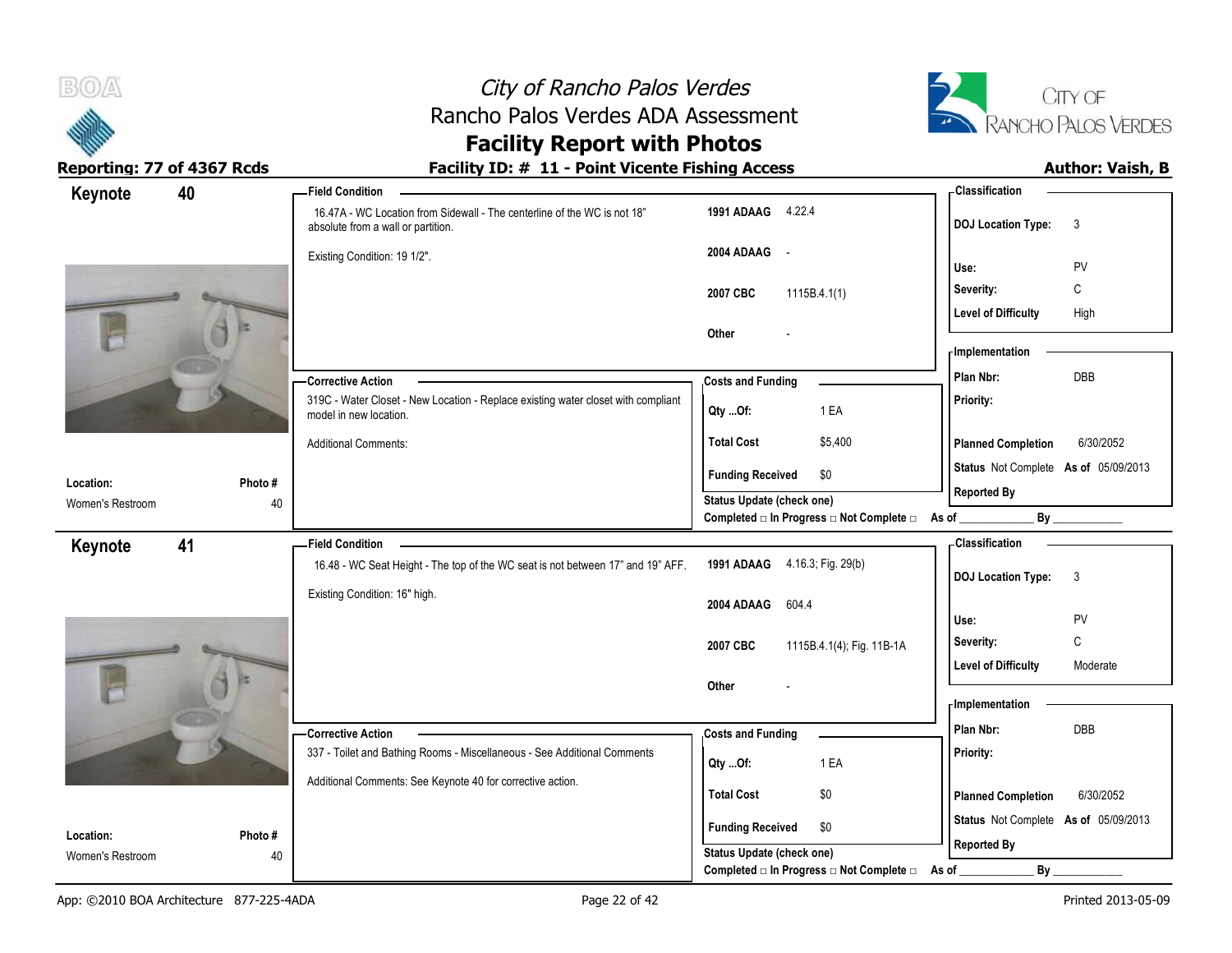



Reporting: 77 of 4367 Rcds **Facility ID: # 11 - Point Vicente Fishing Access** Author: Vaish, B

# **Facility Report with Photos**

| Keynote          | 42      | <b>Field Condition</b>                                                                                                                                                                                                                             |                                                                                      | - Classification                                           |
|------------------|---------|----------------------------------------------------------------------------------------------------------------------------------------------------------------------------------------------------------------------------------------------------|--------------------------------------------------------------------------------------|------------------------------------------------------------|
|                  |         | 16.49B - WC Flush Controls - Location - Flush controls are not located on the<br>wide side of the WC where the clear floor space is provided.                                                                                                      | 1991 ADAAG 4.16.5                                                                    | <b>DOJ Location Type:</b><br>3                             |
|                  |         | <b>Existing Condition:</b>                                                                                                                                                                                                                         | 604.6; Advisory 604.6<br>2004 ADAAG                                                  | Use:<br>PV                                                 |
|                  |         |                                                                                                                                                                                                                                                    | 1115B.4.1(5); Fig. 11B-1A<br>2007 CBC                                                | C<br>Severity:                                             |
|                  |         |                                                                                                                                                                                                                                                    | Other                                                                                | <b>Level of Difficulty</b><br>Moderate                     |
|                  |         |                                                                                                                                                                                                                                                    |                                                                                      | - Implementation                                           |
|                  |         | <b>Corrective Action</b>                                                                                                                                                                                                                           | <b>Costs and Funding</b>                                                             | <b>DBB</b><br>Plan Nbr:                                    |
|                  |         | 337 - Toilet and Bathing Rooms - Miscellaneous - See Additional Comments                                                                                                                                                                           | Qty Of:<br>1 EA                                                                      | Priority:                                                  |
|                  |         | Additional Comments: See Keynote 40 for corrective action.                                                                                                                                                                                         | <b>Total Cost</b><br>\$0                                                             | <b>Planned Completion</b><br>6/30/2052                     |
| Location:        | Photo # |                                                                                                                                                                                                                                                    | <b>Funding Received</b><br>\$0                                                       | Status Not Complete As of 05/09/2013                       |
| Women's Restroom | 40      |                                                                                                                                                                                                                                                    | <b>Status Update (check one)</b><br>Completed □ In Progress □ Not Complete □ As of _ | <b>Reported By</b>                                         |
| Keynote          | 43      | <b>Field Condition</b>                                                                                                                                                                                                                             |                                                                                      | - Classification                                           |
|                  |         | 16.50_07CBC - TP Dispenser - Location - Location of the toilet paper dispenser is<br>not compliant. (Effective January 1, 2008, CBC Standards require toilet tissue                                                                                | 1991 ADAAG 4.16.6; Fig. 29(b)                                                        | <b>DOJ Location Type:</b><br>3                             |
|                  |         | dispensers located on the wall within 12" of the front edge of the toilet seat,<br>mounted below the grab bar, centered at a min. height of 19" AFF, and 36"<br>maximum to the dispenser's far edge from the rear wall; there is no requirement to | 604.7; Advisory 604.7; Fig.<br>2004 ADAAG<br>604.7                                   | PV<br>Use:                                                 |
|                  |         | retroactively alter existing toilet paper dispensers when installed in compliance with<br>CBC Standards in effect at the time of original construction.)                                                                                           | 2007 CBC<br>1115B.8.4; Fig. 11B-1A                                                   | C<br>Severity:                                             |
|                  |         | Existing Condition: 15" from WC.                                                                                                                                                                                                                   | Other                                                                                | <b>Level of Difficulty</b><br>Low to Moderate              |
|                  |         |                                                                                                                                                                                                                                                    |                                                                                      | - Implementation                                           |
|                  |         | -Corrective Action                                                                                                                                                                                                                                 | <b>Costs and Funding</b>                                                             | Plan Nbr:<br>DBB                                           |
|                  |         | 325A - Relocate Toilet Paper Dispenser - Modify height of toilet paper dispenser to<br>19" above finish floor and 12" from toilet face.                                                                                                            | Qty Of:<br>1 EA                                                                      | Priority:                                                  |
|                  |         | <b>Additional Comments:</b>                                                                                                                                                                                                                        | <b>Total Cost</b><br>\$120                                                           | 6/30/2052<br><b>Planned Completion</b>                     |
| Location:        | Photo # |                                                                                                                                                                                                                                                    | <b>Funding Received</b><br>\$0                                                       | Status Not Complete As of 05/09/2013<br><b>Reported By</b> |
|                  |         |                                                                                                                                                                                                                                                    |                                                                                      |                                                            |
| Women's Restroom | 40      |                                                                                                                                                                                                                                                    | <b>Status Update (check one)</b><br>Completed □ In Progress □ Not Complete □         | By<br>As of                                                |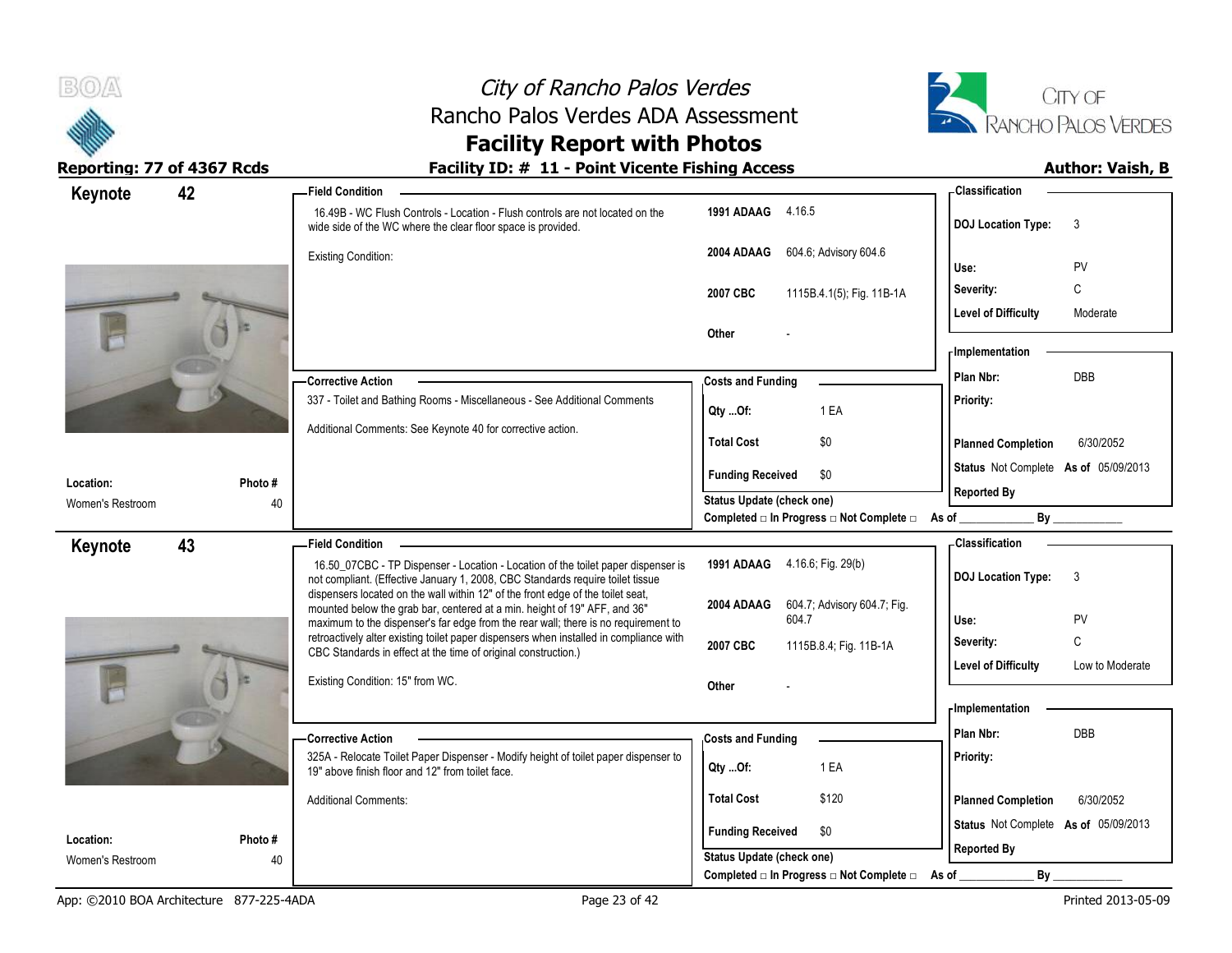



## **Facility Report with Photos**

| Keynote          | 44     | - Field Condition                                                                                                                                                                                                          |                                                                             | <b>Classification</b>                                                      |
|------------------|--------|----------------------------------------------------------------------------------------------------------------------------------------------------------------------------------------------------------------------------|-----------------------------------------------------------------------------|----------------------------------------------------------------------------|
|                  |        | 16.55A - Side Grab Bar Height - Side grab bar is not centered at 33" AFF. (ADA<br>Standards require side grab bars to be centered from 33" to 36" AFF; CBC<br>Standards require side grab bars to be centered at 33" AFF.) | 1991 ADAAG 4.17.6; Figs. 29 & 30                                            | <b>DOJ Location Type:</b><br>3                                             |
|                  |        | Existing Condition: 33 3/8" high.                                                                                                                                                                                          | 2004 ADAAG<br>604.5; Advisory 604.5;<br>604.5.2; Fig. 604.5.2; 609.4        | PV<br>Use:                                                                 |
|                  |        |                                                                                                                                                                                                                            | 2007 CBC<br>1115B.4.1(3.1); Fig. 11B-1A                                     | C<br>Severity:                                                             |
|                  |        |                                                                                                                                                                                                                            | Other                                                                       | <b>Level of Difficulty</b><br>Moderate                                     |
|                  |        |                                                                                                                                                                                                                            |                                                                             | - Implementation                                                           |
|                  |        | - Corrective Action                                                                                                                                                                                                        | <b>Costs and Funding</b>                                                    | Plan Nbr:<br>DBB                                                           |
|                  |        | 326A - Side Grab Bar - Provide side grab bar. 1-1/2" O.D. and 42" long. Install at<br>33" above the finished floor.                                                                                                        | 1 EA<br>Qty Of:                                                             | Priority:                                                                  |
|                  |        | <b>Additional Comments:</b>                                                                                                                                                                                                | \$600<br><b>Total Cost</b>                                                  | <b>Planned Completion</b><br>6/30/2052                                     |
| Location:        | Photo# |                                                                                                                                                                                                                            | <b>Funding Received</b><br>\$0                                              | Status Not Complete As of 05/09/2013<br><b>Reported By</b>                 |
| Women's Restroom | 40     |                                                                                                                                                                                                                            | Status Update (check one)<br>Completed □ In Progress □ Not Complete □ As of | By                                                                         |
|                  |        |                                                                                                                                                                                                                            |                                                                             | <b>Classification</b>                                                      |
| Keynote          | 45     | <b>Field Condition</b><br>16.72 - Lavatory Apron Clearance - Lavatory does not provide accessible apron<br>clearance (i.e. at least 29" clearance from the floor to the bottom of the apron).                              | 1991 ADAAG 4.19.2; Fig. 31                                                  | <b>DOJ Location Type:</b><br>3                                             |
|                  |        | Existing Condition: 27 1/2" high.                                                                                                                                                                                          | 2004 ADAAG<br>606.3                                                         | PV<br>Use:                                                                 |
|                  |        |                                                                                                                                                                                                                            | 2007 CBC<br>1115B.4.3(2); Fig 11B-1D                                        | $\mathsf C$<br>Severity:<br><b>Level of Difficulty</b><br>Moderate to High |
|                  |        |                                                                                                                                                                                                                            | Other                                                                       | - Implementation                                                           |
|                  |        |                                                                                                                                                                                                                            |                                                                             | Plan Nbr:<br><b>DBB</b>                                                    |
|                  |        | -Corrective Action<br>305 - Raise Lavatory - Raise lavatory to 34" high to top of bowl.                                                                                                                                    | <b>Costs and Funding</b>                                                    | Priority:                                                                  |
|                  |        |                                                                                                                                                                                                                            | 1 EA<br>Qty Of:                                                             |                                                                            |
|                  |        | <b>Additional Comments:</b>                                                                                                                                                                                                | <b>Total Cost</b><br>\$600                                                  | <b>Planned Completion</b><br>6/30/2052                                     |
|                  |        |                                                                                                                                                                                                                            |                                                                             |                                                                            |
| Location:        | Photo# |                                                                                                                                                                                                                            | <b>Funding Received</b><br>\$0                                              | Status Not Complete As of 05/09/2013                                       |
| Women's Restroom | 45     |                                                                                                                                                                                                                            | Status Update (check one)<br>Completed □ In Progress □ Not Complete □       | <b>Reported By</b><br>By<br>As of                                          |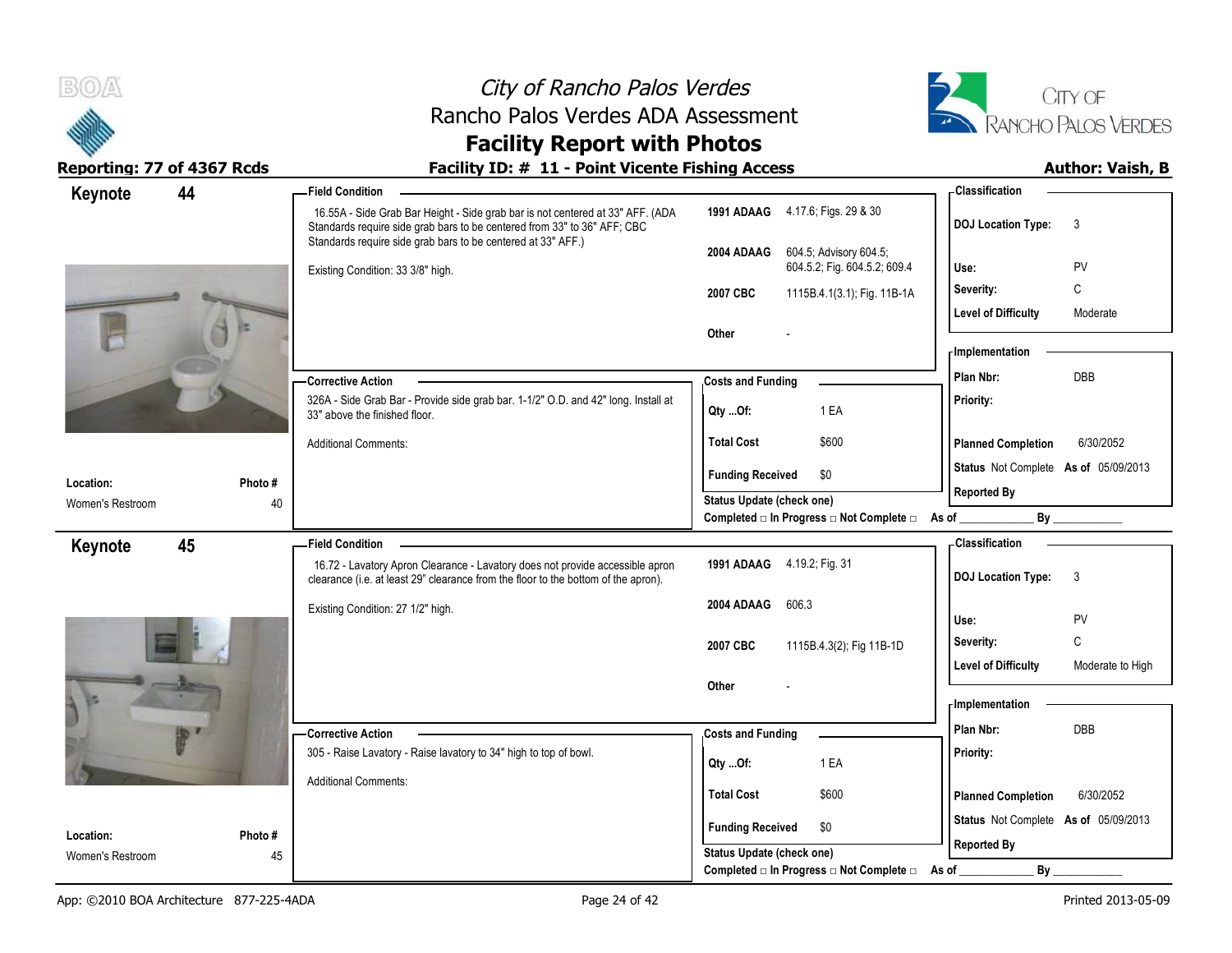



### **Facility Report with Photos** Reporting: 77 of 4367 Rcds **Facility ID: # 11 - Point Vicente Fishing Access** Author: Vaish, B

| 46<br>Keynote                 |               | -Field Condition                                                                                                      |                                                             | - Classification                                           |
|-------------------------------|---------------|-----------------------------------------------------------------------------------------------------------------------|-------------------------------------------------------------|------------------------------------------------------------|
|                               |               | 16.78 - Pipe Insulation at Lavatory - Drainpipes and hot water pipes are not<br>insulated to protect against contact. | 1991 ADAAG 4.19.4                                           | <b>DOJ Location Type:</b><br>3                             |
|                               |               | <b>Existing Condition:</b>                                                                                            | 2004 ADAAG<br>606.5                                         | PV<br>Use:                                                 |
|                               |               |                                                                                                                       | 2007 CBC<br>1115B.4.3(4)                                    | Severity:<br>Α                                             |
|                               |               |                                                                                                                       |                                                             | <b>Level of Difficulty</b><br>Low                          |
|                               |               |                                                                                                                       | Other                                                       |                                                            |
|                               |               |                                                                                                                       |                                                             | - Implementation                                           |
| ity v                         |               | - Corrective Action                                                                                                   | <b>Costs and Funding</b>                                    | DBB<br>Plan Nbr:                                           |
|                               |               | 298 - Safety Cover below Lavatory - Provide safety cover at hot water and waste<br>pipes.                             | 1 EA<br>Qty Of:                                             | Priority:                                                  |
|                               |               | <b>Additional Comments:</b>                                                                                           | <b>Total Cost</b><br>\$120                                  | <b>Planned Completion</b><br>6/30/2017                     |
|                               |               |                                                                                                                       | <b>Funding Received</b><br>\$0                              | Status Not Complete As of 05/09/2013                       |
| Location:<br>Women's Restroom | Photo #<br>45 |                                                                                                                       | Status Update (check one)                                   | <b>Reported By</b>                                         |
|                               |               |                                                                                                                       | Completed □ In Progress □ Not Complete □ As of ________     | By                                                         |
| 47<br>Keynote                 |               | <b>Field Condition -</b>                                                                                              |                                                             | - Classification                                           |
|                               |               | 16.79 - Smooth Surfaces at Lavatory - The area below the lavatory is not free of<br>sharp or abrasive surfaces.       | 1991 ADAAG 4.19.4                                           | <b>DOJ Location Type:</b><br>$\mathbf{3}$                  |
|                               |               | <b>Existing Condition:</b>                                                                                            | 2004 ADAAG<br>606.5                                         | PV                                                         |
|                               |               |                                                                                                                       |                                                             | Use:<br>Severity:<br>Α                                     |
|                               |               |                                                                                                                       | 2007 CBC<br>1115B.4.3(4)                                    | <b>Level of Difficulty</b><br>Moderate                     |
|                               |               |                                                                                                                       | Other                                                       |                                                            |
|                               |               |                                                                                                                       |                                                             | <b>Implementation</b>                                      |
| ity F                         |               | -Corrective Action                                                                                                    | <b>Costs and Funding</b>                                    | Plan Nbr:<br>DBB                                           |
|                               |               | 337 - Toilet and Bathing Rooms - Miscellaneous - See Additional Comments                                              | 1 EA<br>Qty Of:                                             | Priority:                                                  |
|                               |               | Additional Comments: Provide safety cover for sharp and abrasive objects under                                        | <b>Total Cost</b><br>\$120                                  | <b>Planned Completion</b><br>6/30/2017                     |
|                               |               |                                                                                                                       |                                                             |                                                            |
|                               |               | lavatory.                                                                                                             |                                                             |                                                            |
| Location:<br>Women's Restroom | Photo #<br>45 |                                                                                                                       | <b>Funding Received</b><br>\$0<br>Status Update (check one) | Status Not Complete As of 05/09/2013<br><b>Reported By</b> |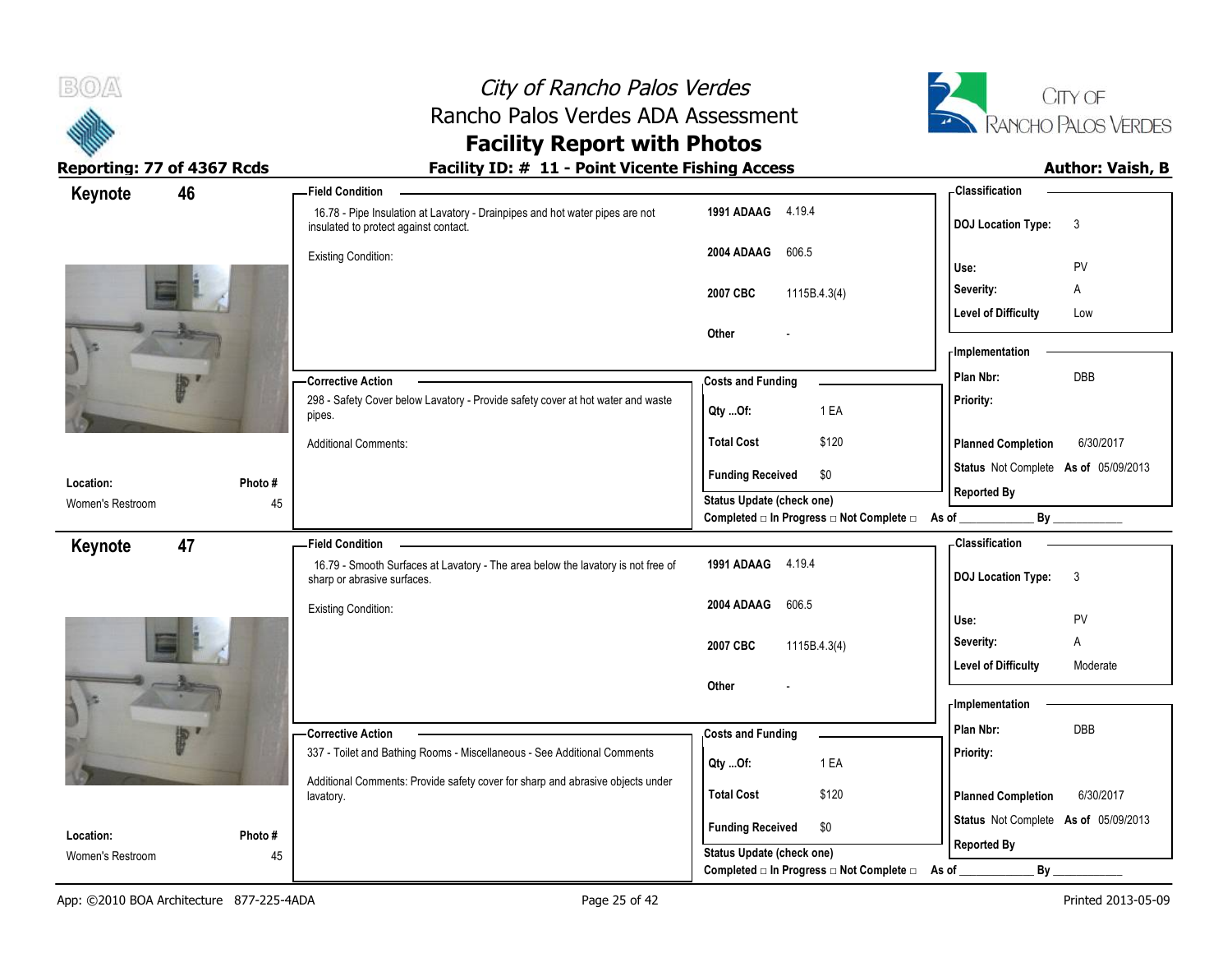| B(0)                       |         | City of Rancho Palos Verdes                                                                                                                                                                                                                  |                                                                             |                                      | CITY OF                    |
|----------------------------|---------|----------------------------------------------------------------------------------------------------------------------------------------------------------------------------------------------------------------------------------------------|-----------------------------------------------------------------------------|--------------------------------------|----------------------------|
|                            |         | Rancho Palos Verdes ADA Assessment                                                                                                                                                                                                           |                                                                             |                                      | <b>RANCHO PALOS VERDES</b> |
|                            |         | <b>Facility Report with Photos</b>                                                                                                                                                                                                           |                                                                             |                                      |                            |
| Reporting: 77 of 4367 Rcds |         | Facility ID: # 11 - Point Vicente Fishing Access                                                                                                                                                                                             |                                                                             |                                      | <b>Author: Vaish, B</b>    |
| 48<br>Keynote              |         | <b>Field Condition</b>                                                                                                                                                                                                                       |                                                                             | <b>Classification</b>                |                            |
|                            |         | 16.55B - Back Grab Bar Height - Non-Tank-Type WC - At non-tank-type WC,<br>back grab bar is not centered at 33" AFF. (ADA Standards require back grab bars<br>to be centered from 33" to 36" AFF; CBC Standards require back grab bars to be | 1991 ADAAG 4.17.6; Figs. 29 & 30                                            | DOJ Location Type: 3                 |                            |
|                            |         | centered at 33" AFF.)                                                                                                                                                                                                                        | 2004 ADAAG<br>604.5; Advisory 604.5; 609.4                                  | Use:                                 | PV                         |
|                            |         | Existing Condition: 33 3/8" high.                                                                                                                                                                                                            |                                                                             | Severity:                            | C                          |
|                            |         |                                                                                                                                                                                                                                              | 1115B.4.1(3.2); Fig. 11B-1A<br>2007 CBC                                     | <b>Level of Difficulty</b>           | Moderate                   |
|                            |         |                                                                                                                                                                                                                                              | Other                                                                       | - Implementation                     |                            |
|                            |         | -Corrective Action                                                                                                                                                                                                                           | <b>Costs and Funding</b>                                                    | Plan Nbr:                            | DBB                        |
|                            |         | 326B - Rear Grab Bar - Provide rear grab bar. 1-1/2" O.D. and 36" long. Install at<br>33" above the finished floor.                                                                                                                          | 1 EA<br>Qty Of:                                                             | <b>Priority:</b>                     |                            |
|                            |         | <b>Additional Comments:</b>                                                                                                                                                                                                                  | \$600<br><b>Total Cost</b>                                                  | <b>Planned Completion</b>            | 6/30/2052                  |
| Location:                  | Photo # |                                                                                                                                                                                                                                              | <b>Funding Received</b><br>\$0                                              | Status Not Complete As of 05/09/2013 |                            |
| Women's Restroom           | 40      |                                                                                                                                                                                                                                              | Status Update (check one)<br>Completed □ In Progress □ Not Complete □ As of | <b>Reported By</b><br>By             |                            |
|                            |         |                                                                                                                                                                                                                                              |                                                                             | <b>Classification</b>                |                            |
| 49<br>Keynote              |         | <b>Field Condition</b><br>16.04 - Accessible Path of Travel - Toilet room is not located on an accessible<br>route of travel.                                                                                                                | 1991 ADAAG 4.22.1                                                           | DOJ Location Type: 3                 |                            |
|                            |         | <b>Existing Condition:</b>                                                                                                                                                                                                                   | 2004 ADAAG 206.2.4; Advisory 206.2.4                                        |                                      |                            |
|                            |         |                                                                                                                                                                                                                                              |                                                                             | Use:                                 | PV                         |
|                            |         |                                                                                                                                                                                                                                              | 2007 CBC<br>1115B.1                                                         | Severity:                            | C                          |
|                            |         |                                                                                                                                                                                                                                              | Other                                                                       | <b>Level of Difficulty</b>           | Moderate                   |
|                            |         |                                                                                                                                                                                                                                              |                                                                             | - Implementation                     |                            |
|                            |         | -Corrective Action                                                                                                                                                                                                                           | <b>Costs and Funding</b>                                                    | Plan Nbr:                            | DBB                        |
|                            |         | 027 - Site Work - Miscellaneous - See Additional Comments                                                                                                                                                                                    | 1 EA<br>Qty Of:                                                             | <b>Priority:</b>                     |                            |
|                            |         | Additional Comments: See Keynote 15 for corrective action.                                                                                                                                                                                   | \$0<br><b>Total Cost</b>                                                    | <b>Planned Completion</b>            | 6/30/2052                  |
| Location:                  | Photo#  |                                                                                                                                                                                                                                              | \$0<br><b>Funding Received</b>                                              | Status Not Complete As of 05/09/2013 |                            |
| Men's Restroom             | 15      |                                                                                                                                                                                                                                              | Status Update (check one)                                                   | <b>Reported By</b>                   |                            |
|                            |         |                                                                                                                                                                                                                                              | Completed □ In Progress □ Not Complete □ As of                              | By                                   |                            |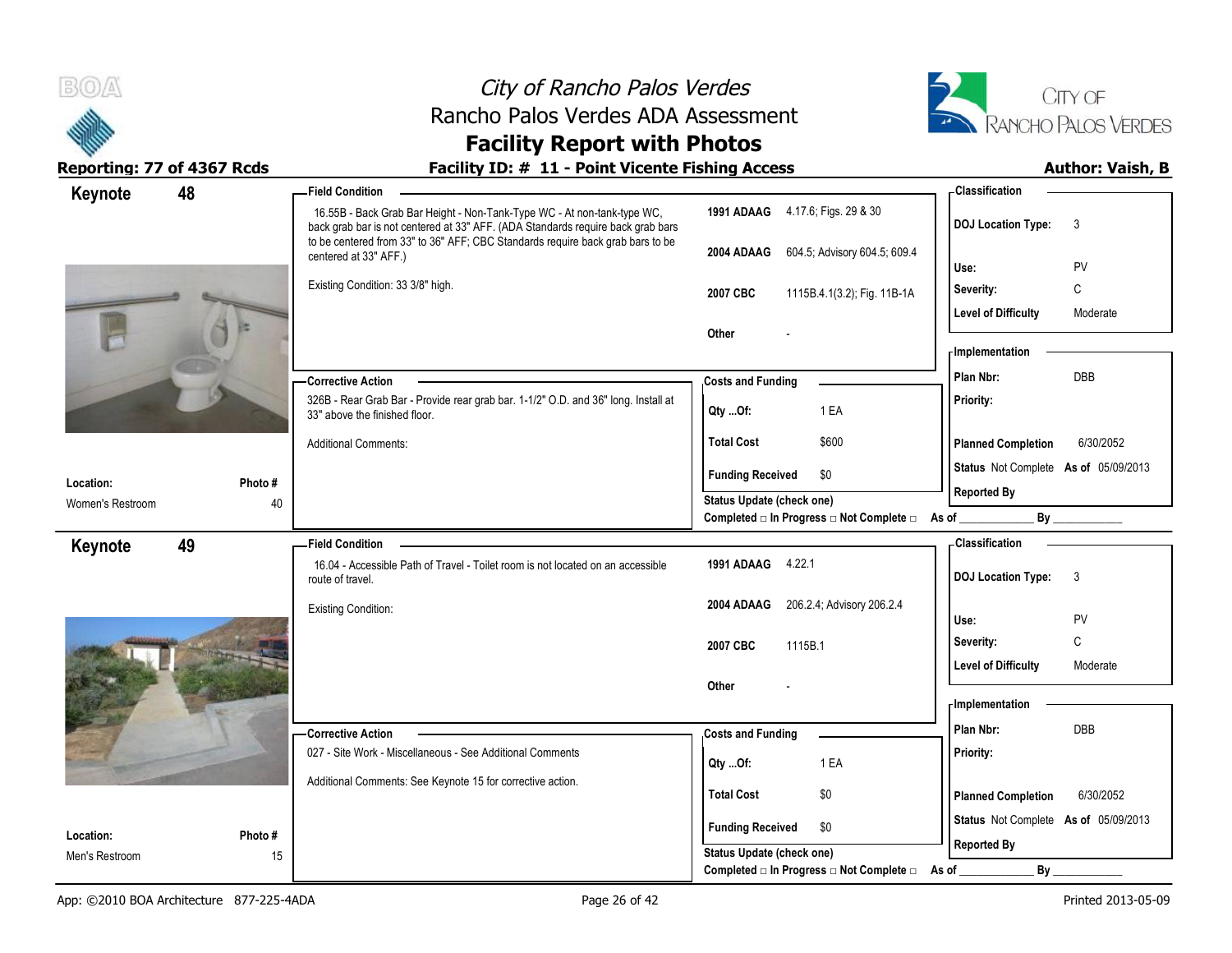



Reporting: 77 of 4367 Rcds **Facility ID: # 11 - Point Vicente Fishing Access** Author: Vaish, B

# **Facility Report with Photos**

| Keynote                     | 50            | <b>Field Condition</b>                                                                                                                                                              |                                                                  | <b>Classification</b>                                      |
|-----------------------------|---------------|-------------------------------------------------------------------------------------------------------------------------------------------------------------------------------------|------------------------------------------------------------------|------------------------------------------------------------|
|                             |               | 16.07 - Clear Door Opening - When the door is open 90 degrees, clear opening<br>width is less than 32" measured between the face of the door and the doorstop on<br>the latch side. | 1991 ADAAG 4.13.5                                                | <b>DOJ Location Type:</b><br>3                             |
|                             |               |                                                                                                                                                                                     | 2004 ADAAG<br>404.2.3                                            |                                                            |
|                             |               | Existing Condition: 29" wide.                                                                                                                                                       |                                                                  | PV<br>Use:<br>C<br>Severity:                               |
|                             |               |                                                                                                                                                                                     | 2007 CBC<br>1133B.1.1.1.1; 1133B.2.2                             | <b>Level of Difficulty</b><br>High                         |
|                             |               |                                                                                                                                                                                     | Other                                                            |                                                            |
|                             |               |                                                                                                                                                                                     |                                                                  | - Implementation                                           |
|                             |               | - Corrective Action                                                                                                                                                                 | <b>Costs and Funding</b>                                         | <b>DBB</b><br>Plan Nbr:                                    |
|                             |               | 056 - Widen Door Opening - Remove existing door and replace with new door and<br>door frame. Cut existing wall to widen door opening. Provide new accessible door<br>hardware.      | 1 EA<br>Qty Of:                                                  | Priority:                                                  |
|                             |               |                                                                                                                                                                                     | <b>Total Cost</b><br>\$9,000                                     | <b>Planned Completion</b><br>6/30/2052                     |
|                             |               | Additional Comments: Reverse door swing.                                                                                                                                            | <b>Funding Received</b><br>\$0                                   | Status Not Complete As of 05/09/2013                       |
| Location:<br>Men's Restroom | Photo #<br>50 |                                                                                                                                                                                     | Status Update (check one)                                        | <b>Reported By</b>                                         |
|                             |               |                                                                                                                                                                                     | Completed □ In Progress □ Not Complete □ As of _                 | By                                                         |
| Keynote                     | 51            | <b>Field Condition</b>                                                                                                                                                              |                                                                  | <b>Classification</b>                                      |
|                             |               | 16.08A - Door Swing - The door swing intrudes into the clear floor space of one or<br>more fixtures.                                                                                | 1991 ADAAG 4.22.2                                                | <b>DOJ Location Type:</b><br>3                             |
|                             |               | Existing Condition: Encroaches lavatory clear floor space by 12".                                                                                                                   | 2004 ADAAG<br>603.2.3; Advisory 603.2.3                          | PV<br>Use:                                                 |
|                             |               |                                                                                                                                                                                     | 2007 CBC<br>1115B.3.1 item 2, 1115B.3.2                          | C<br>Severity:                                             |
|                             |               |                                                                                                                                                                                     | item 2; 1115B.5                                                  | <b>Level of Difficulty</b><br>Low to Moderate              |
|                             |               |                                                                                                                                                                                     | Other                                                            | <b>Implementation</b>                                      |
|                             |               |                                                                                                                                                                                     |                                                                  | Plan Nbr:<br><b>DBB</b>                                    |
|                             |               | -Corrective Action<br>079 - Doors - Miscellaneous - See Additional Comments                                                                                                         | <b>Costs and Funding</b>                                         | Priority:                                                  |
|                             |               | Additional Comments: See Keynote 50 for corrective action.                                                                                                                          | 1 EA<br>Qty Of:                                                  |                                                            |
|                             |               |                                                                                                                                                                                     | \$0<br><b>Total Cost</b>                                         | <b>Planned Completion</b><br>6/30/2052                     |
| Location:                   | Photo#        |                                                                                                                                                                                     | <b>Funding Received</b><br>\$0                                   | Status Not Complete As of 05/09/2013<br><b>Reported By</b> |
| Men's Restroom              | 51            |                                                                                                                                                                                     | Status Update (check one)                                        |                                                            |
|                             |               |                                                                                                                                                                                     | Completed $\square$ In Progress $\square$ Not Complete $\square$ | $By_$<br>As of                                             |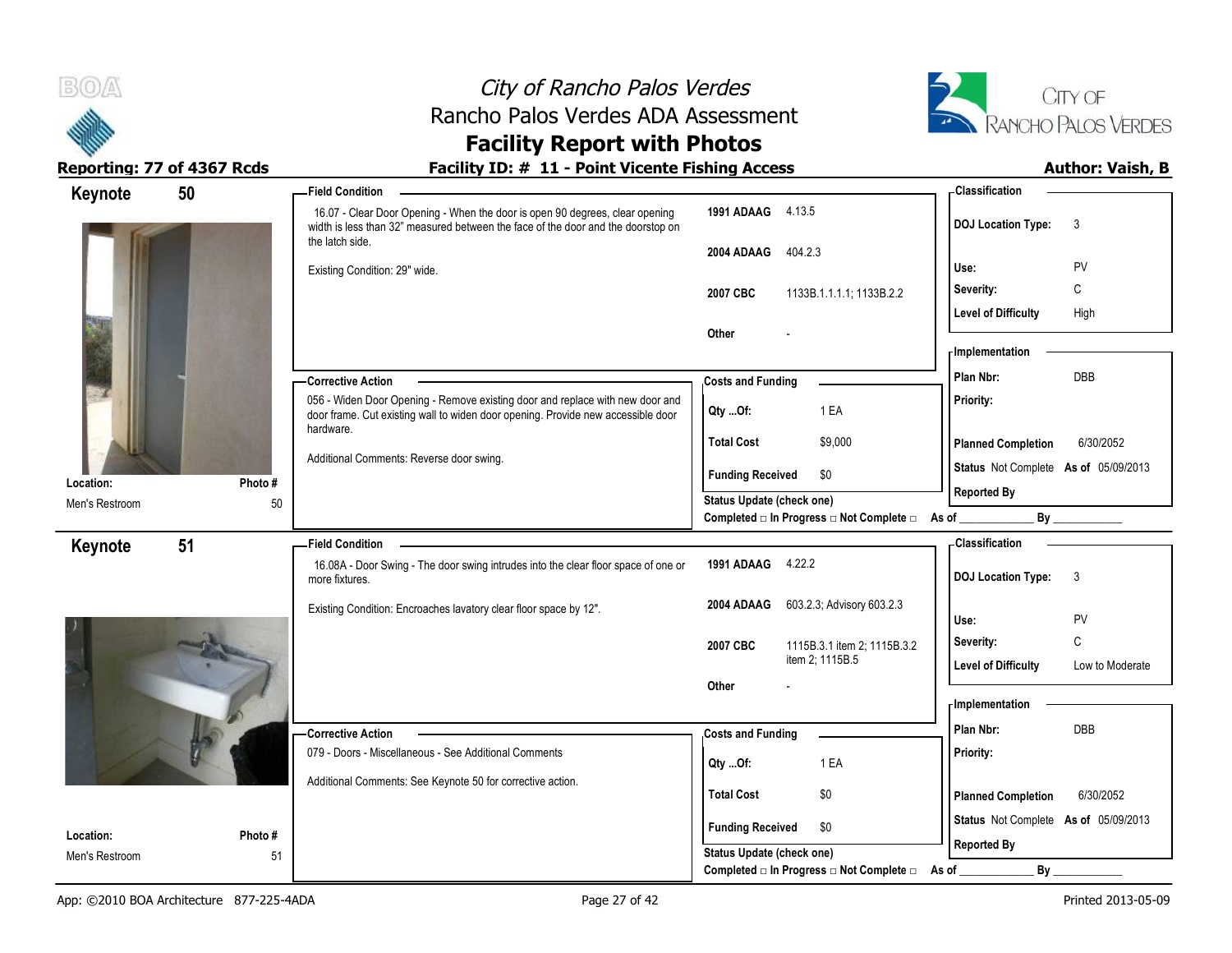|                                              | City of Rancho Palos Verdes                                                                                                                                                                                                                                                                                                                                                                                                                                                                                                                                                                                                                                                                                                                                |                                                                                                                                          | CITY OF                                                                                                                                                |                         |
|----------------------------------------------|------------------------------------------------------------------------------------------------------------------------------------------------------------------------------------------------------------------------------------------------------------------------------------------------------------------------------------------------------------------------------------------------------------------------------------------------------------------------------------------------------------------------------------------------------------------------------------------------------------------------------------------------------------------------------------------------------------------------------------------------------------|------------------------------------------------------------------------------------------------------------------------------------------|--------------------------------------------------------------------------------------------------------------------------------------------------------|-------------------------|
|                                              | Rancho Palos Verdes ADA Assessment                                                                                                                                                                                                                                                                                                                                                                                                                                                                                                                                                                                                                                                                                                                         |                                                                                                                                          | RANCHO PALOS VERDES                                                                                                                                    |                         |
|                                              | <b>Facility Report with Photos</b>                                                                                                                                                                                                                                                                                                                                                                                                                                                                                                                                                                                                                                                                                                                         |                                                                                                                                          |                                                                                                                                                        |                         |
| Reporting: 77 of 4367 Rcds                   | Facility ID: # 11 - Point Vicente Fishing Access                                                                                                                                                                                                                                                                                                                                                                                                                                                                                                                                                                                                                                                                                                           |                                                                                                                                          |                                                                                                                                                        | <b>Author: Vaish, B</b> |
| 52<br>Keynote                                | -Field Condition<br>16.09A - Door Maneuvering Space - Door that is not automatic or power-assisted<br>does not have compliant maneuvering space relative to the direction of approach<br>as shown in CBC Fig. 11B-26. (Approach // Side // Width // Depth) (Front // Pull // D<br>+ 24" * // 60") (Front // Push // D + 0" ** // 48") (Latch // Pull // D + 24" // 60") (Latch<br>// Push // D + 24" // 44" ***) (Hinge // Pull // D + 36" // 60") (Hinge // Push // 54" ****<br>// 44" *****) (* D + 18" at interior doors.) (** D + 12" if door has both a latch and a<br>closer.) (*** 48" if door has closer.) (**** Measured from latch toward hinge.) (*****<br>48" if door has both a latch and a closer.)<br>Existing Condition: 46" on push side. | <b>1991 ADAAG</b> 4.13.6<br>2004 ADAAG<br>404.2.4.1; Table 404.2.4.1;<br>Fig. 404.2.4.1<br>2007 CBC<br>1133B.2.4.2, Fig. 11B-26<br>Other | <b>Classification</b><br><b>DOJ Location Type:</b><br>-3<br>PV<br>Use:<br>C<br>Severity:<br><b>Level of Difficulty</b>                                 | Low to Moderate         |
|                                              | -Corrective Action<br>079 - Doors - Miscellaneous - See Additional Comments<br>Additional Comments: See Keynote 24 for corrective action.                                                                                                                                                                                                                                                                                                                                                                                                                                                                                                                                                                                                                  | <b>Costs and Funding</b><br>1 EA<br>QtyOf:<br>\$0<br><b>Total Cost</b>                                                                   | <b>Implementation</b><br><b>DBB</b><br>Plan Nbr:<br><b>Priority:</b><br><b>Planned Completion</b><br>6/30/2052<br>Status Not Complete As of 05/09/2013 |                         |
| Photo #<br>Location:<br>24<br>Men's Restroom |                                                                                                                                                                                                                                                                                                                                                                                                                                                                                                                                                                                                                                                                                                                                                            | <b>Funding Received</b><br>\$0<br>Status Update (check one)<br>Completed $\square$ In Progress $\square$ Not Complete $\square$ As of    | <b>Reported By</b><br>By                                                                                                                               |                         |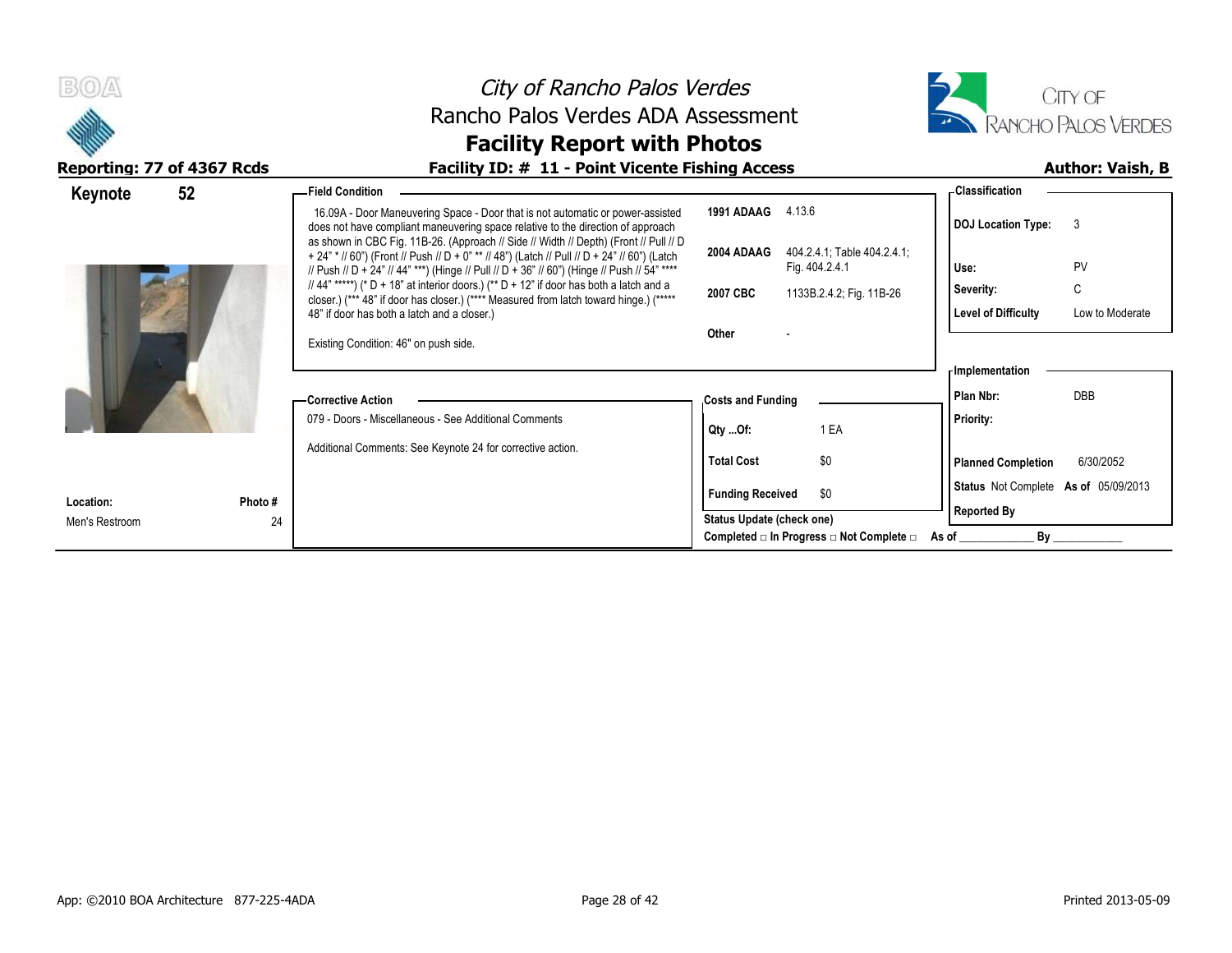



### **Facility Report with Photos** Reporting: 77 of 4367 Rcds **Facility ID: # 11 - Point Vicente Fishing Access** Author: Vaish, B

| Keynote                     | 53           | <b>Field Condition</b>                                                                                                                                                |                                                                              | <b>Classification</b>                         |
|-----------------------------|--------------|-----------------------------------------------------------------------------------------------------------------------------------------------------------------------|------------------------------------------------------------------------------|-----------------------------------------------|
|                             |              | 16.11A - Door Operating Effort - The force required to operate door exceeds 5<br>Ibs. (Fire doors may have up to 15 lbs to achieve positive latching).                | 1991 ADAAG 4.13.11                                                           | <b>DOJ Location Type:</b><br>3                |
|                             |              | Existing Condition: 15 LBF.                                                                                                                                           | 2004 ADAAG<br>404.2.9                                                        | PV<br>Use:                                    |
|                             |              |                                                                                                                                                                       | 2007 CBC<br>1133B.2.5                                                        | B<br>Severity:                                |
|                             |              |                                                                                                                                                                       |                                                                              | <b>Level of Difficulty</b><br>Low to Moderate |
|                             |              |                                                                                                                                                                       | <b>Other</b>                                                                 |                                               |
|                             |              |                                                                                                                                                                       |                                                                              | - Implementation -                            |
|                             |              | - Corrective Action                                                                                                                                                   | <b>Costs and Funding</b>                                                     | Plan Nbr:<br><b>DBB</b>                       |
|                             |              | 079 - Doors - Miscellaneous - See Additional Comments                                                                                                                 | 1 EA<br>$Qty$ Of:                                                            | Priority:                                     |
|                             |              | Additional Comments: See Keynote 50 for corrective action.                                                                                                            | <b>Total Cost</b><br>\$0                                                     | <b>Planned Completion</b><br>6/30/2017        |
|                             |              |                                                                                                                                                                       | <b>Funding Received</b><br>\$0                                               | Status Not Complete As of 05/09/2013          |
| Location:<br>Men's Restroom | Photo#<br>50 |                                                                                                                                                                       | Status Update (check one)                                                    | <b>Reported By</b>                            |
|                             |              |                                                                                                                                                                       | Completed □ In Progress □ Not Complete □ As of ________                      | By                                            |
| Keynote                     | 54           | <b>Field Condition</b>                                                                                                                                                |                                                                              | <b>Classification</b>                         |
|                             |              | 16.13A - Men's RR Geometric Symbol Signage - Triangle - Doorway leading to a<br>men's toilet room is not identified by an equilateral triangle 1/4" thick with edges  | 1991 ADAAG -                                                                 | <b>DOJ Location Type:</b><br>$\overline{4}$   |
|                             |              |                                                                                                                                                                       |                                                                              |                                               |
|                             |              | 12" long. OR Equilateral triangle is provided, however it is accompanied by words<br>in raised characters and Braille. (ADA and CBC Standards require a separate sign | 2004 ADAAG -                                                                 |                                               |
|                             |              | with raised characters and Braille mounted on the wall adjacent to the latch side of                                                                                  |                                                                              | PV<br>Use:                                    |
|                             |              | the door.)                                                                                                                                                            | 2007 CBC<br>1115B.6                                                          | C<br>Severity:                                |
|                             |              | <b>Existing Condition:</b>                                                                                                                                            |                                                                              | <b>Level of Difficulty</b><br>Low to Moderate |
|                             |              |                                                                                                                                                                       | <b>Other</b>                                                                 | - Implementation                              |
|                             |              |                                                                                                                                                                       |                                                                              | Plan Nbr:<br><b>DBB</b>                       |
|                             |              | - Corrective Action                                                                                                                                                   | <b>Costs and Funding</b>                                                     |                                               |
|                             |              | 412 - Toilet Room Door and Wall Signage - Remove existing door and wall signage<br>depicting gender and provide new gender signage. Signs on door are: for            | 1 EA<br>Qty Of:                                                              | Priority:                                     |
|                             |              | women's, circle, 12" diameter; for men's, equilateral triangle, edges 12" long, and<br>vertex upward. Include visual text only on geometric signs. W                  | <b>Total Cost</b><br>\$600                                                   | <b>Planned Completion</b><br>6/30/2052        |
| Location:                   | Photo#       | <b>Additional Comments:</b>                                                                                                                                           | <b>Funding Received</b><br>\$0                                               | Status Not Complete As of 05/09/2013          |
| Men's Restroom              | 50           |                                                                                                                                                                       | <b>Status Update (check one)</b><br>Completed □ In Progress □ Not Complete □ | <b>Reported By</b><br>By                      |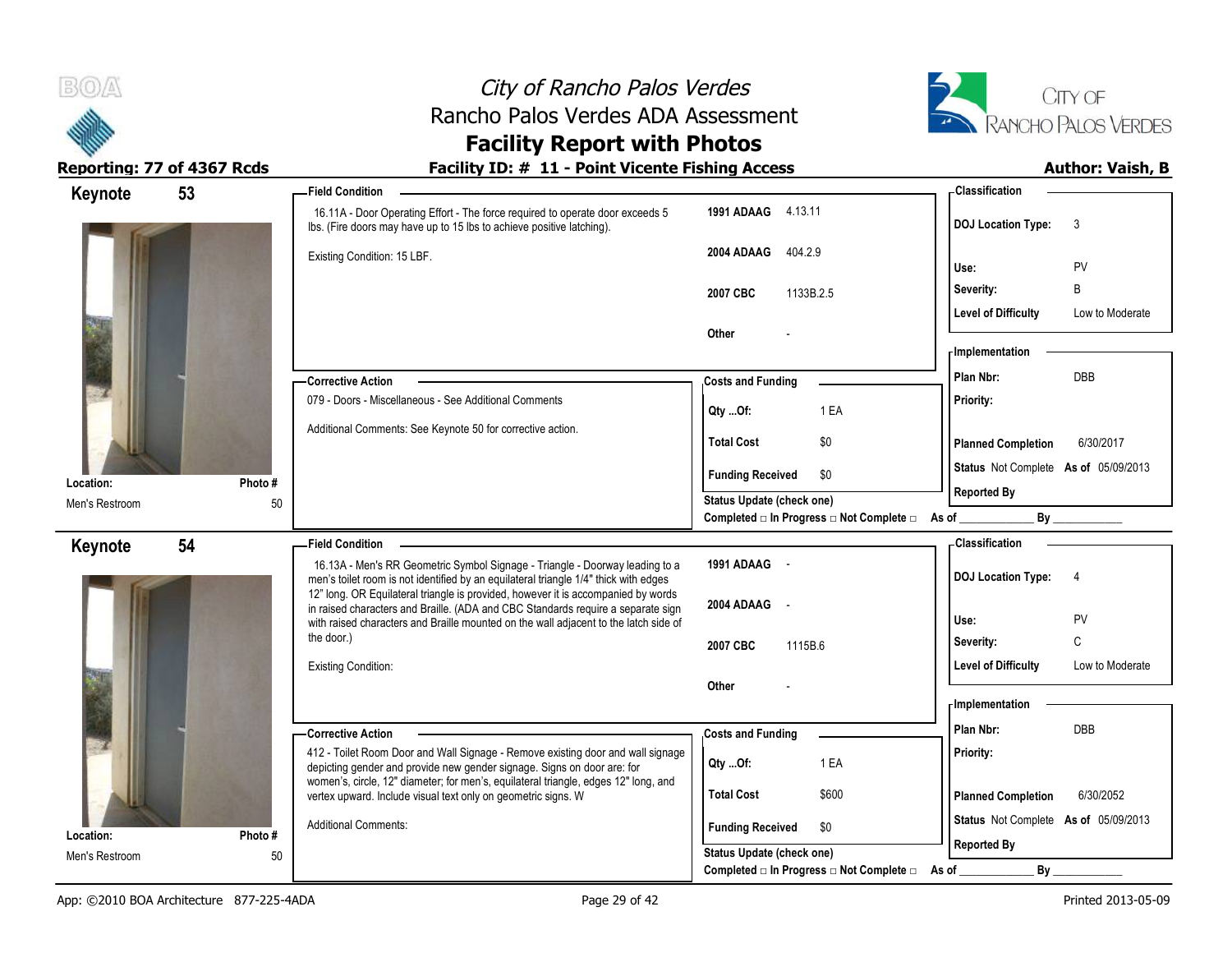



### **Facility Report with Photos** Reporting: 77 of 4367 Rcds **Facility ID: # 11 - Point Vicente Fishing Access** Author: Vaish, B

| 55<br>Keynote  |        | - Field Condition                                                                                                |                                                  | - Classification                              |
|----------------|--------|------------------------------------------------------------------------------------------------------------------|--------------------------------------------------|-----------------------------------------------|
|                |        | 16.15A - Providing Room/Space ID Sign - A sign designating the permanent room<br>or space has not been provided. | 1991 ADAAG 4.30.1                                | <b>DOJ</b> Location Type:<br>$\overline{4}$   |
|                |        | <b>Existing Condition:</b>                                                                                       | 216.2, 703.1, 703.2, 703.5<br>2004 ADAAG         |                                               |
|                |        |                                                                                                                  |                                                  | PV<br>Use:                                    |
|                |        |                                                                                                                  | 2007 CBC<br>1117B.5.1(1)                         | C<br>Severity:                                |
|                |        |                                                                                                                  |                                                  | <b>Level of Difficulty</b><br>Low to Moderate |
|                |        |                                                                                                                  | Other                                            |                                               |
|                |        |                                                                                                                  |                                                  | - Implementation                              |
|                |        | - Corrective Action                                                                                              | <b>Costs and Funding</b>                         | DBB<br>Plan Nbr:                              |
|                |        | 429 - Signs - Miscellaneous - See Additional Comments                                                            | 1 EA<br>Qty Of:                                  | Priority:                                     |
|                |        | Additional Comments: See Keynote 54 for corrective action.                                                       | <b>Total Cost</b><br>\$0                         | 6/30/2052<br><b>Planned Completion</b>        |
| Location:      | Photo# |                                                                                                                  | <b>Funding Received</b><br>\$0                   | Status Not Complete As of 05/09/2013          |
| Men's Restroom | 50     |                                                                                                                  | Status Update (check one)                        | <b>Reported By</b>                            |
|                |        |                                                                                                                  | Completed □ In Progress □ Not Complete □ As of _ | By                                            |
| 56<br>Keynote  |        | <b>Field Condition</b>                                                                                           |                                                  | <b>Classification</b>                         |
|                |        | 16.18A - ISA - Accessible toilet room is not identified by an ISA.                                               | 1991 ADAAG 4.1.3(16)(b)                          | $\mathbf{3}$<br><b>DOJ Location Type:</b>     |
|                |        | <b>Existing Condition:</b>                                                                                       |                                                  |                                               |
|                |        |                                                                                                                  | 2004 ADAAG 216.8                                 | PV<br>Use:                                    |
|                |        |                                                                                                                  | 2007 CBC<br>1117B.5.1(3)                         | C<br>Severity:                                |
|                |        |                                                                                                                  |                                                  | <b>Level of Difficulty</b><br>Low to Moderate |
|                |        |                                                                                                                  | Other                                            |                                               |
|                |        |                                                                                                                  |                                                  | - Implementation                              |
|                |        | - Corrective Action                                                                                              | <b>Costs and Funding</b>                         | Plan Nbr:<br>DBB                              |
|                |        | 429 - Signs - Miscellaneous - See Additional Comments                                                            | 1 EA                                             | Priority:                                     |
|                |        | Additional Comments: See Keynote 54 for corrective action.                                                       | $Qty$ Of:                                        |                                               |
|                |        |                                                                                                                  | <b>Total Cost</b><br>$$0$$                       | <b>Planned Completion</b><br>6/30/2052        |
|                |        |                                                                                                                  | <b>Funding Received</b><br>\$0                   | Status Not Complete As of 05/09/2013          |
| Location:      | Photo# |                                                                                                                  | Status Update (check one)                        | <b>Reported By</b>                            |
| Men's Restroom | 50     |                                                                                                                  | Completed □ In Progress □ Not Complete □         | $By$ $\_\$<br>As of                           |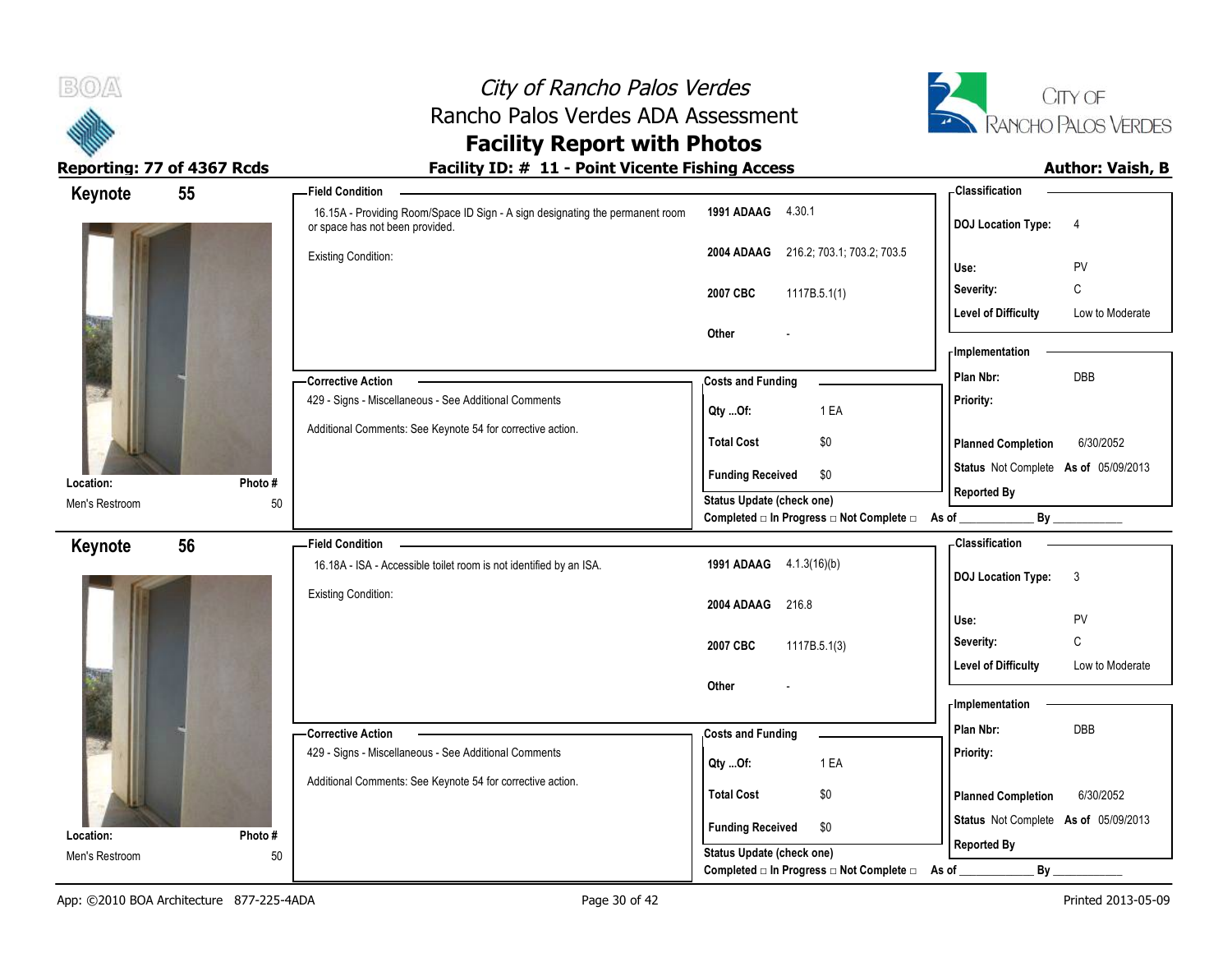



# **Facility Report with Photos**

| 57<br>Keynote               |              | -Field Condition                                                                                               |                                                  | <b>Classification</b>                     |
|-----------------------------|--------------|----------------------------------------------------------------------------------------------------------------|--------------------------------------------------|-------------------------------------------|
|                             |              | 16.47A - WC Location from Sidewall - The centerline of the WC is not 18"<br>absolute from a wall or partition. | 1991 ADAAG 4.22.4                                | <b>DOJ Location Type:</b><br>3            |
|                             |              | Existing Condition: 19 3/8".                                                                                   | 2004 ADAAG<br>$\sim$ $-$                         |                                           |
|                             |              |                                                                                                                |                                                  | PV<br>Use:<br>С<br>Severity:              |
|                             |              |                                                                                                                | 2007 CBC<br>1115B.4.1(1)                         | <b>Level of Difficulty</b><br>High        |
|                             |              |                                                                                                                | Other                                            |                                           |
|                             |              |                                                                                                                |                                                  | - Implementation                          |
|                             |              | <b>Corrective Action</b>                                                                                       | <b>Costs and Funding</b>                         | DBB<br>Plan Nbr:                          |
|                             |              | 319C - Water Closet - New Location - Replace existing water closet with compliant<br>model in new location.    | 1 EA<br>Qty Of:                                  | Priority:                                 |
|                             |              | <b>Additional Comments:</b>                                                                                    | <b>Total Cost</b><br>\$5,400                     | 6/30/2052<br><b>Planned Completion</b>    |
|                             |              |                                                                                                                | <b>Funding Received</b><br>\$0                   | Status Not Complete As of 05/09/2013      |
| Location:<br>Men's Restroom | Photo#<br>57 |                                                                                                                | Status Update (check one)                        | <b>Reported By</b>                        |
|                             |              |                                                                                                                | Completed □ In Progress □ Not Complete □ As of _ | $By$ <sub>___</sub>                       |
| 58<br>Keynote               |              | <b>Field Condition</b>                                                                                         |                                                  | - Classification                          |
|                             |              | 16.48 - WC Seat Height - The top of the WC seat is not between 17" and 19" AFF.                                | 1991 ADAAG 4.16.3; Fig. 29(b)                    | <b>DOJ Location Type:</b><br>$\mathbf{3}$ |
|                             |              | Existing Condition: 16" high.                                                                                  | 2004 ADAAG<br>604.4                              |                                           |
|                             |              |                                                                                                                |                                                  | Use:<br>PV                                |
|                             |              |                                                                                                                | 2007 CBC<br>1115B.4.1(4); Fig. 11B-1A            | $\mathbb C$<br>Severity:                  |
|                             |              |                                                                                                                |                                                  | <b>Level of Difficulty</b><br>Moderate    |
|                             |              |                                                                                                                | Other                                            | - Implementation                          |
|                             |              |                                                                                                                |                                                  | Plan Nbr:<br>DBB                          |
|                             |              | - Corrective Action<br>337 - Toilet and Bathing Rooms - Miscellaneous - See Additional Comments                | <b>Costs and Funding</b>                         | Priority:                                 |
|                             |              |                                                                                                                | 1 EA<br>Qty Of:                                  |                                           |
|                             |              | Additional Comments: See Keynote 57 for corrective action.                                                     | <b>Total Cost</b><br>\$0                         | 6/30/2052<br><b>Planned Completion</b>    |
| Location:                   | Photo #      |                                                                                                                | <b>Funding Received</b><br>\$0                   | Status Not Complete As of 05/09/2013      |
| Men's Restroom              | 57           |                                                                                                                | <b>Status Update (check one)</b>                 | <b>Reported By</b>                        |
|                             |              |                                                                                                                | Completed □ In Progress □ Not Complete □         | By<br>As of                               |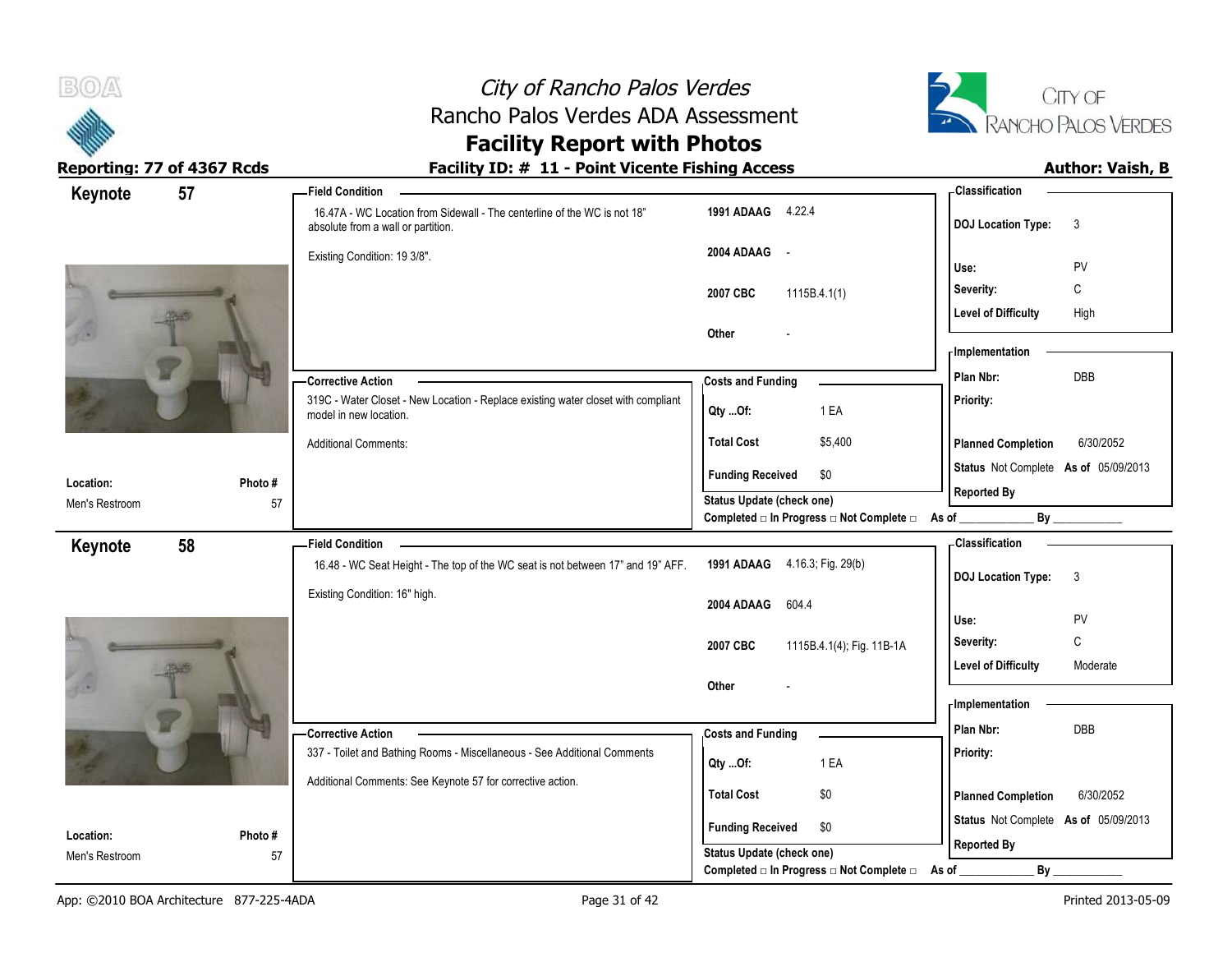



# **Facility Report with Photos**

| 59<br>Keynote  |        | <b>Field Condition</b>                                                                                                                                                                                                                                 |                                                                              | - Classification                       |
|----------------|--------|--------------------------------------------------------------------------------------------------------------------------------------------------------------------------------------------------------------------------------------------------------|------------------------------------------------------------------------------|----------------------------------------|
|                |        | 16.50_07CBC - TP Dispenser - Location - Location of the toilet paper dispenser is<br>not compliant. (Effective January 1, 2008, CBC Standards require toilet tissue<br>dispensers located on the wall within 12" of the front edge of the toilet seat, | 1991 ADAAG 4.16.6; Fig. 29(b)                                                | <b>DOJ Location Type:</b><br>3         |
|                |        | mounted below the grab bar, centered at a min. height of 19" AFF, and 36"<br>maximum to the dispenser's far edge from the rear wall; there is no requirement to                                                                                        | 604.7; Advisory 604.7; Fig.<br>2004 ADAAG<br>604.7                           | PV<br>Use:                             |
|                |        | retroactively alter existing toilet paper dispensers when installed in compliance with<br>CBC Standards in effect at the time of original construction.)                                                                                               | 2007 CBC<br>1115B.8.4; Fig. 11B-1A                                           | C<br>Severity:                         |
|                |        |                                                                                                                                                                                                                                                        |                                                                              | Level of Difficulty<br>Low to Moderate |
|                |        | Existing Condition: 16" in front of WC.                                                                                                                                                                                                                | Other                                                                        |                                        |
|                |        |                                                                                                                                                                                                                                                        |                                                                              | - Implementation                       |
|                |        | <b>Corrective Action</b>                                                                                                                                                                                                                               | <b>Costs and Funding</b>                                                     | Plan Nbr:<br><b>DBB</b>                |
|                |        | 325A - Relocate Toilet Paper Dispenser - Modify height of toilet paper dispenser to<br>19" above finish floor and 12" from toilet face.                                                                                                                | Qty Of:<br>1 EA                                                              | Priority:                              |
|                |        | <b>Additional Comments:</b>                                                                                                                                                                                                                            | <b>Total Cost</b><br>\$120                                                   | <b>Planned Completion</b><br>6/30/2052 |
| Location:      | Photo# |                                                                                                                                                                                                                                                        | <b>Funding Received</b><br>\$0                                               | Status Not Complete As of 05/09/2013   |
| Men's Restroom | 57     |                                                                                                                                                                                                                                                        | Status Update (check one)                                                    | <b>Reported By</b>                     |
|                |        |                                                                                                                                                                                                                                                        | Completed □ In Progress □ Not Complete □ As of _                             | By                                     |
| 60<br>Keynote  |        | -Field Condition                                                                                                                                                                                                                                       |                                                                              | <b>Classification</b>                  |
|                |        | 16.55B - Back Grab Bar Height - Non-Tank-Type WC - At non-tank-type WC,<br>back grab bar is not centered at 33" AFF. (ADA Standards require back grab bars                                                                                             | 1991 ADAAG 4.17.6, Figs. 29 & 30                                             | <b>DOJ Location Type:</b><br>-3        |
|                |        |                                                                                                                                                                                                                                                        |                                                                              |                                        |
|                |        | to be centered from 33" to 36" AFF; CBC Standards require back grab bars to be<br>centered at 33" AFF.)                                                                                                                                                | 604.5; Advisory 604.5; 609.4<br>2004 ADAAG                                   |                                        |
|                |        |                                                                                                                                                                                                                                                        |                                                                              | PV<br>Use:                             |
|                |        | Existing Condition: 33 1/4" high.                                                                                                                                                                                                                      | 1115B.4.1(3.2); Fig. 11B-1A<br>2007 CBC                                      | C<br>Severity:                         |
|                |        |                                                                                                                                                                                                                                                        | Other                                                                        | <b>Level of Difficulty</b><br>Moderate |
|                |        |                                                                                                                                                                                                                                                        |                                                                              | - Implementation                       |
|                |        | <b>Corrective Action</b>                                                                                                                                                                                                                               | <b>Costs and Funding</b>                                                     | Plan Nbr:<br><b>DBB</b>                |
|                |        | 326B - Rear Grab Bar - Provide rear grab bar. 1-1/2" O.D. and 36" long. Install at<br>33" above the finished floor.                                                                                                                                    | Qty Of:<br>1 EA                                                              | Priority:                              |
|                |        | <b>Additional Comments:</b>                                                                                                                                                                                                                            | <b>Total Cost</b><br>\$600                                                   | <b>Planned Completion</b><br>6/30/2052 |
| Location:      | Photo# |                                                                                                                                                                                                                                                        | <b>Funding Received</b><br>\$0                                               | Status Not Complete As of 05/09/2013   |
| Men's Restroom | 57     |                                                                                                                                                                                                                                                        | <b>Status Update (check one)</b><br>Completed □ In Progress □ Not Complete □ | <b>Reported By</b><br>By<br>As of      |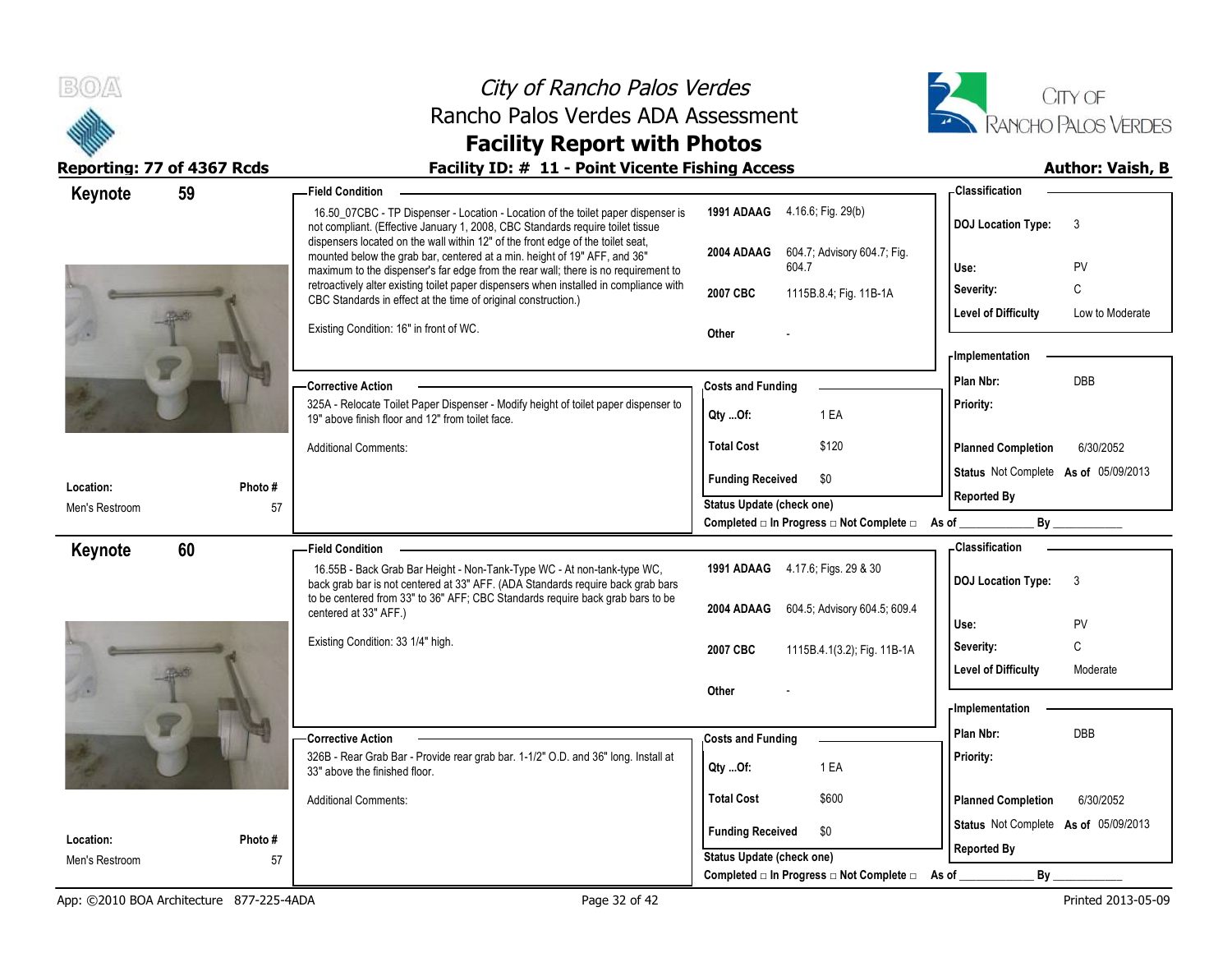



Reporting: 77 of 4367 Rcds **Facility ID: # 11 - Point Vicente Fishing Access** Author: Vaish, B

# **Facility Report with Photos**

| 61<br>Keynote               |              | -Field Condition                                                                                                                              |                                                  | - Classification                          |
|-----------------------------|--------------|-----------------------------------------------------------------------------------------------------------------------------------------------|--------------------------------------------------|-------------------------------------------|
|                             |              | 16.65B - Wall-Hung Urinal - Rim Height - Height of wall-hung urinal's rim exceeds<br>17" AFF.                                                 | 1991 ADAAG 4.18.2                                | <b>DOJ Location Type:</b><br>3            |
|                             |              | Existing Condition: 26" high.                                                                                                                 | 605.2; Fig. 605.2(a)<br>2004 ADAAG               | PV<br>Use:                                |
|                             |              |                                                                                                                                               |                                                  | С<br>Severity:                            |
|                             |              |                                                                                                                                               | 2007 CBC<br>1115B.4.2(1)                         | <b>Level of Difficulty</b><br>High        |
|                             |              |                                                                                                                                               | Other                                            |                                           |
|                             |              |                                                                                                                                               |                                                  | - Implementation                          |
|                             |              | -Corrective Action                                                                                                                            | <b>Costs and Funding</b>                         | DBB<br>Plan Nbr:                          |
|                             |              | 306B - Urinal - Men's Restroom - Provide a new accessible wall-mounted urinal                                                                 |                                                  | Priority:                                 |
|                             |              | with accessible flush valve. Mount rim 17" above finish floor. Refinish surfaces<br>around the urinal to match adjacent undisturbed surfaces. | 1 EA<br>Qty Of:                                  |                                           |
|                             |              |                                                                                                                                               | <b>Total Cost</b><br>\$4,320                     | 6/30/2052<br><b>Planned Completion</b>    |
|                             |              | <b>Additional Comments:</b>                                                                                                                   | <b>Funding Received</b><br>\$0                   | Status Not Complete As of 05/09/2013      |
| Location:<br>Men's Restroom | Photo#<br>61 |                                                                                                                                               | <b>Status Update (check one)</b>                 | <b>Reported By</b>                        |
|                             |              |                                                                                                                                               | Completed □ In Progress □ Not Complete □ As of _ | $By$ <sub>____</sub>                      |
| 62<br>Keynote               |              | <b>Field Condition</b>                                                                                                                        |                                                  | - Classification                          |
|                             |              | 16.65D - Urinal Flush Controls - Height - Height of urinal flush controls exceeds<br>44" AFF.                                                 | 1991 ADAAG 4.18.4                                | <b>DOJ Location Type:</b><br>$\mathbf{3}$ |
|                             |              | Existing Condition: 51" high.                                                                                                                 | 605.4; 604.6; Advisory 604.6<br>2004 ADAAG       |                                           |
|                             |              |                                                                                                                                               |                                                  | PV<br>Use:                                |
|                             |              |                                                                                                                                               | 2007 CBC<br>1115B.4.2(2)                         | C<br>Severity:                            |
|                             |              |                                                                                                                                               |                                                  | <b>Level of Difficulty</b><br>Moderate    |
|                             |              |                                                                                                                                               | Other                                            | - Implementation                          |
|                             |              |                                                                                                                                               |                                                  | Plan Nbr:<br>DBB                          |
|                             |              | -Corrective Action<br>337 - Toilet and Bathing Rooms - Miscellaneous - See Additional Comments                                                | <b>Costs and Funding</b>                         | Priority:                                 |
|                             |              |                                                                                                                                               | 1 EA<br>Qty Of:                                  |                                           |
|                             |              | Additional Comments: See Keynote 61 for corrective action.                                                                                    | <b>Total Cost</b><br>\$0                         | <b>Planned Completion</b><br>6/30/2052    |
|                             |              |                                                                                                                                               |                                                  | Status Not Complete As of 05/09/2013      |
| Location:                   | Photo#       |                                                                                                                                               | <b>Funding Received</b><br>\$0                   | <b>Reported By</b>                        |
| Men's Restroom              | 61           |                                                                                                                                               | Status Update (check one)                        |                                           |
|                             |              |                                                                                                                                               | Completed □ In Progress □ Not Complete □         | $By$ <sub>—</sub><br>As of _              |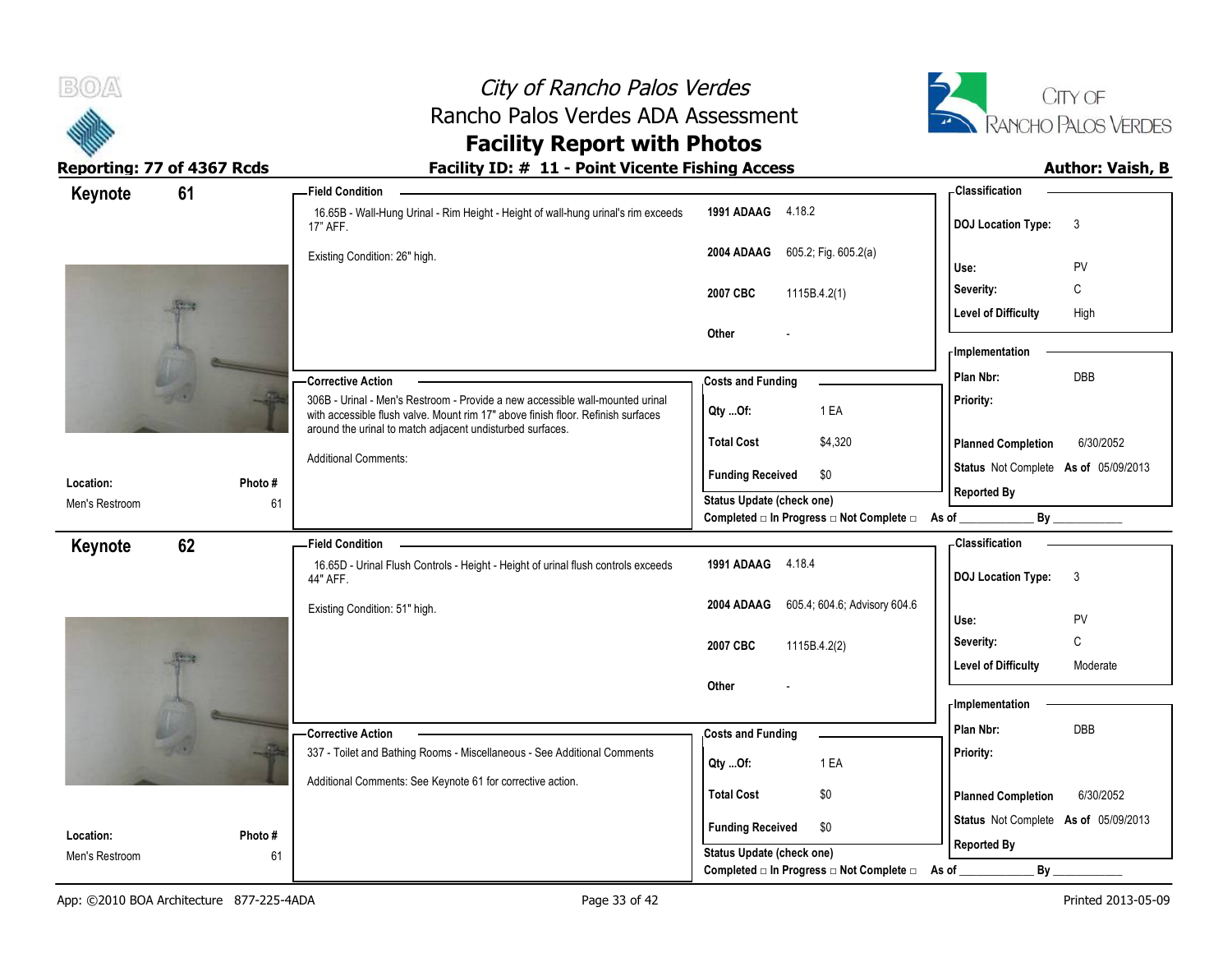



**Facility Report with Photos**

| Keynote                     | 63           | -Field Condition                                                                                                                                                                                                                                     |                                                                                                   | - Classification                       |
|-----------------------------|--------------|------------------------------------------------------------------------------------------------------------------------------------------------------------------------------------------------------------------------------------------------------|---------------------------------------------------------------------------------------------------|----------------------------------------|
|                             |              | 16.72 - Lavatory Apron Clearance - Lavatory does not provide accessible apron<br>clearance (i.e. at least 29" clearance from the floor to the bottom of the apron).                                                                                  | 1991 ADAAG 4.19.2; Fig. 31                                                                        | <b>DOJ Location Type:</b><br>3         |
|                             |              | Existing Condition: 27" high.                                                                                                                                                                                                                        | 606.3<br>2004 ADAAG                                                                               |                                        |
|                             |              |                                                                                                                                                                                                                                                      |                                                                                                   | Use:<br>PV<br>C<br>Severity:           |
|                             |              |                                                                                                                                                                                                                                                      | 1115B.4.3(2); Fig 11B-1D<br>2007 CBC                                                              | <b>Level of Difficulty</b><br>High     |
|                             |              |                                                                                                                                                                                                                                                      | Other                                                                                             |                                        |
|                             |              |                                                                                                                                                                                                                                                      |                                                                                                   | - Implementation                       |
|                             |              | - Corrective Action                                                                                                                                                                                                                                  | <b>Costs and Funding</b>                                                                          | <b>DBB</b><br>Plan Nbr:                |
|                             |              | 300A - Lavatory - Provide a new accessible lavatory with accessible faucet, and<br>provide safety cover at hot water and waste pipes. Refinish surfaces around the                                                                                   | 1 EA<br>Qty Of:                                                                                   | Priority:                              |
|                             |              | unit to match adjacent existing surfaces.                                                                                                                                                                                                            | <b>Total Cost</b><br>\$4,320                                                                      | <b>Planned Completion</b><br>6/30/2052 |
|                             |              | <b>Additional Comments:</b>                                                                                                                                                                                                                          | <b>Funding Received</b><br>\$0                                                                    | Status Not Complete As of 05/09/2013   |
| Location:<br>Men's Restroom | Photo#<br>51 |                                                                                                                                                                                                                                                      | Status Update (check one)                                                                         | <b>Reported By</b>                     |
|                             |              |                                                                                                                                                                                                                                                      | Completed □ In Progress □ Not Complete □ As of _                                                  | By                                     |
| Keynote                     | 64           | <b>Field Condition</b>                                                                                                                                                                                                                               |                                                                                                   | - Classification                       |
|                             |              | 16.73 - Lavatory Knee Clearance - Lavatory does not provide accessible knee<br>clearance (i.e. at least 27" clearance from the floor to the underside of the lavatory,<br>extending 8" min measured from the front edge underneath the lavatory back | 1991 ADAAG 4.19.2; Fig. 31                                                                        | 3<br><b>DOJ Location Type:</b>         |
|                             |              | towards the wall).                                                                                                                                                                                                                                   | 2004 ADAAG<br>306.3; Fig. 306.3                                                                   |                                        |
|                             |              | Existing Condition: 26 1/2" high.                                                                                                                                                                                                                    |                                                                                                   | Use:<br>PV<br>C<br>Severity:           |
|                             |              |                                                                                                                                                                                                                                                      | 2007 CBC<br>1115B.4.3(2); Fig 11B-1D                                                              | <b>Level of Difficulty</b><br>Moderate |
|                             |              |                                                                                                                                                                                                                                                      | Other                                                                                             |                                        |
|                             |              |                                                                                                                                                                                                                                                      |                                                                                                   | - Implementation                       |
|                             |              | -Corrective Action                                                                                                                                                                                                                                   | <b>Costs and Funding</b>                                                                          | Plan Nbr:<br>DBB                       |
|                             |              | 337 - Toilet and Bathing Rooms - Miscellaneous - See Additional Comments                                                                                                                                                                             | 1 EA<br>Qty Of:                                                                                   | Priority:                              |
|                             |              | Additional Comments: See Keynote 63 for corrective action.                                                                                                                                                                                           |                                                                                                   |                                        |
|                             |              |                                                                                                                                                                                                                                                      | <b>Total Cost</b><br>\$0                                                                          | <b>Planned Completion</b><br>6/30/2052 |
| Location:                   | Photo #      |                                                                                                                                                                                                                                                      | <b>Funding Received</b><br>\$0                                                                    | Status Not Complete As of 05/09/2013   |
|                             |              |                                                                                                                                                                                                                                                      |                                                                                                   |                                        |
| Men's Restroom              | 51           |                                                                                                                                                                                                                                                      | <b>Status Update (check one)</b><br>Completed $\Box$ In Progress $\Box$ Not Complete $\Box$ As of | <b>Reported By</b><br>By               |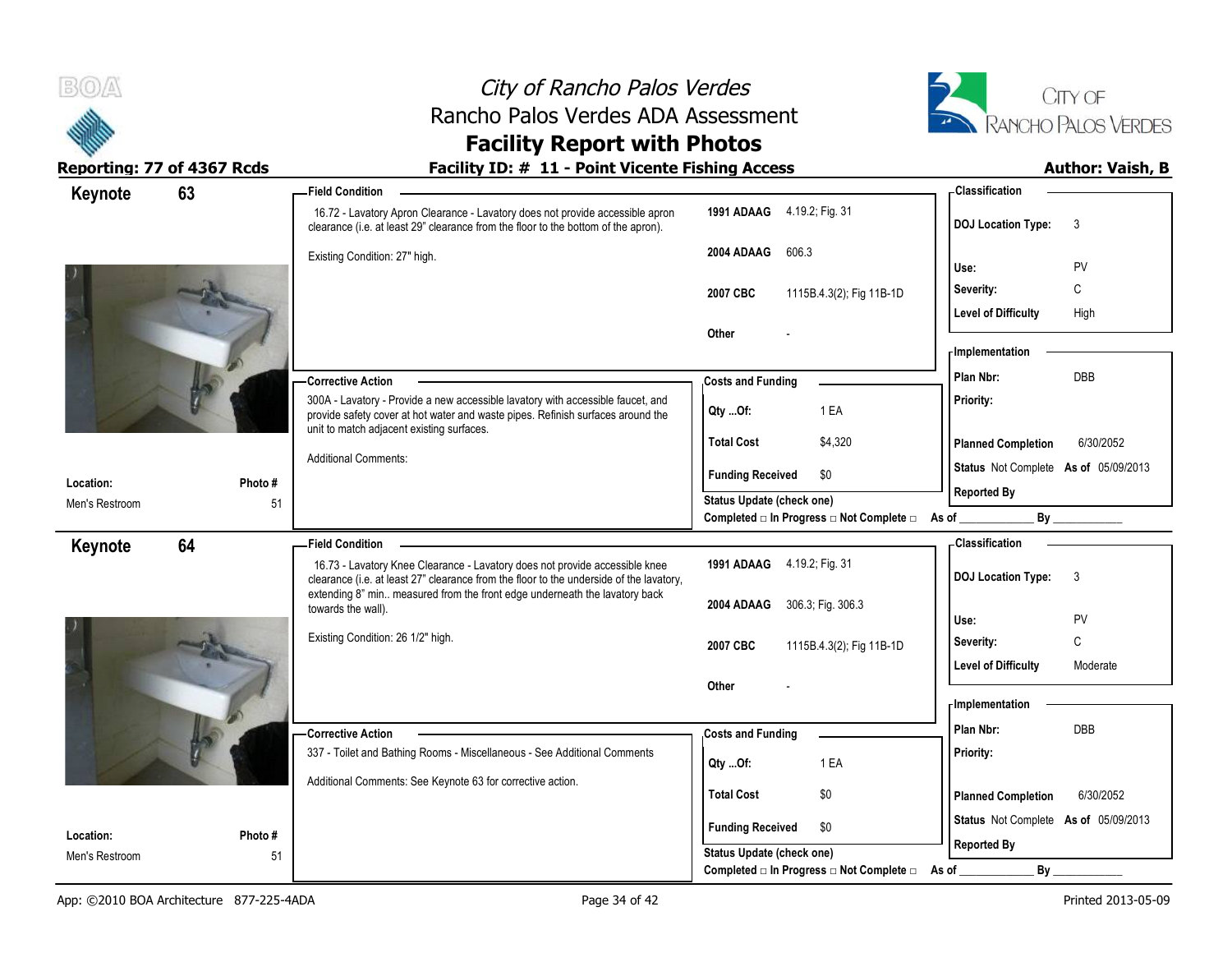



## **Facility Report with Photos**

| Keynote                     | 65            | - Field Condition                                                                                                                     |                                                                       | - Classification                       |
|-----------------------------|---------------|---------------------------------------------------------------------------------------------------------------------------------------|-----------------------------------------------------------------------|----------------------------------------|
|                             |               | 16.76 - Lavatory - Clearance near Sidewall - The centerline of the lavatory is not<br>18" min from the nearest sidewall or partition. | 1991 ADAAG -                                                          | <b>DOJ Location Type:</b><br>3         |
|                             |               | Existing Condition: 13 3/4".                                                                                                          | 2004 ADAAG -                                                          | PV<br>Use:                             |
|                             |               |                                                                                                                                       | 1115B.4.3(2); Fig 11B-1D<br>2007 CBC                                  | C<br>Severity:                         |
|                             |               |                                                                                                                                       |                                                                       | <b>Level of Difficulty</b><br>Moderate |
|                             |               |                                                                                                                                       | Other                                                                 |                                        |
|                             |               |                                                                                                                                       |                                                                       | - Implementation                       |
|                             |               | -Corrective Action                                                                                                                    | <b>Costs and Funding</b>                                              | DBB<br>Plan Nbr:                       |
|                             |               | 337 - Toilet and Bathing Rooms - Miscellaneous - See Additional Comments                                                              | 1 EA<br>Qty Of:                                                       | Priority:                              |
|                             |               | Additional Comments: See Keynote 63 for corrective action.                                                                            | <b>Total Cost</b><br>\$0                                              | <b>Planned Completion</b><br>6/30/2052 |
|                             |               |                                                                                                                                       | <b>Funding Received</b><br>\$0                                        | Status Not Complete As of 05/09/2013   |
| Location:<br>Men's Restroom | Photo#<br>51  |                                                                                                                                       | <b>Status Update (check one)</b>                                      | <b>Reported By</b>                     |
|                             |               |                                                                                                                                       | Completed □ In Progress □ Not Complete □ As of _                      | By                                     |
| Keynote                     | 66            | <b>Field Condition</b>                                                                                                                |                                                                       | - Classification                       |
|                             |               | 16.77 - Lavatory Location - The lavatory's clear floor space does not adjoin or<br>overlap an accessible path of travel.              | 1991 ADAAG -                                                          | 3<br><b>DOJ Location Type:</b>         |
|                             |               |                                                                                                                                       |                                                                       |                                        |
|                             |               | Existing Condition: Door encroaches.                                                                                                  | 2004 ADAAG -                                                          |                                        |
|                             |               |                                                                                                                                       |                                                                       | Use:<br>PV                             |
|                             |               |                                                                                                                                       | 2007 CBC<br>1115B.4.3(3)                                              | $\mathsf{C}$<br>Severity:              |
|                             |               |                                                                                                                                       |                                                                       | <b>Level of Difficulty</b><br>Moderate |
|                             |               |                                                                                                                                       | Other                                                                 | <b>Implementation</b>                  |
|                             |               | - Corrective Action                                                                                                                   |                                                                       | Plan Nbr:<br><b>DBB</b>                |
|                             |               | 337 - Toilet and Bathing Rooms - Miscellaneous - See Additional Comments                                                              | <b>Costs and Funding</b>                                              | Priority:                              |
|                             |               | Additional Comments: See Keynote 50 for corrective action.                                                                            | 1 EA<br>Qty Of:                                                       |                                        |
|                             |               |                                                                                                                                       | <b>Total Cost</b><br>\$0                                              | <b>Planned Completion</b><br>6/30/2052 |
|                             |               |                                                                                                                                       | <b>Funding Received</b><br>\$0                                        | Status Not Complete As of 05/09/2013   |
| Location:<br>Men's Restroom | Photo #<br>51 |                                                                                                                                       | Status Update (check one)<br>Completed □ In Progress □ Not Complete □ | <b>Reported By</b><br>By               |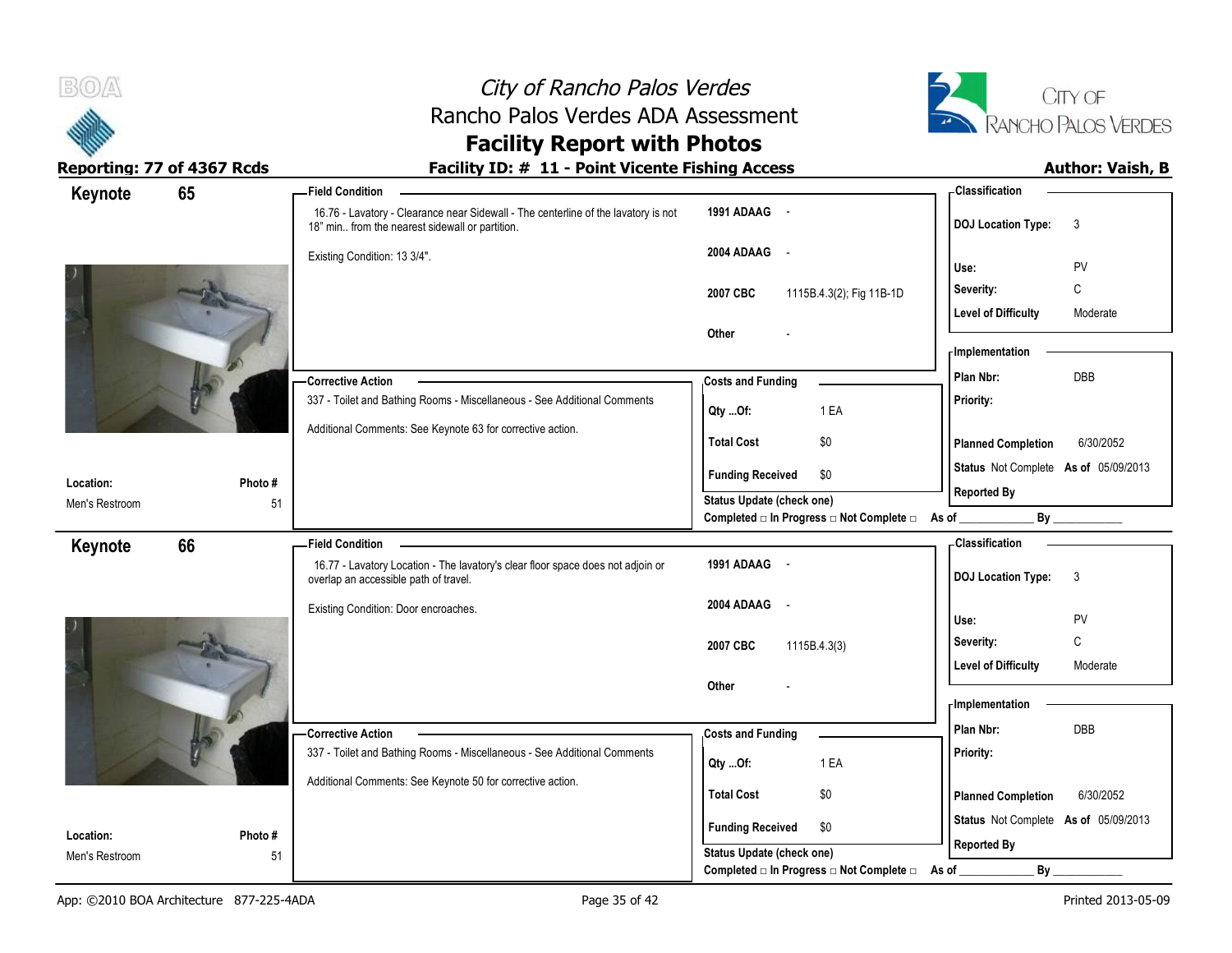



## **Facility Report with Photos**

| Keynote                     | 67           | <b>Field Condition</b>                                                                                                |                                                                       | - Classification                          |
|-----------------------------|--------------|-----------------------------------------------------------------------------------------------------------------------|-----------------------------------------------------------------------|-------------------------------------------|
|                             |              | 16.78 - Pipe Insulation at Lavatory - Drainpipes and hot water pipes are not<br>insulated to protect against contact. | 1991 ADAAG 4.19.4                                                     | <b>DOJ Location Type:</b><br>$\mathbf{3}$ |
|                             |              | <b>Existing Condition:</b>                                                                                            | 2004 ADAAG<br>606.5                                                   | PV<br>Use:                                |
|                             |              |                                                                                                                       |                                                                       | Severity:<br>Α                            |
|                             |              |                                                                                                                       | 2007 CBC<br>1115B.4.3(4)                                              | <b>Level of Difficulty</b><br>Low         |
|                             |              |                                                                                                                       | Other                                                                 |                                           |
|                             |              |                                                                                                                       |                                                                       | - Implementation                          |
|                             |              | - Corrective Action                                                                                                   | <b>Costs and Funding</b>                                              | DBB<br>Plan Nbr:                          |
|                             |              | 298 - Safety Cover below Lavatory - Provide safety cover at hot water and waste<br>pipes.                             | 1 EA<br>Qty Of:                                                       | Priority:                                 |
|                             |              | <b>Additional Comments:</b>                                                                                           | \$120<br><b>Total Cost</b>                                            | <b>Planned Completion</b><br>6/30/2017    |
|                             |              |                                                                                                                       | \$0<br><b>Funding Received</b>                                        | Status Not Complete As of 05/09/2013      |
| Location:<br>Men's Restroom | Photo#<br>51 |                                                                                                                       | Status Update (check one)                                             | <b>Reported By</b>                        |
|                             |              |                                                                                                                       | Completed □ In Progress □ Not Complete □ As of _________              | By                                        |
| Keynote                     | 68           | <b>Field Condition</b>                                                                                                |                                                                       | - Classification                          |
|                             |              | 16.79 - Smooth Surfaces at Lavatory - The area below the lavatory is not free of<br>sharp or abrasive surfaces.       | 1991 ADAAG 4.19.4                                                     | <b>DOJ Location Type:</b><br>3            |
|                             |              | <b>Existing Condition:</b>                                                                                            | 606.5<br>2004 ADAAG                                                   | PV<br>Use:                                |
|                             |              |                                                                                                                       |                                                                       | Severity:<br>A                            |
|                             |              |                                                                                                                       | 2007 CBC<br>1115B.4.3(4)                                              |                                           |
|                             |              |                                                                                                                       |                                                                       |                                           |
|                             |              |                                                                                                                       | Other                                                                 | <b>Level of Difficulty</b><br>Moderate    |
|                             |              |                                                                                                                       |                                                                       | - Implementation                          |
|                             |              | -Corrective Action                                                                                                    | <b>Costs and Funding</b>                                              | Plan Nbr:<br>DBB                          |
|                             |              | 337 - Toilet and Bathing Rooms - Miscellaneous - See Additional Comments                                              |                                                                       | Priority:                                 |
|                             |              | Additional Comments: Provide safety cover for sharp and abrasive objects under                                        | 1 EA<br>Qty Of:                                                       |                                           |
|                             |              | lavatory.                                                                                                             | <b>Total Cost</b><br>\$120                                            | <b>Planned Completion</b><br>6/30/2017    |
| Location:                   | Photo#       |                                                                                                                       | <b>Funding Received</b><br>\$0                                        | Status Not Complete As of 05/09/2013      |
| Men's Restroom              | 51           |                                                                                                                       | Status Update (check one)<br>Completed □ In Progress □ Not Complete □ | <b>Reported By</b><br>By<br>As of         |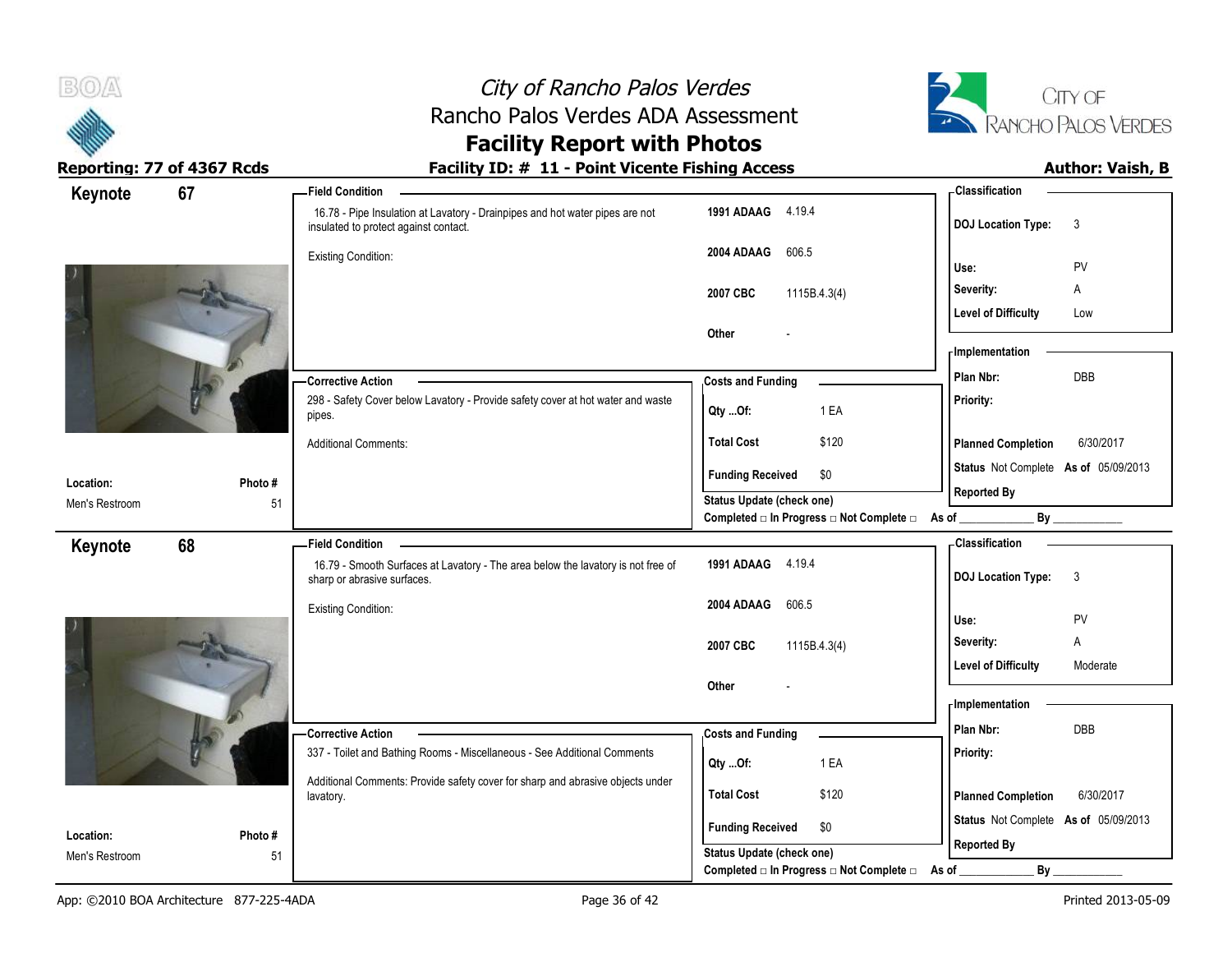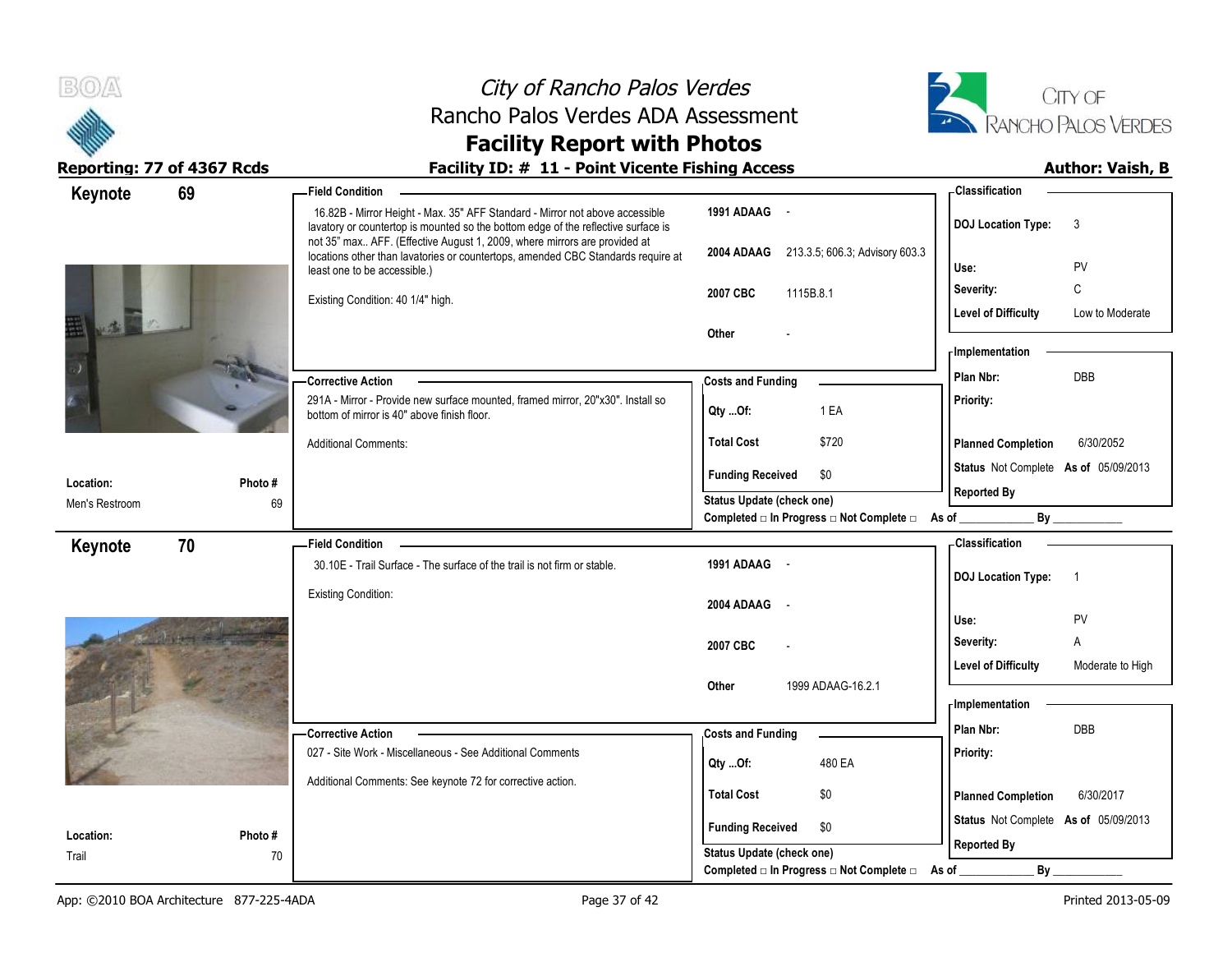

## **Facility Report with Photos**

| 71<br>Keynote |         | -Field Condition                                                                                                                                                |                                  |                                          | - Classification                                                                                                     |            |  |
|---------------|---------|-----------------------------------------------------------------------------------------------------------------------------------------------------------------|----------------------------------|------------------------------------------|----------------------------------------------------------------------------------------------------------------------|------------|--|
|               |         | 30.10A - Trail Segment - Running Slope - Running slope of trail segment in the<br>direction of travel does not comply with the following: a. 5% or less for any | 1991 ADAAG                       | $\sim$                                   | <b>DOJ</b> Location Type:                                                                                            |            |  |
|               |         | distance, b. From 5.1% to 8.33% for 200' maximum, c. From 8.34% to 10% for 30'<br>maximum. d. From 10% to 12% for 10' maximum.                                  | 2004 ADAAG -                     |                                          | Use:                                                                                                                 | PV         |  |
|               |         | Existing Condition: 10.7% to 20.1% RS.                                                                                                                          | 2007 CBC                         |                                          | Severity:                                                                                                            | Α          |  |
|               |         |                                                                                                                                                                 | Other                            | 1999 ADAAG-16.2.7.2.1                    | <b>Level of Difficulty</b>                                                                                           | High       |  |
|               |         |                                                                                                                                                                 |                                  | 16.2.7.2.2; 16.2.7.2.3;<br>16.2.7.2.4    | - Implementation                                                                                                     |            |  |
|               |         | — Corrective Action<br>027 - Site Work - Miscellaneous - See Additional Comments                                                                                | <b>Costs and Funding</b>         |                                          | Plan Nbr:                                                                                                            | <b>DBB</b> |  |
|               |         |                                                                                                                                                                 | Qty Of:                          | 1 EA                                     | Priority:                                                                                                            |            |  |
|               |         | Additional Comments: See Keynote 72 for corrective action.                                                                                                      | <b>Total Cost</b>                | \$0                                      | <b>Planned Completion</b>                                                                                            | 6/30/2017  |  |
| Location:     | Photo # |                                                                                                                                                                 | <b>Funding Received</b>          | \$0                                      | Status Not Complete As of 05/09/2013                                                                                 |            |  |
| Trail         | 70      |                                                                                                                                                                 | <b>Status Update (check one)</b> |                                          | <b>Reported By</b>                                                                                                   |            |  |
|               |         |                                                                                                                                                                 |                                  | Completed □ In Progress □ Not Complete □ | As of the control of the control of the control of the control of the control of the control of the control of<br>Bv |            |  |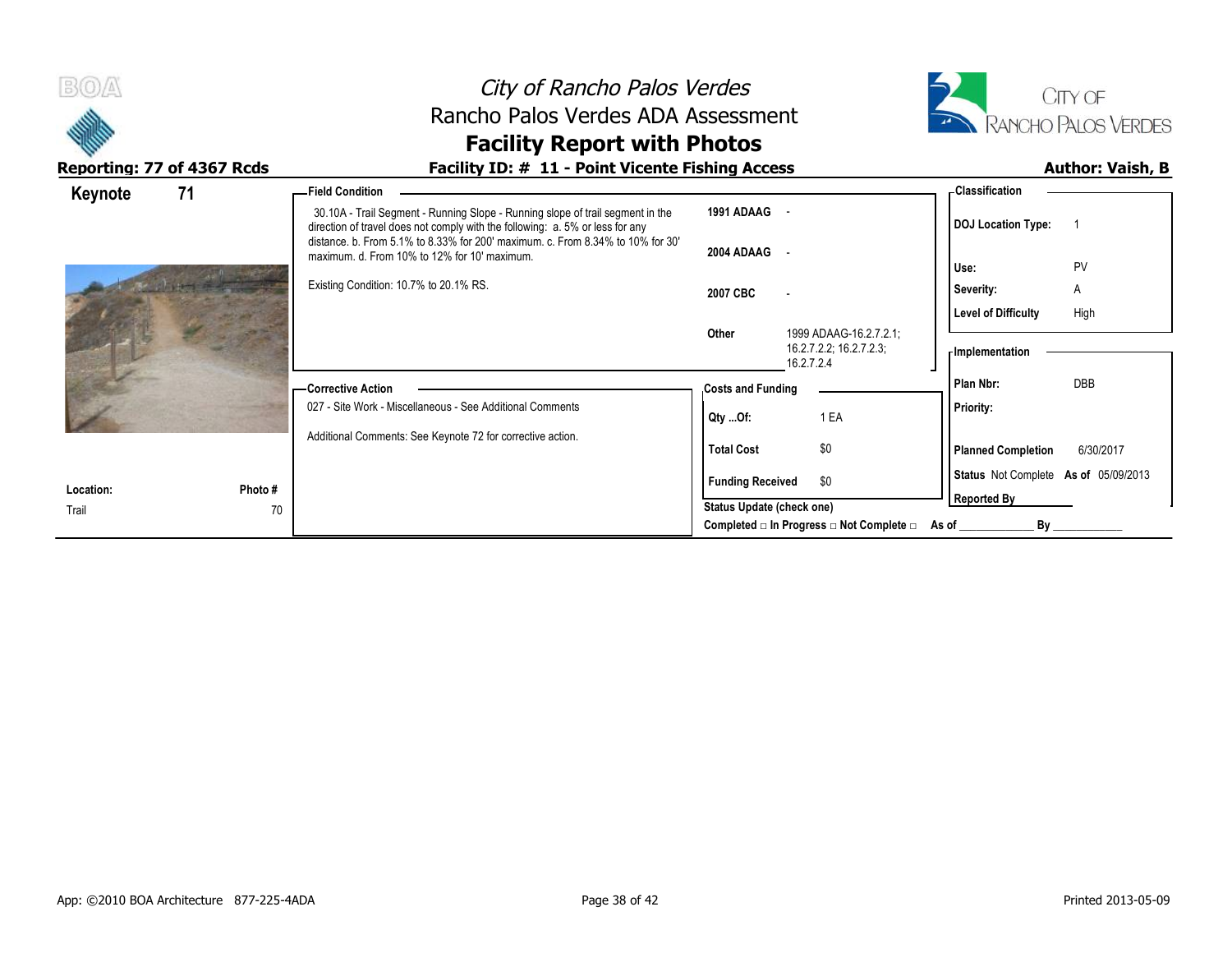



### **Facility Report with Photos**

| Keynote   | 72      | <b>Field Condition</b>                                                                                                                                         |                                                                       | <b>Classification</b>                          |
|-----------|---------|----------------------------------------------------------------------------------------------------------------------------------------------------------------|-----------------------------------------------------------------------|------------------------------------------------|
|           |         | 30.10C - Trail Segment - Cross Slope - Cross slope of the trail segment exceeds<br>1:20.                                                                       | 1991 ADAAG -                                                          | <b>DOJ</b> Location Type:<br>$\overline{1}$    |
|           |         | Existing Condition: 12.3% to 17.6% CS.                                                                                                                         | 2004 ADAAG -                                                          | PV<br>Use:                                     |
|           |         |                                                                                                                                                                | 2007 CBC                                                              | A<br>Severity:                                 |
|           |         |                                                                                                                                                                |                                                                       | <b>Level of Difficulty</b><br>High             |
|           |         |                                                                                                                                                                | Other<br>1999 ADAAG-16.2.7.1                                          | - Implementation                               |
|           |         | Corrective Action                                                                                                                                              | <b>Costs and Funding</b>                                              | <b>DBB</b><br>Plan Nbr:                        |
|           |         | 015C - Decomposed Granite Trail - New decomposed granite outdoor recreation<br>access route (area as shown on the drawings). Slope along the POT shall conform | 276 SF<br>Qty Of:                                                     | Priority:                                      |
|           |         | to the following: PercentSlope//MaximumLength//RestInterval ; 0% - 5.0% // No<br>Restriction // No Restriction ; 5.1% - 8.33% //                               | <b>Total Cost</b><br>\$6,624                                          | 6/30/2017<br><b>Planned Completion</b>         |
| Location: | Photo#  | Additional Comments: Re-grade to provide less than 10%, 30'-0" max.                                                                                            | \$0<br><b>Funding Received</b>                                        | Status Not Complete As of 05/09/2013           |
| Trail     | 70      |                                                                                                                                                                | <b>Status Update (check one)</b>                                      | <b>Reported By</b>                             |
|           |         |                                                                                                                                                                | Completed □ In Progress □ Not Complete □ As of _                      | By                                             |
| Keynote   | 73      | - Field Condition                                                                                                                                              |                                                                       | <b>Classification</b>                          |
|           |         | 30.68 - Other - Parks - See Additional Comments                                                                                                                | 1991 ADAAG -                                                          | <b>DOJ</b> Location Type:<br>$\overline{1}$    |
|           |         | Existing Condition: Loose rocks on trail.                                                                                                                      | 2004 ADAAG -                                                          |                                                |
|           |         |                                                                                                                                                                |                                                                       | PV<br>Use:                                     |
|           |         |                                                                                                                                                                | 2007 CBC                                                              | A<br>Severity:                                 |
|           |         |                                                                                                                                                                |                                                                       | <b>Level of Difficulty</b><br>Moderate to High |
|           |         |                                                                                                                                                                | Other                                                                 | Implementation                                 |
|           |         |                                                                                                                                                                |                                                                       |                                                |
|           |         | -Corrective Action                                                                                                                                             | <b>Costs and Funding</b>                                              | Plan Nbr:<br>DBB                               |
|           |         | 027 - Site Work - Miscellaneous - See Additional Comments                                                                                                      | 4000 EA<br>Qty Of:                                                    | Priority:                                      |
|           |         | Additional Comments: See keynote 75 for corrective action.                                                                                                     | <b>Total Cost</b><br>\$0                                              | <b>Planned Completion</b><br>6/30/2017         |
|           |         |                                                                                                                                                                | <b>Funding Received</b><br>\$0                                        | Status Not Complete As of 05/09/2013           |
| Location: |         |                                                                                                                                                                |                                                                       |                                                |
|           | Photo # |                                                                                                                                                                |                                                                       |                                                |
| Trail     | 73      |                                                                                                                                                                | Status Update (check one)<br>Completed □ In Progress □ Not Complete □ | <b>Reported By</b><br>By<br>As of              |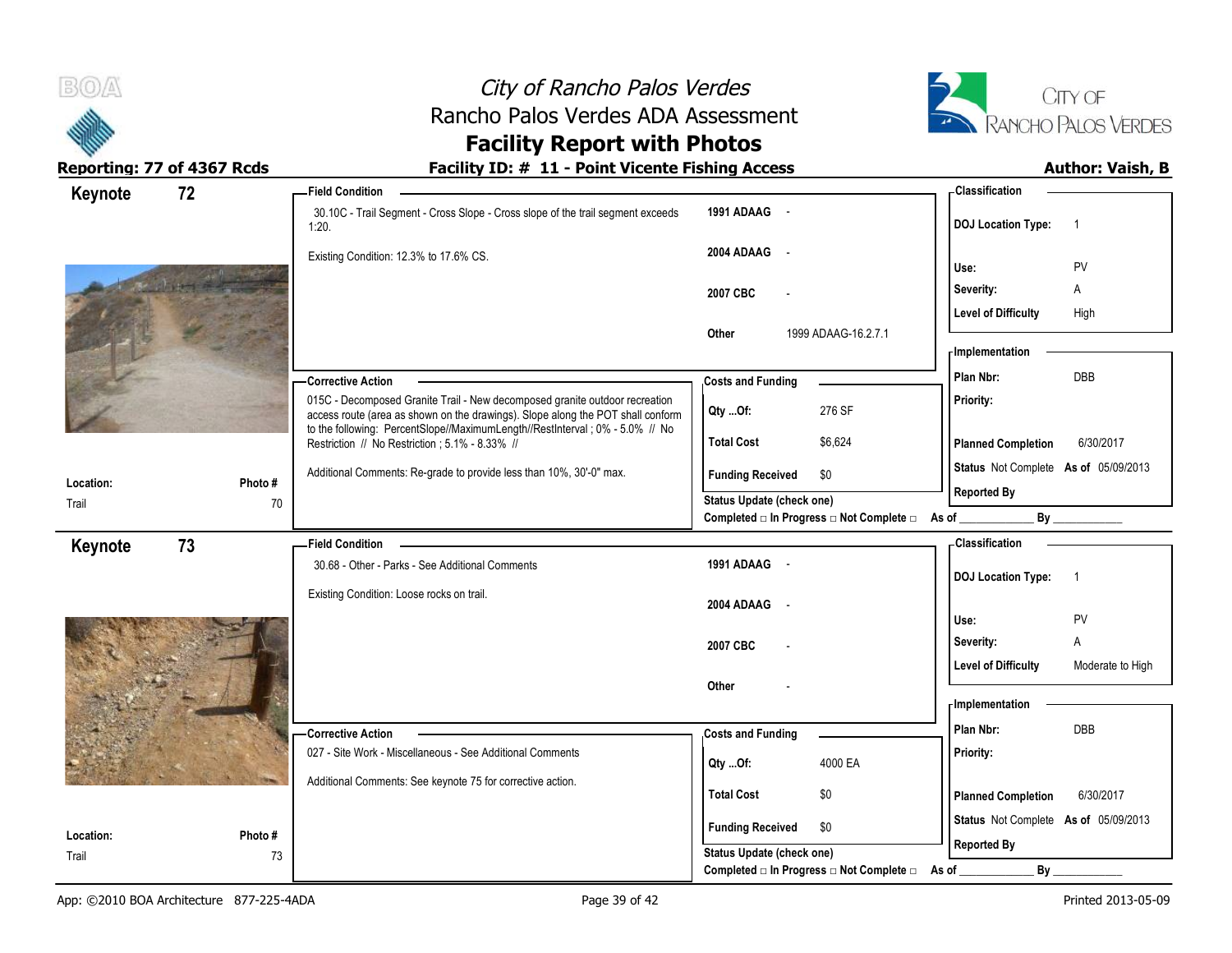|           |                            | City of Rancho Palos Verdes<br>Rancho Palos Verdes ADA Assessment<br><b>Facility Report with Photos</b>                                                                                                                                                                                         |                                      |                                                                        |                                      | CITY OF<br>RANCHO PALOS VERDES |
|-----------|----------------------------|-------------------------------------------------------------------------------------------------------------------------------------------------------------------------------------------------------------------------------------------------------------------------------------------------|--------------------------------------|------------------------------------------------------------------------|--------------------------------------|--------------------------------|
|           | Reporting: 77 of 4367 Rcds | Facility ID: # 11 - Point Vicente Fishing Access                                                                                                                                                                                                                                                |                                      |                                                                        |                                      | <b>Author: Vaish, B</b>        |
| Keynote   | 74                         | <b>Field Condition</b>                                                                                                                                                                                                                                                                          |                                      |                                                                        | <b>Classification</b>                |                                |
|           |                            | 30.48 - Trash & Recycling Receptacles - Landing - The trash and/or recycling<br>receptacle is not located on stable, firm ground. OR A clear space min of 30" x<br>48" has not been provided. OR Slope is greater than 2% in some or all directions.<br>(3% allowed if necessary for drainage). | 1991 ADAAG 4.3.7<br>2004 ADAAG 403.3 |                                                                        | <b>DOJ Location Type:</b>            | $\overline{\phantom{0}}$       |
|           |                            |                                                                                                                                                                                                                                                                                                 |                                      |                                                                        | Use:                                 | PV                             |
|           |                            | <b>Existing Condition:</b>                                                                                                                                                                                                                                                                      | 2007 CBC                             |                                                                        | Severity:                            | $\mathsf{C}$                   |
|           |                            |                                                                                                                                                                                                                                                                                                 | <b>Other</b>                         | 1999 ADAAG-16.8.2; 16.8.3;                                             | <b>Level of Difficulty</b>           | Low to Moderate                |
|           |                            |                                                                                                                                                                                                                                                                                                 |                                      | 16.8.4                                                                 | <b>Implementation</b>                |                                |
|           |                            | <b>Corrective Action</b>                                                                                                                                                                                                                                                                        | <b>Costs and Funding</b>             |                                                                        | Plan Nbr:                            | DBB                            |
|           |                            | 027 - Site Work - Miscellaneous - See Additional Comments<br>Additional Comments: Relocate along DG trail.                                                                                                                                                                                      | $Qty$ Of:                            | 1 EA                                                                   | Priority:                            |                                |
|           |                            |                                                                                                                                                                                                                                                                                                 | <b>Total Cost</b>                    | \$30                                                                   | <b>Planned Completion</b>            | 6/30/2052                      |
| Location: | Photo #                    |                                                                                                                                                                                                                                                                                                 | <b>Funding Received</b>              | \$0                                                                    | Status Not Complete As of 05/09/2013 |                                |
| Trail     | 74                         |                                                                                                                                                                                                                                                                                                 | Status Update (check one)            |                                                                        | <b>Reported By</b>                   |                                |
|           |                            |                                                                                                                                                                                                                                                                                                 |                                      | Completed $\square$ In Progress $\square$ Not Complete $\square$ As of | $By_$                                |                                |
| Keynote   | 75                         | <b>Field Condition</b>                                                                                                                                                                                                                                                                          |                                      |                                                                        | <b>Classification</b>                |                                |
|           |                            | 30.10C - Trail Segment - Cross Slope - Cross slope of the trail segment exceeds<br>1:20.                                                                                                                                                                                                        | 1991 ADAAG -                         |                                                                        | DOJ Location Type: 1                 |                                |
|           |                            | Existing Condition: 5.5% to 17.3% CS.                                                                                                                                                                                                                                                           | 2004 ADAAG -                         |                                                                        | Use:                                 | PV                             |
|           |                            |                                                                                                                                                                                                                                                                                                 | 2007 CBC                             |                                                                        | Severity:                            | A                              |
|           |                            |                                                                                                                                                                                                                                                                                                 |                                      |                                                                        | <b>Level of Difficulty</b>           | High                           |
|           |                            |                                                                                                                                                                                                                                                                                                 | Other                                | 1999 ADAAG-16.2.7.1                                                    | <b>Implementation</b>                |                                |
|           |                            | <b>Corrective Action</b>                                                                                                                                                                                                                                                                        | <b>Costs and Funding</b>             |                                                                        | Plan Nbr:                            | <b>DBB</b>                     |
|           |                            | 015C - Decomposed Granite Trail - New decomposed granite outdoor recreation<br>access route (area as shown on the drawings). Slope along the POT shall conform                                                                                                                                  | $Qty$ Of:                            | 11370 SF                                                               | Priority:                            |                                |
|           |                            | to the following: PercentSlope//MaximumLength//RestInterval ; 0% - 5.0% // No<br>Restriction // No Restriction : 5.1% - 8.33% //                                                                                                                                                                | <b>Total Cost</b>                    | \$261,864                                                              | <b>Planned Completion</b>            | 6/30/2017                      |
| Location: | Photo #                    | <b>Additional Comments:</b>                                                                                                                                                                                                                                                                     | <b>Funding Received</b>              | \$0                                                                    | Status Not Complete As of 05/09/2013 |                                |
| Trail     | 75                         |                                                                                                                                                                                                                                                                                                 | Status Update (check one)            | Completed □ In Progress □ Not Complete □ As of                         | <b>Reported By</b><br>By             |                                |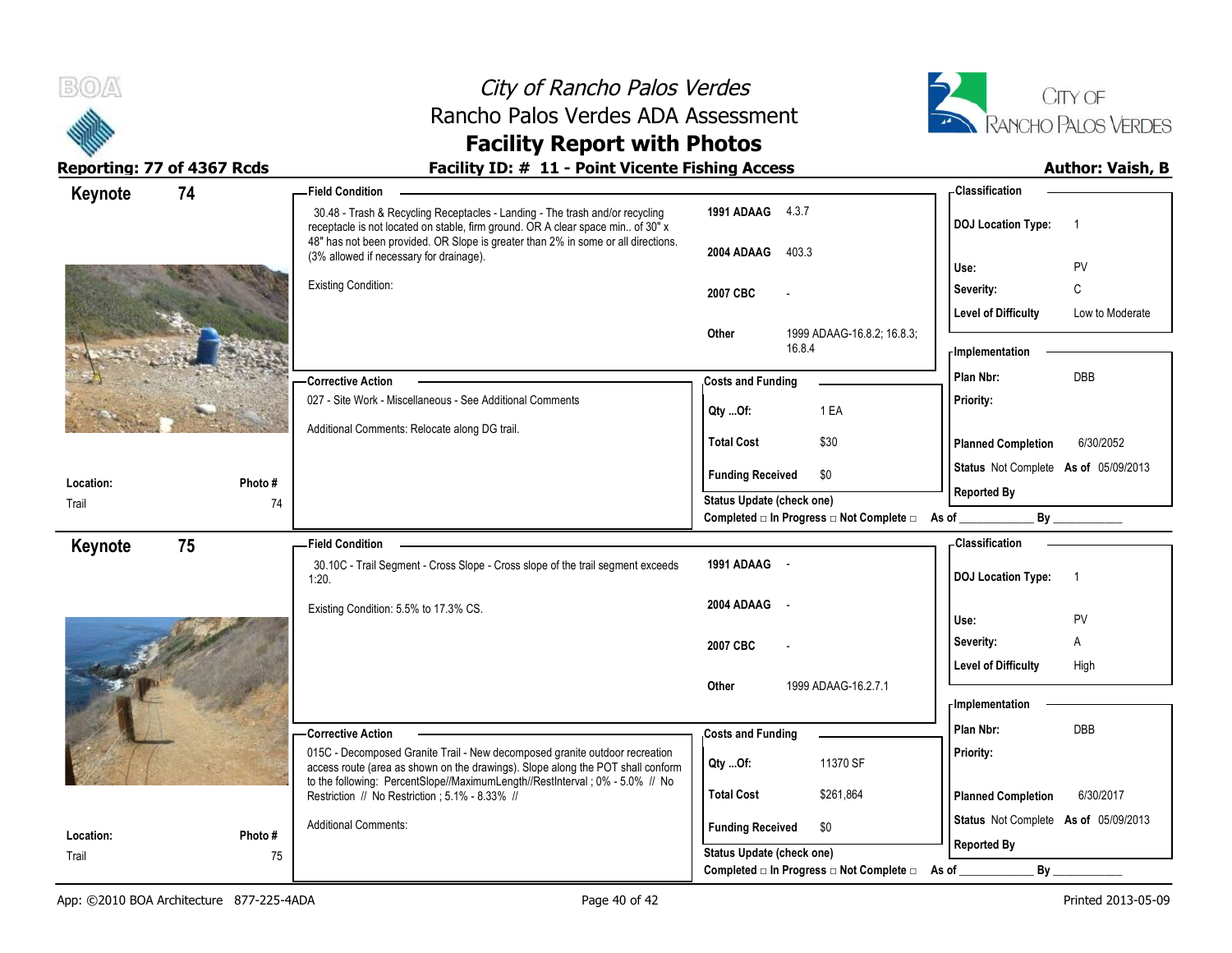| B(0)<br>Reporting: 77 of 4367 Rcds | City of Rancho Palos Verdes<br>Rancho Palos Verdes ADA Assessment<br><b>Facility Report with Photos</b><br>Facility ID: # 11 - Point Vicente Fishing Access                                                                                                                                                                                                          |                                                                                       |                                                  |                                                                                                                           | CITY OF<br>RANCHO PALOS VERDES<br><b>Author: Vaish, B</b> |
|------------------------------------|----------------------------------------------------------------------------------------------------------------------------------------------------------------------------------------------------------------------------------------------------------------------------------------------------------------------------------------------------------------------|---------------------------------------------------------------------------------------|--------------------------------------------------|---------------------------------------------------------------------------------------------------------------------------|-----------------------------------------------------------|
| 76<br>Keynote                      | <b>Field Condition</b><br>30.10A - Trail Segment - Running Slope - Running slope of trail segment in the<br>direction of travel does not comply with the following: a. 5% or less for any<br>distance. b. From 5.1% to 8.33% for 200' maximum. c. From 8.34% to 10% for 30'<br>maximum. d. From 10% to 12% for 10' maximum.<br>Existing Condition: 6.8% to 28.2% RS. | 1991 ADAAG -<br>2004 ADAAG -<br>2007 CBC<br>Other                                     | 1999 ADAAG-16.2.7.2.1<br>16.2.7.2.2; 16.2.7.2.3; | <b>Classification</b><br><b>DOJ</b> Location Type:<br>Use:<br>Severity:<br><b>Level of Difficulty</b><br>- Implementation | PV<br>A<br>High                                           |
| Photo #<br>Location:               | -Corrective Action<br>027 - Site Work - Miscellaneous - See Additional Comments<br>Additional Comments: See Keynote 75 for corrective action.                                                                                                                                                                                                                        | <b>Costs and Funding</b><br>$Qty$ Of:<br><b>Total Cost</b><br><b>Funding Received</b> | 16.2.7.2.4<br>1 EA<br>\$0<br>\$0                 | Plan Nbr:<br><b>Priority:</b><br><b>Planned Completion</b><br>Status Not Complete As of 05/09/2013<br><b>Reported By</b>  | <b>DBB</b><br>6/30/2017                                   |
| Trail<br>76                        |                                                                                                                                                                                                                                                                                                                                                                      | Status Update (check one)                                                             | Completed □ In Progress □ Not Complete □         | By<br>As of                                                                                                               |                                                           |